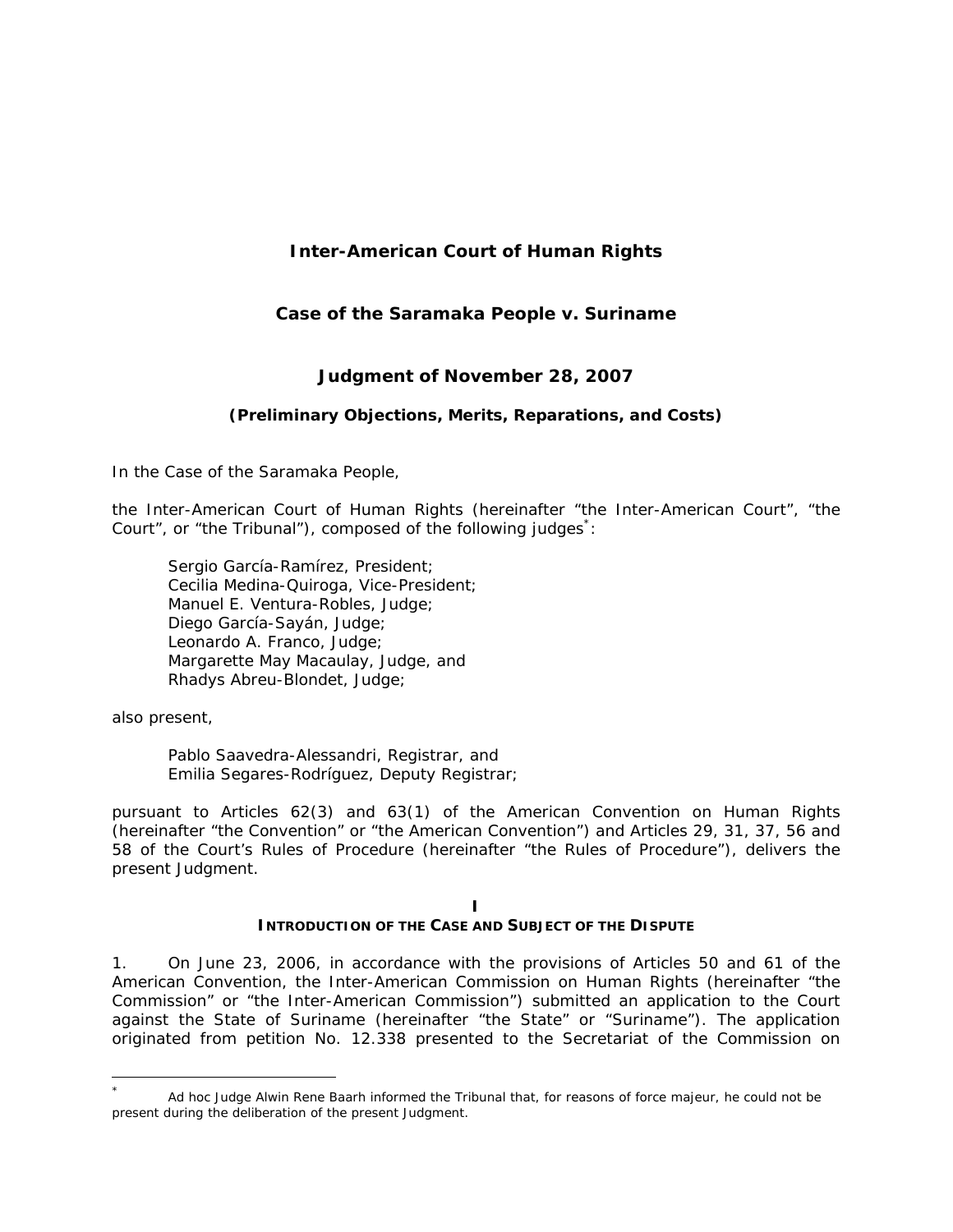October 27, 2000 by the Association of Saramaka Authorities (hereinafter "ASA") and twelve Saramaka captains on their own behalf as well as on behalf of the Saramaka people of the Upper Suriname River. On March 2, 2006, the Commission adopted admissibility and merits report No. 9/06, pursuant to Article 50 of the Convention,<sup>1</sup> in which it made certain recommendations to the State. On June 19, 2006, the Commission concluded that "the matter had not been settled" and, consequently, submitted this case to the jurisdiction of the Court.<sup>2</sup>

2. The application submits to the Court's jurisdiction alleged violations committed by the State against the members of the Saramaka people, an allegedly tribal community living in the Upper Suriname River region. The Commission alleged that the State has not adopted effective measures to recognize their right to the use and enjoyment of the territory they have traditionally occupied and used, that the State has allegedly violated the right to judicial protection to the detriment of such people by not providing them effective access to justice for the protection of their fundamental rights, particularly the right to own property in accordance with their communal traditions, and that the State has allegedly failed to adopt domestic legal provisions in order to ensure and guarantee such rights to the Saramakas.

3. The Commission asked the Court to determine the international responsibility of the State for the violation of Articles 21 (Right to Property) and 25 (Right to Judicial Protection), in conjunction with Articles 1(1) and 2 of the American Convention. Furthermore, the Commission requested that the Court order the State to adopt several monetary and nonmonetary reparation measures.

4. The representatives of the alleged victims, namely, Mr. Fergus MacKay, of the Forest Peoples Programme, Mr. David Padilla, and the Association of Saramaka Authorities (hereinafter "the representatives"), submitted their written brief containing pleadings, motions and evidence (hereinafter "representatives' brief"), in accordance with Article 23 of the Rules of Procedure. The representatives asked the Court to declare that the State had violated the same rights alleged by the Commission, and additionally alleged that the State had violated Article 3 (Right to Juridical Personality) of the Convention by "failing to recognize the legal personality of the Saramaka people". Moreover, the representatives submitted additional facts and arguments regarding the alleged ongoing and continuous effects associated with the construction of a hydroelectric dam in the 1960s that allegedly flooded traditional Saramaka territory. Additionally, they requested certain measures of reparation and the reimbursement of the costs and expenses incurred in processing the case at the national level and before the international proceedings.

 $\overline{a}$ 1 In the report, the Commission concluded that the State was responsible for the violation of: the right to property established in Article 21 of the American Convention to the detriment of the Saramaka people, by not adopting effective measures to recognize its communal property right to the lands it has traditionally occupied and used, without prejudice to other tribal and indigenous communities; the right to judicial protection enshrined in Article 25 of the American Convention, to the detriment of the Saramaka people, by not providing them effective access to justice for the protection of their fundamental rights, and Articles 1 and 2 of the Convention by failing to recognize or give effect to the collective rights of the Saramaka people to their lands and territories. In addition, the Commission made some recommendations to the State of Suriname. *Cf.* Inter-American Commission on Human Rights, *Report Nº 09/06, Admissibility and Merits. Case 12.338. The Twelve Saramaka Clans (LOS). Suriname.* March 02, 2006 (case file of appendices to the application and annex 1, appendix 1, folios 239-297).

The Commission appointed Paolo Carozza, Commissioner, and Santiago A. Canton, Executive Secretary, as delegates, and Ariel E. Dulitzky, Víctor Madrigal Borloz, Oliver Sobers and Manuela Cuvi Rodríguez, as legal advisers.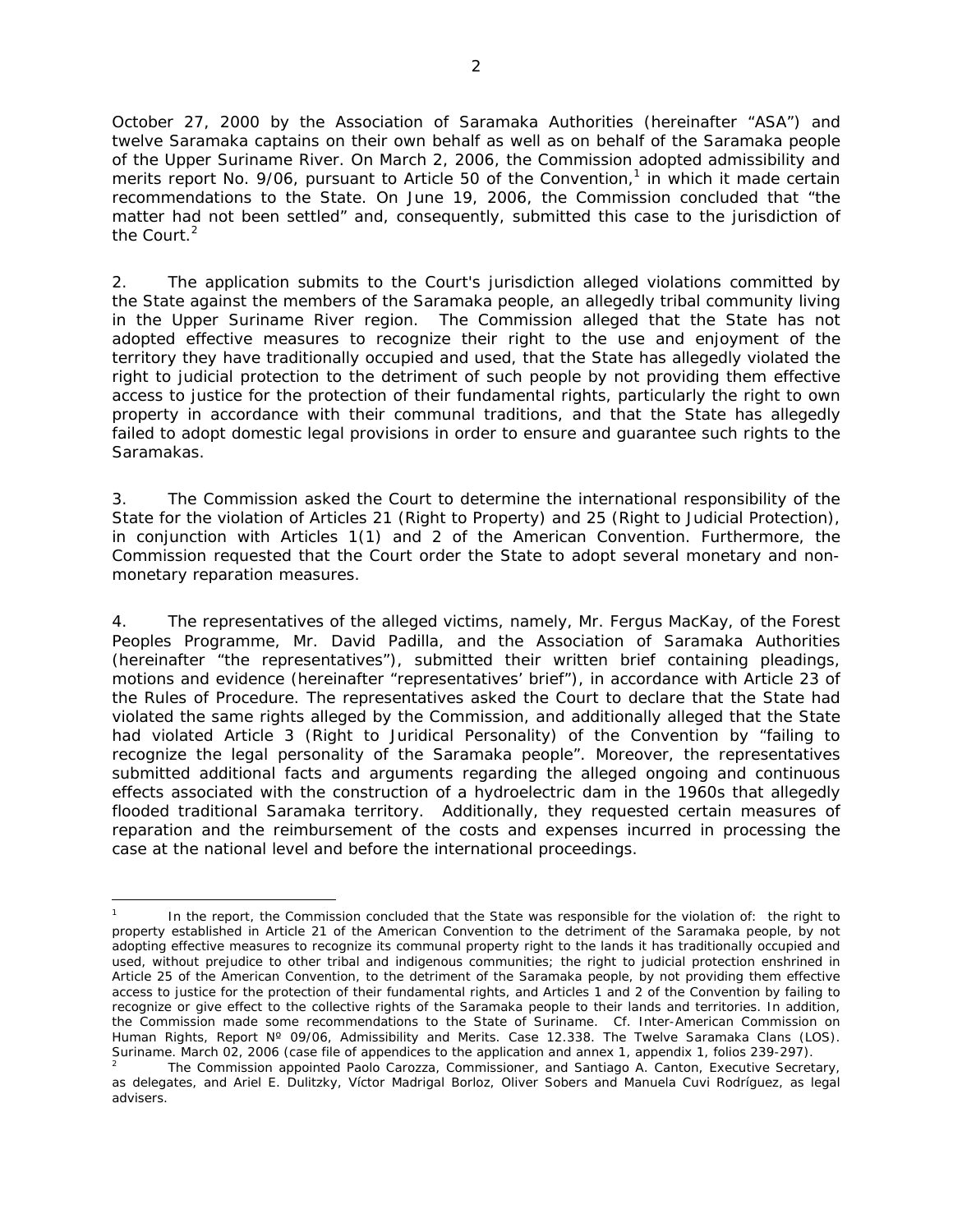5. The State submitted its brief containing the answer to the application and observations to the representatives' brief (hereinafter "answer to the application"), in which it alleged it "is not responsible for the violation of the right to property established in [A]rticle 21 of the Convention, because the State does recognize the Saramaka community [a privilege to the land it] has traditionally occupied and used[;] the right to judicial protection has not been violated, because the Surinamese legislation does provide effective legal recourse[, and] the State […] has complied with its obligation under [A]rticle 1 and [A]rticle 2 of the Convention and therefore not violated these rights". Furthermore, the State submitted several preliminary objections, which the Court has divided into the following categories: legal standing of the original petitioners before the Commission, legal standing of the representatives before the Court, non-exhaustion of domestic remedies, duplication of international procedures, and the Commission's lack of "standing to bring this particular [case] before [the] Court". Finally, the State referred to other admissibility arguments regarding the legal representation of the alleged victims and the roles of Mr. David Padilla and Mr. Hugo Jabini in the present case.

**II** 

#### **PROCEEDINGS BEFORE THE COURT**

6. The application of the Commission was notified to the State on September 12, 2006,<sup>3</sup> and to the representatives on September 11, 2006. During the proceedings before the Court, in addition to the presentation of the principal briefs forwarded by the parties (*supra*  paras. 1, 4 and 5), the Commission and the representatives submitted written briefs on the preliminary objections presented by the State. Furthermore, on March 26, 2007 the State submitted an additional written pleading, pursuant to Article 39 of the Court's Rules of Procedure, to which the Commission and the representatives submitted their respective observations on April 18, 2007.

7. On March 30, 2007, the President of the Court (hereinafter "the President") ordered the submission of sworn declarations (affidavits) of seven witnesses and five expert witnesses proposed by the Commission, the representatives and the State, to which the parties were given the opportunity to submit their respective observations.<sup>4</sup> Furthermore, due to the particular circumstances in this case, the President convened the Inter-American Commission, the representatives, and the State to a public hearing in order to receive the declarations of three alleged victims, two witnesses and two expert witnesses, as well as the final oral arguments of the parties regarding the preliminary objections and possible merits, reparations, and costs. The State requested that the date of the public hearing be postponed, and the parties were given the opportunity to submit observations on this matter. Having considered said observations, on April 14, 2007 the President reaffirmed his prior decision regarding the date of the hearing, and partially modified the March  $30<sup>th</sup>$  Order, granting the parties more time to submit the sworn written testimonies and expert declarations, as well as their final written arguments.<sup>5</sup> The public hearing in this case was held on May 9 and 10, 2007, during the seventy-fifth regular session of the Court.<sup>6</sup>

<sup>3</sup> When the application was notified to the State, the Court informed it of its right to designate an *ad hoc*  Judge in this case. On October 6, 2006, the State designated Mr. Alwin Rene Baarh as *ad hoc* Judge. Mr. Baarh participated in the oral hearing in the present case, and subsequently informed the Court that, for reasons of *force majeur*, he could not participate in the deliberation of the present Judgment.

Order issued by the President of the Inter-American Court on March 30, 2007.

<sup>5</sup> Order issued by the President of the Inter-American Court on April 14, 2007.

<sup>6</sup> The following were present at this hearing: (a) for the Inter-American Commission: Paolo Carozza, Commissioner and Delegate, and Elizabeth Abi-Mershed and Juan Pablo Albán A., advisers; (b) for the representatives: Fergus MacKay, attorney for the Forest Peoples Programme, and (c) for the State: Soebhaschandre Punwasi, Agent; Eric Rudge, deputy Agent; Hans Lim A Po, Lydia Ravenberg, Margo Waterval, Reshma Alladin and Monique Pool.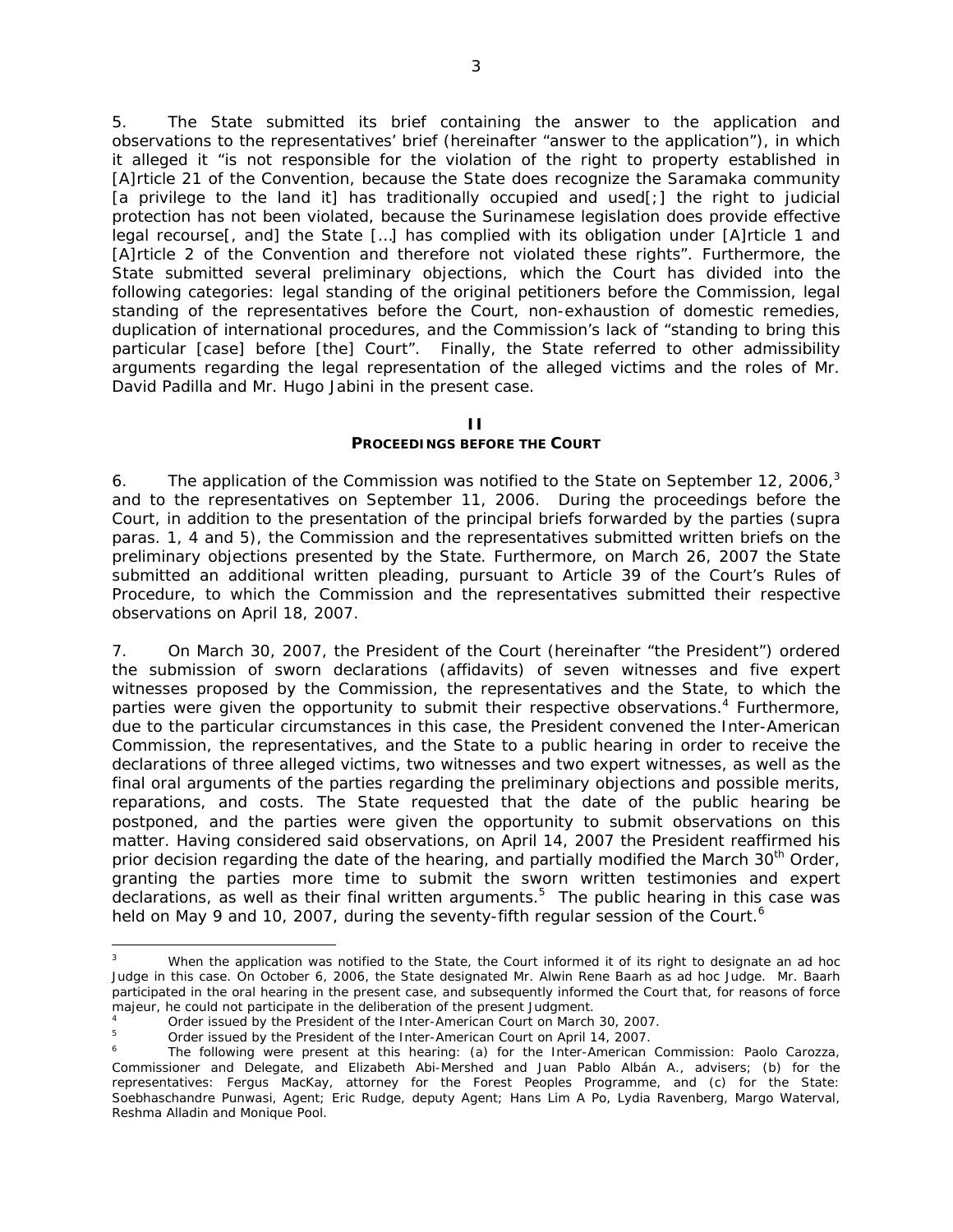8. On July 3, 2007, the State presented its final written arguments; on July 9, 2007, the Commission and the representatives submitted their respective final written arguments.

9. On July 16, 2007, the representatives were requested to submit the verifying receipts and evidence regarding the costs and expenses incurred by the Forest Peoples Programme in the present case. Said evidence was not submitted.

#### **III PRIOR CONSIDERATIONS**

10. Prior to analyzing the preliminary objection submitted by the State and the possible merits of this case, the Tribunal will address in this chapter whether the Court is competent to address the representatives´ arguments (*supra* para. 4) regarding the alleged ongoing effects caused by the construction of a dam within alleged traditional Saramaka territory.

## **A. The alleged "ongoing and continuous effects" associated with the construction of the Afobaka dam**

11. In its application before the Court, the Commission defined the factual basis for the present case under the heading "Statement of Facts". Here, the Commission included the following statement: "[d]uring the 1960s, the flooding derived from the construction of a hydroelectric dam displaced Saramakas and created the so-called 'transmigration' villages". This one line is the only reference in the Commission's application regarding the alleged displacement of members of the Saramaka people due to the construction of a dam, which the representatives referred to as the Afobaka dam that in the 1960s flooded alleged traditional Saramaka territory. The Court observes that the Commission did not develop in the application any legal arguments regarding the alleged international responsibility of the State for these acts.

12. The representatives submitted an additional and rather detailed, three-and-a-half page account of certain facts not contained in the application, regarding the alleged "ongoing and continuous effects" associated with the construction of the Afobaka dam. Accordingly, under the heading of "Facts" in their brief containing pleadings, motions, and evidence, the representatives described, *inter alia*, the following alleged facts: the lack of consent by the Saramaka people for said construction; the names of the companies involved in the construction of the dam; various figures regarding the amount of area flooded and the number of displaced Saramakas from the area; the compensation that was awarded to those displaced persons; the lack of access to electricity of the so-called "transmigration" villages; the painful effect the construction had on the community; the reduction of the Saramaka people's subsistence resources; the destruction of Saramaka sacred sites; the lack of respect for the interred remains of deceased Saramakas; the environmental degradation caused by foreign companies that have received mining concessions in the area, and the State's plan to increase the level of the dam to increase power supplies, which will presumably cause the forcible displacement of more Saramakas and which has been the object of a complaint filed by the Saramakas before domestic authorities in the year 2003.

13. At this juncture, the Court will address whether the factual basis for the representatives´ arguments regarding the alleged "ongoing and continuous effects" associated with the construction of the Afobaka dam bears a direct relationship with the factual framework submitted to this Tribunal by the Commission in its application, which is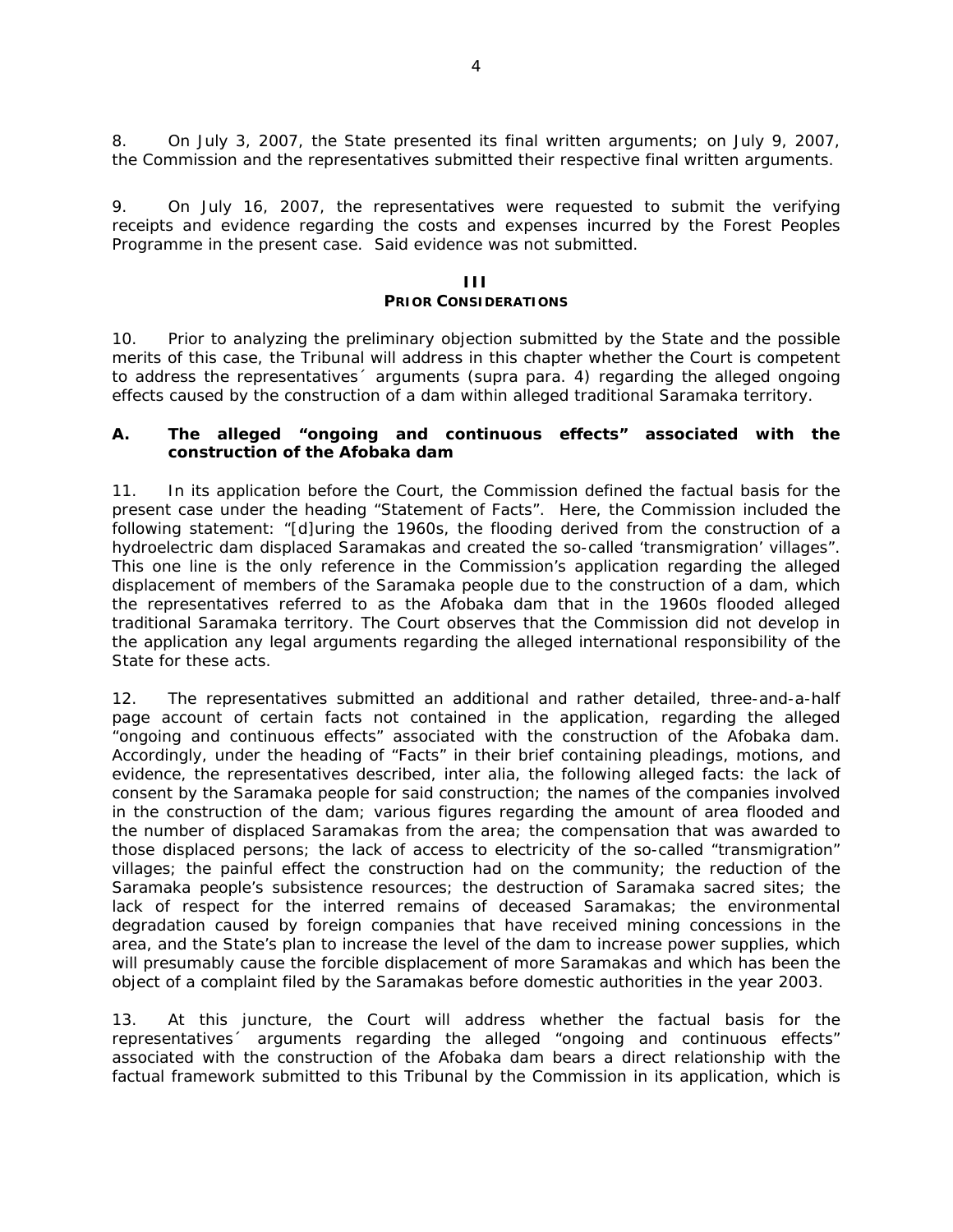the document that defines the factual scope of the litigation before this Tribunal.<sup>7</sup> In this sense, the Court has constantly held that "[…] it is not admissible [for the representatives] to allege new facts distinct from those set out in the [Commission's] application, without detriment to describing facts that explain, clarify or reject those mentioned in the application, or that respond to the claims of the applicant".<sup>8</sup> Accordingly, the Court must look to the Commission's application to determine whether this is an issue that falls within the factual scope of the case that was submitted for the Court's adjudication.

14. The Court observes that none of the factual assertions submitted by the representatives with regards to the Afobaka dam can be found in the application submitted by the Commission. Furthermore, some of the issues raised by the representatives involve controversies, such as the State's alleged plan to increase the level of the dam, that are still pending before Surinamese domestic authorities.

15. Additionally, during the pubic hearing held in the present case, the Commission was asked how it would "characterize the additional information which was presented by the representatives regarding the alleged effects on the Saramaka people of the dam?".<sup>9</sup> The Commission responded that "[t]here is a single sentence in the complaint and in the Article 50 Report relating to the dam and its effects", and further characterized said information "as a historical fact".<sup>10</sup> Unlike in other cases,<sup>11</sup> the Commission has not alleged that this contextual and historical background is related to the subject matter of the controversy.

16. Consequently, in accordance with the application's structure and object, as well as the Commission's own clarification as to the manner in which these alleged facts should be understood in the present case, the Court considers that this issue was raised by the Commission only as contextual background involving the history of the controversy in the present case, but not as an issue for the Court's adjudication. Thus, in accordance with the limitations regarding the alleged victims' participation in the process before this Court, the Tribunal considers that the factual basis for the representatives' arguments in this regard falls outside the scope of the controversy as framed by the Commission in its application.

17. In light of the above considerations, and in order to preserve the principle of legal certainty and the right of defense of the State, the Court considers that the representatives' arguments concerning the alleged ongoing and continuous effects associated with the construction of the Afobaka dam are not admissible.

 $\overline{a}$ 7 *Cf.* Article 61 of the American Convention; Articles 32, 33, 36 of the Court's Rules of Procedure, and Articles 2 and 28 of the Court's Statute.

<sup>8</sup> *Cf. Case of the* "*Five Pensioners" v. Peru. Merits, Reparations and Costs*. Judgment of February 28, 2003. Series C No. 98, para. 153; *Case of Bueno Alves v. Argentina. Merits, Reparations and Costs*. Judgment of May 11, 2007. Series C No. 164, para. 121, and *Case of the Miguel Castro Castro Prison v. Peru. Merits, Reparations and Costs*. Judgment of November 25, 2006. Series C No. 160, para. 162. 9

Question asked by Judge Macaulay during the public hearing held at the Court on May 9 and 10, 2007 (transcription of public hearing, p. 90).<br><sup>10</sup> Answer by the Commission to Judge Macaulay's question during the public hearing at the Court held on

May 9 and 10, 2007 (transcription of public hearing, p. 91).

<sup>11</sup> *Cf. Case of Servellón García et al. v. Honduras. Merits, Reparations and Costs*. Judgment of September 21, 2006. Series C No. 152; *Case of Goiburu et al. v. Paraguay. Merits, Reparations and Costs*. Judgment of September 22, 2006. Series C No. 153, and *Case of La Rochela Massacre v. Colombia. Merits, Reparations and Costs*. Judgment of May 11, 2007. Series C No. 163.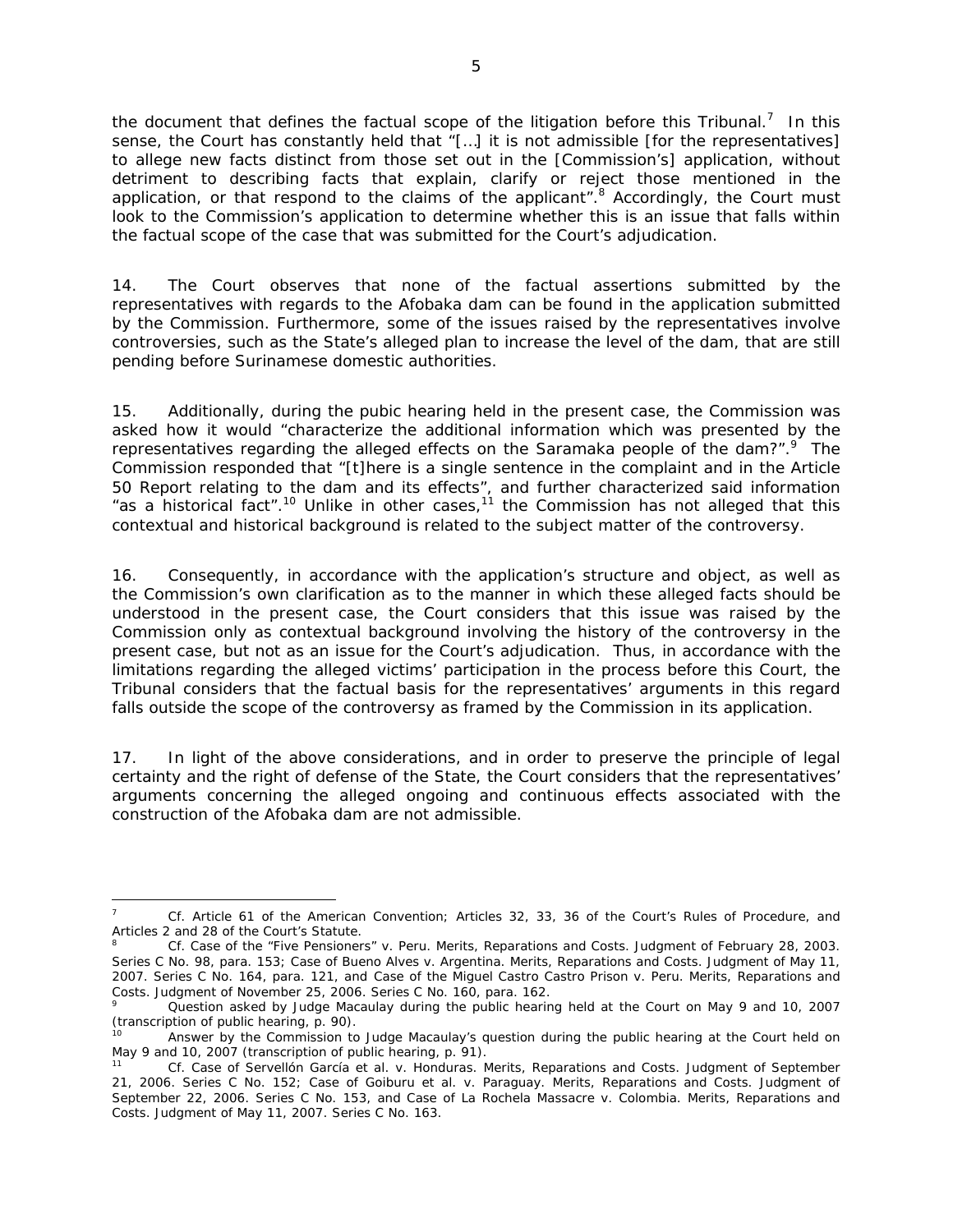#### **IV PRELIMINARY OBJECTIONS**

18. In its answer to the application the State submitted a number of preliminary objections, which will be addressed by the Court in the following order:

#### **A) FIRST PRELIMINARY OBJECTION**

Lack of legal standing of the petitioners before the Inter-American Commission

19. The State asserted in its first preliminary objection that neither of the two original petitioners, namely the Association of Saramaka Authorities and the twelve Saramaka captains, had standing to file a petition before the Inter-American Commission. More specifically, the State argued that the petitioners did not consult the paramount leader of the Saramakas, the *Gaa'man*, about filing the petition. This alleged disregard for Saramaka customs and traditions is tantamount, according to the State, to a failure to meet the requirements of Article 44 of the Convention, as the petitioners allegedly had no authorization from the chief leader, and thus no authority to petition on behalf of the whole Saramaka community. Based on these facts, the State was of the view that the Commission should have declared the petition inadmissible. The Inter-American Commission alleged that, under Article 44 of the American Convention and Article 26(1) of the Commission's Rules of Procedure, it is not necessary for the petitioners to be the actual victims or to hold power of attorney or other legal authorization from the victims or next of kin in order to file the petition. The representatives alleged that, although the petitioners consulted with the *Gaa'man*, both prior and after the submission of the petition, there is no requirement, explicit or implicit, in either Article 44 of the Convention or Article 23 of the Commission's Rules of Procedure that the *Gaa'man*, whom the State considers to be the representative of the petitioners, had to submit the petition or that the petitioners had to obtain authorization from the *Gaa'man* to do so.

20. In this regard, the Court must analyze the scope of the provision of Article 44 of the Convention, which is to be construed by the Court in accordance with the object and purpose of such treaty, namely, the protection of human rights,<sup>12</sup> and in accordance with the principle of the effectiveness (*effet utile*) of legal rules.<sup>13</sup>

21. Article 44 of the Convention provides that:

 $\overline{a}$ 

[a]ny person or group of persons, or any nongovernmental entity legally recognized in one or more member states of the Organization, may lodge petitions with the Commission containing denunciations or complaints of violation of this Convention by a State Party.

22. Article 44 of the Convention permits any group of persons to lodge petitions or complaints regarding violations of the rights set forth in the Convention. This broad authority to file a petition is a characteristic feature of the Inter-American system for the

<sup>12</sup>*Cf. The Effect of Reservations on the Entry into Force of the American Convention on Human Rights* (Arts. 74 and 75). Advisory Opinion OC-2/82 of September 24, 1982. Series A No. 2, para. 29.

<sup>13</sup> *Cf. Case of Ivcher Bronstein v. Peru. Competence.* Judgment of September 24, 1999. Series C No. 54, para. 37, and *Case of Constitutional Court v. Peru. Competence.* Judgment of September 24, 1999. Series C No. 55, para. 36. *Cf.* also *Case of Baena Ricardo et al. v. Panamá*. *Competence*. Judgment of November 28, 2003. Series C No. 104, para. 66; *Case of Acevedo Jaramillo et al. v. Peru. Preliminary Objections, Merits, Reparations and Costs*. Judgment of February 7, 2006. Series C No. 144, para. 135, and *Case of Yatama v. Nicaragua. Preliminary Objections, Merits, Reparations and Costs*. Judgment of June 23, 2005. Series C No. 127, para. 84.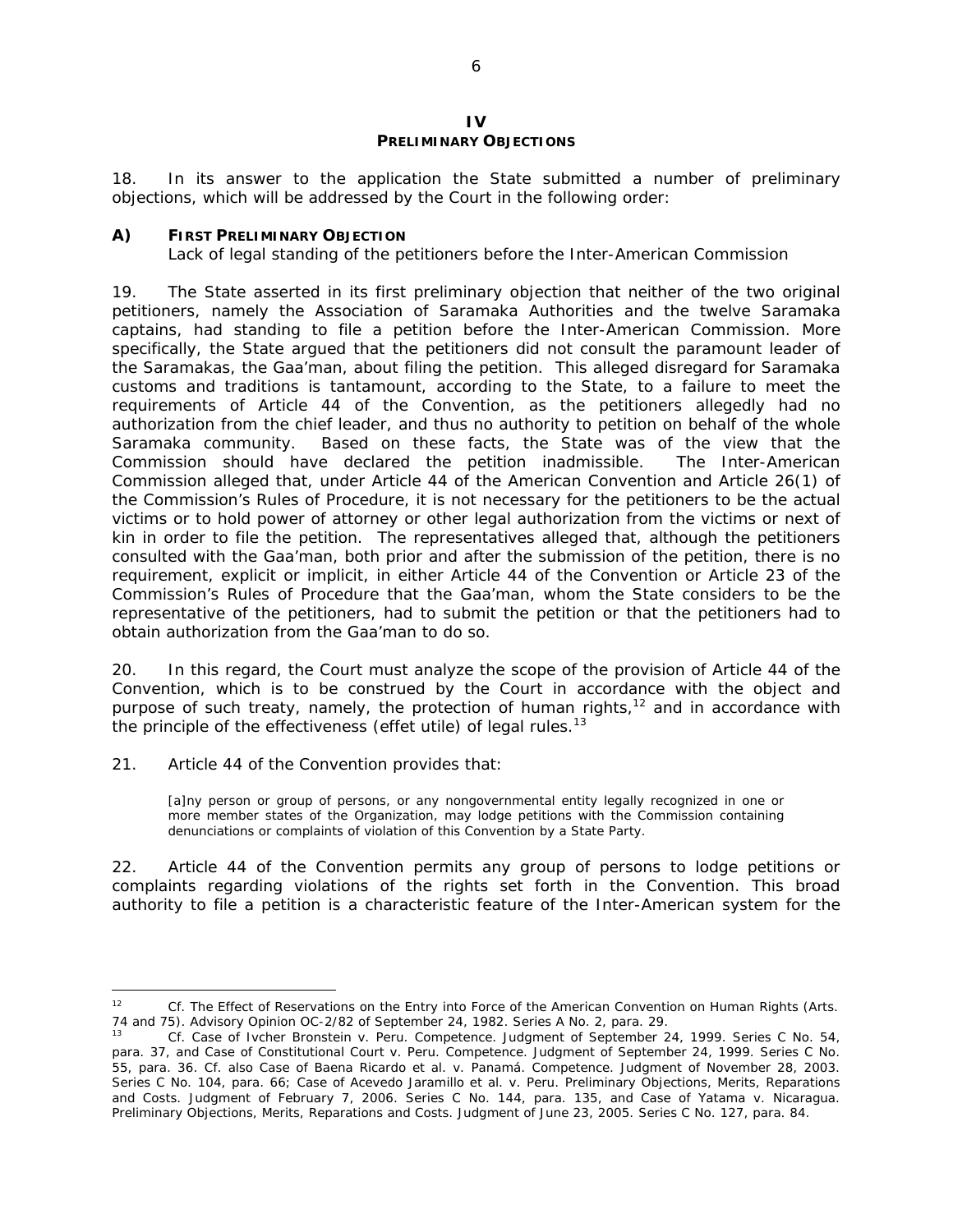protection of human rights.<sup>14</sup> Moreover, a person or group of persons other than the alleged victims may file the petition.<sup>15</sup>

23. In light of these considerations, this Tribunal finds no conventional prerequisite that the paramount leader of a community must give his or her authorization in order for a group of persons to file a petition before the Inter-American Commission to seek protection for their rights, or for the rights of the members of the community to which they belong. As previously noted, the possibility of filing a petition has been broadly drafted in the Convention and understood by the Tribunal.<sup>16</sup>

24. Thus, for the purposes of this case, this Court is of the opinion that the Association of Saramaka Authorities, as well as the twelve Saramaka captains, can be considered as a "group of persons" in accordance with the wording of Article 44 of the Convention and the Court's interpretation of said provision. Furthermore, the Court is of the opinion that, in light of the American Convention, it was not necessary for the petitioners to obtain authorization from the *Gaa´man* in order to file a petition before the Inter-American Commission. For these reasons, the Court dismisses the first preliminary objection.

## **B) SECOND PRELIMINARY OBJECTION**

*Lack of legal standing of the representatives before the Inter-American Court* 

25. As a second preliminary objection, the State challenged the *locus standi in judicio* of the alleged victims and their representatives in the proceedings before this Court. The State asserts that, in accordance with Articles 51 and 61 of the Convention, only the State and the Commission may bring a case to the Court and appear before this Tribunal. According to the State, any independent or separate participation by the alleged victims and their representatives would be contrary to the Convention and the principle of equality of arms. As only a draft Protocol exists concerning the standing of individuals before the Court, and because the Court's Rules of Procedure cannot supersede the Convention, the State concludes that individuals cannot yet have legal standing before the Court. Thus, participation of the alleged victims and their representatives can only take place through the Commission. Moreover, the State argued that the representatives do not have standing to separately and independently allege before the Court that Suriname violated the right recognized in Article 3 of the Convention. The Commission and the representatives asserted that, once the Commission submits a case to the Court, the alleged victims or their representatives have standing to submit to the Court requests and arguments autonomously, based on the facts set out in the Commission's application.

26. Indeed, as stipulated by Article 61 of the Convention, the Inter-American Commission is the body empowered to initiate the proceedings before the Court by lodging an application. Nevertheless, the Tribunal is of the view that preventing the alleged victims from advancing their own legal arguments would be an undue restriction upon their right of access to justice, which derives from their condition as subjects of international human rights law. $17$  At the current stage of the evolution of the Inter-American system for the

 $14$ 14 *Cf. Case of Castillo Petruzzi et al. v. Peru. Preliminary Objections*. Judgment of September 4, 1998. Series C No. 41, para. 77.

<sup>15</sup> *Cf*. *Case of Castillo Petruzzi et al., supra* note 14, para. 77; *Case of Acevedo Jaramillo et al., supra* note 13, para. 137, and *Case of Yatama, supra* note 13, para. 82.

<sup>16</sup> *Cf*. *Case of Castillo Petruzzi et al., supra* note 14, para. 77; *Case of Acevedo Jaramillo et al., supra* note 13, para. 137, and *Case of Yatama, supra* note 13, para. 82.<br><sup>17</sup> Cf. Case of the "Five Pensioners", supra note 8, para. 155; Case of the Massacre of Pueblo Bello v.

*Colombia. Merits, Reparations and Costs*. Judgment of January 31, 2006. Series C No. 140, para. 54, and *Case of*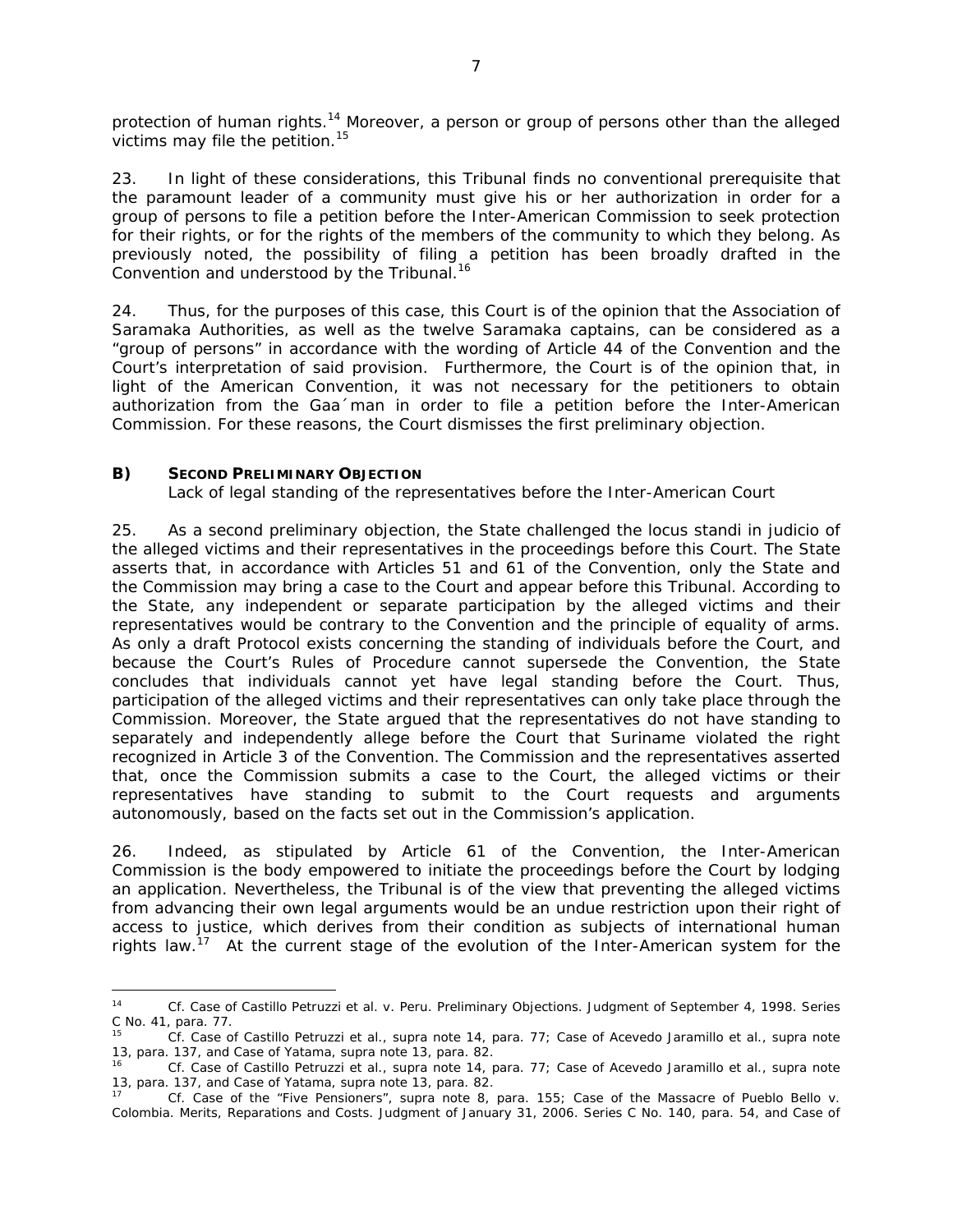protection of human rights, the empowerment of the alleged victims, their next of kin or representatives to submit pleadings, motions and evidence autonomously must be interpreted in accordance with their position as titleholders of the rights embodied in the Convention and as beneficiaries of the protection offered by the system.<sup>18</sup> Nevertheless, there are certain limits to their participation in these proceedings, pursuant to the Convention and in the exercise of the Court's jurisdiction.<sup>19</sup> That is, the purpose of the representatives´ brief containing pleadings, motions and evidence is to give effect to the procedural attribute of *locus standi in judicio* that this Court has already recognized, in its jurisprudence, to the alleged victims, their next of kin or their representatives.<sup>20</sup>

27. It is also well established in the Tribunal's jurisprudence that the representatives may inform the Court of so-called supervening facts, which may be submitted to the Court at any moment of the proceedings before a judgment is delivered.<sup>21</sup> It is also worth mentioning that, with regard to the incorporation of other rights distinct than those included in the Commission's application, the Court has established that the petitioners may invoke such rights, provided that they refer to the facts already included in the application.<sup>22</sup> Ultimately, it is for the Court to decide, in each case, on the admissibility of allegations of this nature in order to safeguard the procedural equality of the parties (*supra* para. 17).<sup>23</sup>

28. The recognition of the alleged victims´ *locus standi in judicio* as well as their right to submit legal arguments that are different from those of the Commission, yet based on the same facts, does not infringe upon the State's right to defend itself. The State always has the opportunity, at all stages of the proceedings before this Tribunal, to respond to the allegations of the Commission and the representatives. This opportunity is available to the State at both the written and oral stages of the proceedings. Furthermore, in the present case, pursuant to Article 39 of the Court's Rules of Procedure, the State was given the opportunity to submit an additional written brief in order to fully respond to all legal arguments put forward by the representatives (*supra* para. 6). Thus, the State's right to defend itself against the allegations submitted by the representatives in the present case has been respected and ensured at all times.

29. The Court is thus of the view that, in accordance with the Convention, the Court's Rules of Procedure, and its jurisprudence, the alleged victims and their representatives were entitled to participate in all stages of the present proceedings and allege violations of rights which were not contemplated by the Commission in its application. For the above reasons, the Court dismisses the second preliminary objection.

*the "Mapiripán Massacre" v. Colombia. Merits, Reparations and Costs*. Judgment of September 15, 2005. Series C No. 134, para. 57.

<sup>18</sup>*Cf.* OAS, General Assembly, Resolution AG/RES. 1890 (XXXII-O/02), *Evaluation of the Workings of the Inter-American System for the Protection and Promotion of Human Rights with a View to its Improvement and Strengthening,* and OAS, General Assembly, AG/RES. 2291 (XXXVII-O/07), *Strengthening of Human Rights Systems Pursuant to the Mandates Arising from the Summits of the Americas*.

<sup>19</sup> *Cf. Case of the "Mapiripán Massacre", supra* note 17, para. 58, and *Case of the Massacre of Pueblo Bello,* 

<sup>&</sup>lt;sup>20</sup> *Cf. Case of the Massacre of Pueblo Bello, supra* note 17, para. 53.<br><sup>21</sup> *Cf. Case of the "Five Pensioners", supra* note 8, para. 154; *Case of Bueno Alves, supra* note 8, para. 121, and *Case of the Miguel Castro Castro Prison, supra* note 8, para. 162.

<sup>22</sup> *Cf. Case of the "Five Pensioners", supra* note 8, para. 155; *Case of Escué Zapata v. Colombia. Merits, Reparations and Costs.* Judgment of July 4, 2007. Series C No. 165, para. 92, and *Case of Bueno Alves, supra* note 8, para. 121.

<sup>23</sup> *Cf. Case of the "Mapiripán Massacre", supra* note 17, para. 58, and *Case of the Massacre of Pueblo Bello, supra* note 17, para. 55.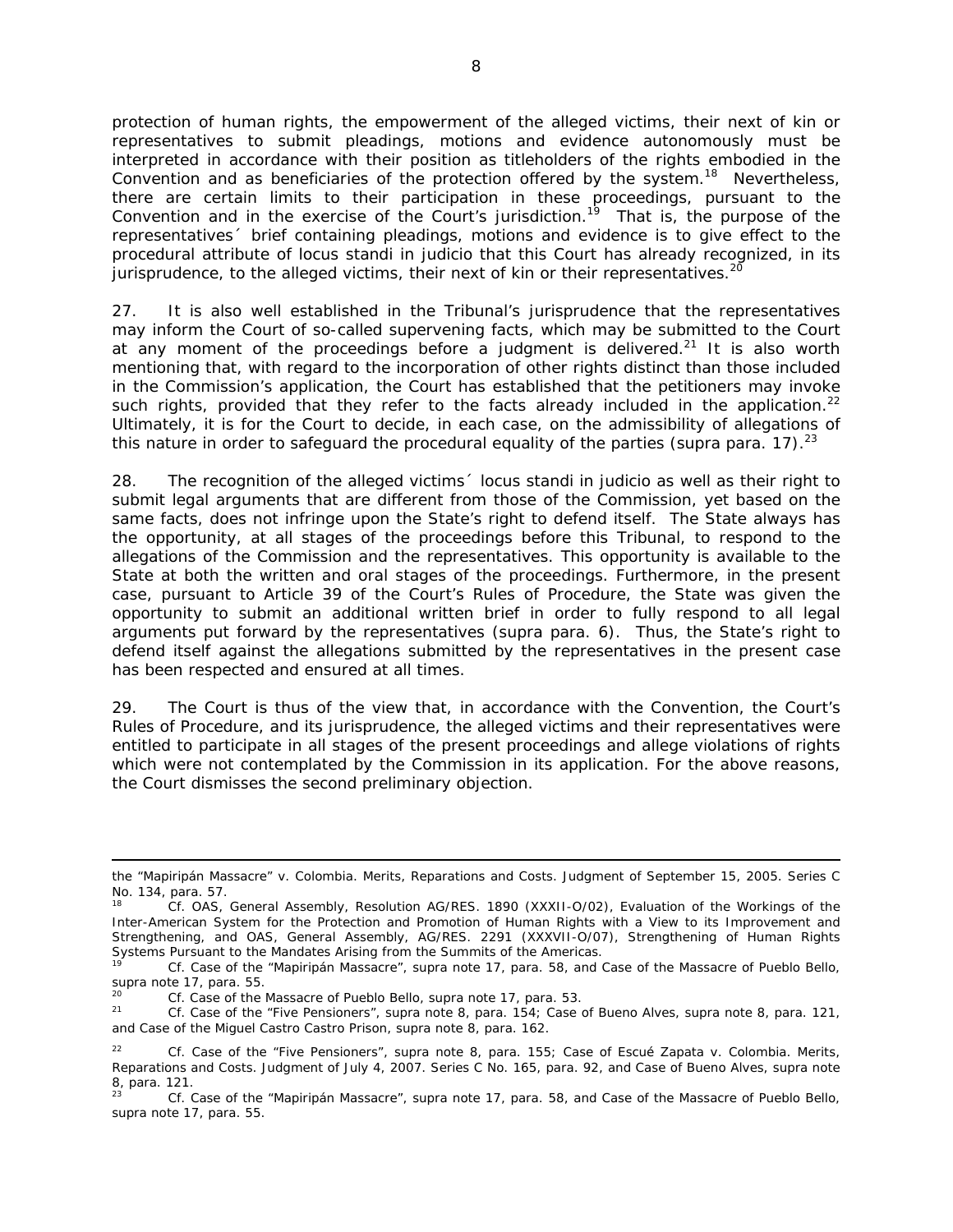#### **C) THIRD PRELIMINARY OBJECTION**

*Irregularities in the proceedings before the Inter-American Commission* 

30. The State contended that various irregularities occurred during the proceedings before the Commission, including, *inter alia*, that the Commission allegedly: (i) gave the petitioners latitude to submit approximately eleven petitions over the course of the proceedings; (ii) allowed Mr. Padilla –the former Assistant Executive Secretary of the Commission- to act as advisor and counsel to petitioners; (iii) failed to give the State the opportunity to attend the 119<sup>th</sup> session of March, 2004, by not inviting the State in a timely manner; (iv) required the State to submit a second request for another public hearing on the matter because the Commission failed to respond to the first request; (v) failed to treat the State with respect during the  $121<sup>st</sup>$  session of the Commission because only one Commissioner presided over the public hearing while a second member left the hearing after the beginning remarks; (vi) failed to send the meeting minutes or other information regarding the 119<sup>th</sup> session of the Commission to the State despite several requests to this effect, which led to Suriname's lack of information during the 121<sup>st</sup> session and caused it to be disadvantaged, and (vii) failed to respond to the State's submissions after the adoption of the Article 50 Report and therefore misled the State as to the submission of the application to the Court. The State further submitted that "[s]ince the Commission did not act properly when the petition was in process before it, this Court must remedy the situation and declare the Commission without jurisdiction to submit this particular case to the Court. [I]f the Commission is declared without jurisdiction to submit this petition/case to the Court because of the applicability of the *fruits of a poisoned tree principle*, the original petitioners lack standing to proceed in this case".

31. In response, the Commission alleged that: (i) both parties had ample opportunity to address the Commission both orally and in writing and the State has not demonstrated how the Commission's treatment was different or harmful to the State; (ii) the participation of the Commission's former Assistant Executive Secretary in this case does not contravene the Commission's Rules of Procedure, and no preferential treatment was afforded to Mr. Padilla; (iii) it gave due notice to the State concerning the hearing convened for the 119<sup>th</sup> period of sessions, in accordance with Article 62(4) of its Rules of Procedure, which allows for one month's notice for hearings; (iv) the hearing requested by the State was convened at the first available opportunity after the State's request; (v) in accordance with Article 65 of the Commission's Rules of Procedure, the President may form working groups for purposes of procedural economy, and furthermore, all hearings are recorded so as to inform the entire Commission about the events that transpired during the hearings; (vi) it has requested in its application that the Court call upon two experts heard at the Commission's  $119<sup>th</sup>$  period of sessions to allow the State an opportunity to hear and question their declarations, and (vii) it took full account of the information provided by the parties during the time period between the issuance of the Article 50 report and its determination that the case should be sent to the Court. In such a decision, the Commission considered its duties under Article 44(1) and 44(2) of its Rules of Procedures that contemplate whether the State has complied with the recommendations issued and to consider the views of the petitioner as well. The representatives supported the Commission's arguments and views.

32. The Court has previously considered that it will review the proceedings before the Commission when an error may exist that infringes upon the State's right of defense.<sup>24</sup> In this case, it has not been demonstrated how the aforementioned Commission's behavior has

 $24$ 24 *Cf. Case of Dismissed Congressional Employees (Aguado Alfaro et al.) v. Peru. Preliminary Objections, Merits, Reparations and Costs.* Judgment of November 24, 2006. Series C No. 158, para. 66.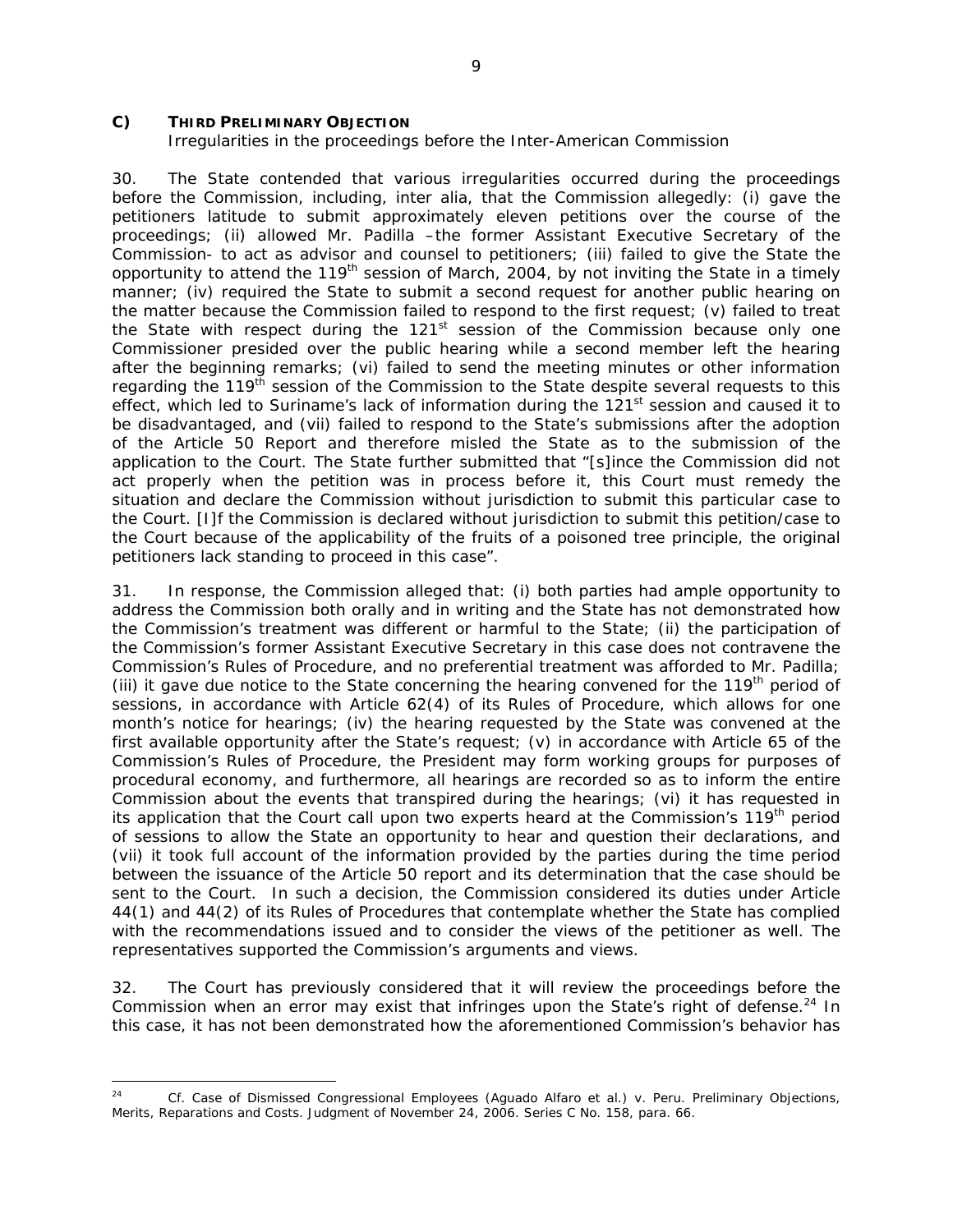implicated an error that has affected the State's right of defense during the proceedings before the Commission.

33. In light of these considerations, this Court dismisses the third preliminary objection opposed by the State.

#### **D) FOURTH PRELIMINARY OBJECTION**

*Non-compliance with Articles 50 and 51 of the American Convention* 

34. The State asserted that the application filed by the Commission on June 23, 2006 was time-barred because it was submitted to the Court after the three-month period established in Articles 50 and 51 of the American Convention. The State affirmed that the Commission should have filed its application no later than June 22, 2006. Since the conventional time period had allegedly elapsed, the State averred that the Commission should have adopted the report prescribed in Article 51 of the American Convention.

35. Article 51(1) of the Convention sets forth the maximum period in which the Commission can submit a case to the contentious jurisdiction of the Court; after this period the Commission's capacity to do so expires.<sup>25</sup> Said Article reads as follows:

[i]f, within a period of three months from the date of the transmittal of the report of the Commission to the states concerned, the matter has not either been settled or submitted by the Commission or by the state concerned to the Court and its jurisdiction accepted, the Commission may, by the vote of an absolute majority of its members, set forth its opinion and conclusions concerning the question submitted for its consideration.

36. This Tribunal has already established that the period of three months shall be counted from the date of transmittal of the Article 50 report to the State concerned.<sup>26</sup> The Court has also clarified that the time limit, though not fatal, has a preclusive character, except in special circumstances, with regard to the submission of the case to this Court.<sup>27</sup>

37. According to the evidence submitted to the Court by the Inter-American Commission, Report No. 09/06 (the Article 50 report) was transmitted to the State on March 23, 2006. The State has not provided any evidence to contradict this fact. Thus, the referral of the case to the Court on June 23, 2006 was done within the three-month timeframe established under Article 51(1) of the Convention. Furthermore, because the case was referred to the Court, the provisions of Article 51 of the Convention are not applicable.<sup>28</sup>

38. For these reasons, the Court finds that the Inter-American Commission submitted the application in the present case to this Court within the conventional time frame established in Article 51(1), and hereby dismisses the State's fourth preliminary objection in this regard.

<sup>25</sup> 25 *Cf. Case of Almonacid Arellano et al. v. Chile. Preliminary Objections, Merits, Reparations and Costs*. Judgment of September 26, 2006. Series C No. 154, para. 58.

<sup>26</sup> *Cf. Case of Velásquez Rodríguez v. Honduras. Preliminary Objections*. Judgment of June 26, 1987. Series C No. 1, para. 162; *Case of Almonacid Arellano et al., supra* note 25, para. 56, and *Case of Baena Ricardo et al. v. Panamá. Preliminary Objections.* Judgment of November 18, 1999. Series C No. 61, para. 37. *Cf.* also *Certain Attributes of the Inter-American Commission on Human Rights* (Arts. 41, 42, 44, 46, 47, 50 and 51 American Convention on Human Rights). Advisory Opinion OC-13/93 of July 16, 1993. Series A No. 13, para. 51.

<sup>27</sup> *Cf. Case of Neira-Alegría et al. v. Peru. Preliminary Objections.* Judgment of December 11, 1991. Series C No. 13, paras. 32-34, and *Case of Cayara v. Peru. Preliminary Objections*. Judgment of February 3, 1993. Series C No. 14, paras. 38-39. *Cf.* also *Certain Attributes of the Inter-American Commission on Human Rights* (Arts. 41, 42, 44, 46, 47, 50 and 51 American Convention on Human Rights), *supra* note 26, para. 51.<br><sup>28</sup> Cf. Case of Velásquez Rodríguez, supra note 26, para. 63, and Case of Baena Ricardo et al., supra note

<sup>26,</sup> paras. 38-39. *Cf.* also *Certain Attributes of the Inter-American Commission on Human Rights* (Arts. 41, 42, 44, 46, 47, 50 and 51 American Convention on Human Rights)*, supra* note 26, para. 52.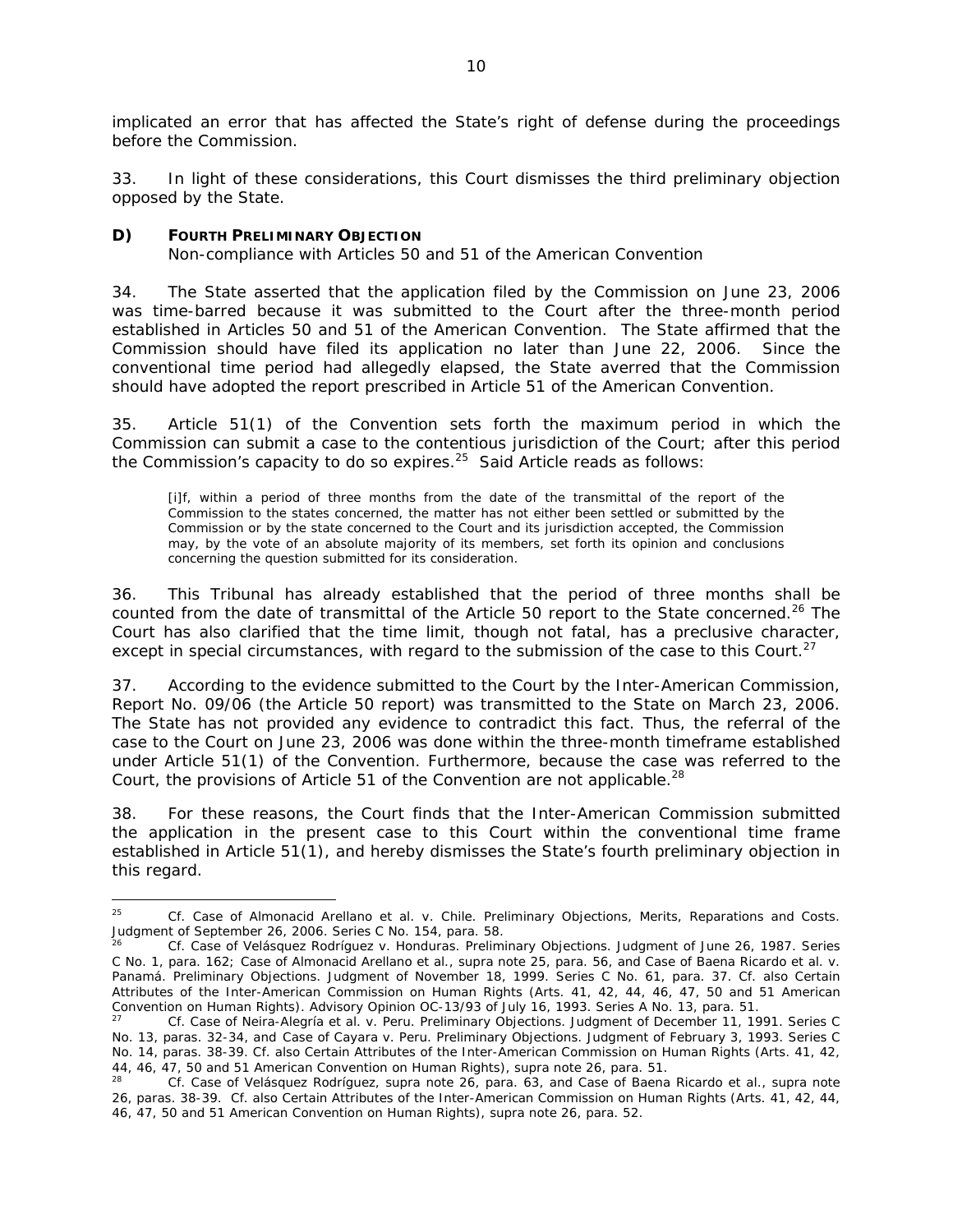39. Furthermore, the State maintained that the Commission did not take into consideration the State's submission detailing its implementation of the recommendations found within the Commission's Article 50 report.In this regard, the Court reiterates that Articles 50 and 51 of the Convention establish two separate stages.<sup>29</sup> Once the preliminary report established in Article 50 of the Convention is adopted, the Commission need not necessarily adopt a further report assessing the compliance or non-compliance of its recommendations by the State. Rather, the Commission is empowered, within the period of three months, to decide whether to submit the case to the Court by means of the respective application or to proceed in accordance with Article 51 of the Convention.<sup>30</sup> However, this decision is not discretionary, but rather must be based upon the alternative that would most favorably protect the rights established in the Convention.<sup>31</sup>

40. In this respect, the Commission has affirmed that it "took fully into account the information provided by the parties during the time period between the issuance of the Article 50 report and its determination that the case should be sent to the Court". The Court is of the opinion that it is within the competence of the Commission, in accordance with Article 51 of the Convention as well as with the standards set forth in Article 44 of the Commission's Rules of Procedure, to consider whether or not the State has complied with the recommendations of the Article 50 report and to decide the referral of the case to the Court for its adjudication. However, even if the Commission has a certain margin of discretion in this appraisal, due regard should be given to the respect of the procedural rights of the parties. $32$  Additionally, the Court will review the proceedings before the Commission when an error may exist that infringes the State's right of defense.<sup>33</sup> However, in the present case there is no evidence that suggests that the Commission failed to comply with the relevant provisions of the Convention or its Rules of Procedure. Therefore, the Court hereby dismisses the State's fourth preliminary objection in this regard as well.

#### **E) FIFTH PRELIMINARY OBJECTION**

 $\overline{a}$ 

*Non-exhaustion of domestic remedies* 

41. Suriname affirmed that the alleged victims have not pursued and exhausted the remedies available under domestic law, which the State avowed are adequate and effective. The State argued that effective legal recourse is recognized under several articles of Suriname's Civil Code, namely articles 1386,<sup>34</sup> 1387,<sup>35</sup> 1388,<sup>36</sup> 1392,<sup>37</sup> and 1393.<sup>38</sup>

<sup>29</sup> *Cf. Case of Baena Ricardo et al., supra* note 26, para. 37, and *Certain Attributes of the Inter-American Commission on Human Rights* (Arts. 41, 42, 44, 46, 47, 50 and 51 American Convention on Human Rights)*, supra*  note 26, para. 50.

<sup>30</sup> Articles 50 and 51 of the American Convention. *Cf. Case of Velásquez Rodríguez, supra* note 26, para. 63; *Case of Baena Ricardo et al., supra* note 26, para. 37, and *Case of Cayara, supra* note 27, para. 39. *Cf.* also *Certain Attributes of the Inter-American Commission on Human Rights* (Arts. 41, 42, 44, 46, 47, 50 and 51

American Convention on Human Rights)*, supra* note 26, para. 50. 31 *Cf. Case of Baena Ricardo et al., supra* note 26, para. 37, and *Certain Attributes of the Inter-American Commission on Human Rights* (Arts. 41, 42, 44, 46, 47, 50 and 51 American Convention on Human Rights)*, supra*  note 26, para. 50.<br>32 Cf. Case of Cayara, supra note 27, para. 63, and Case of Baena Ricardo et al., supra note 26, para. 43.

<sup>&</sup>lt;sup>32</sup> *Cf. Case of Cayara, supra* note 27, para. 63, and *Case of Baena Ricardo et al., supra* note 26, para. 43.<br><sup>33</sup> *Cf. Case of Dismissed Congressional Employees (Aguado Alfaro et al.), supra* note 24, para. 66.<br><sup>34</sup> Ar

through whose fault the damage was caused to compensate such damage". *Cf.* Civil Code of Suriname (case file of appendices to the application and appendix 1, appendix 4, folio 51).

<sup>35 &</sup>quot;Article 1387: Everyone shall be responsible not only for the damage he has caused by his act, but also for that which he has caused by his negligence or carelessness". *Cf.* Civil Code of Suriname (case file of appendices to the application and appendix 1, appendix 4, folio 51).

<sup>36 &</sup>quot;Article 1388: 1. One is not only responsible for the damage cause by one's own act, but also for that which is caused due to acts of persons for whom one is responsible, or by goods one has in one's possession. [...] 3. The principals and those who appoint other persons to represent their affairs, shall be responsible for the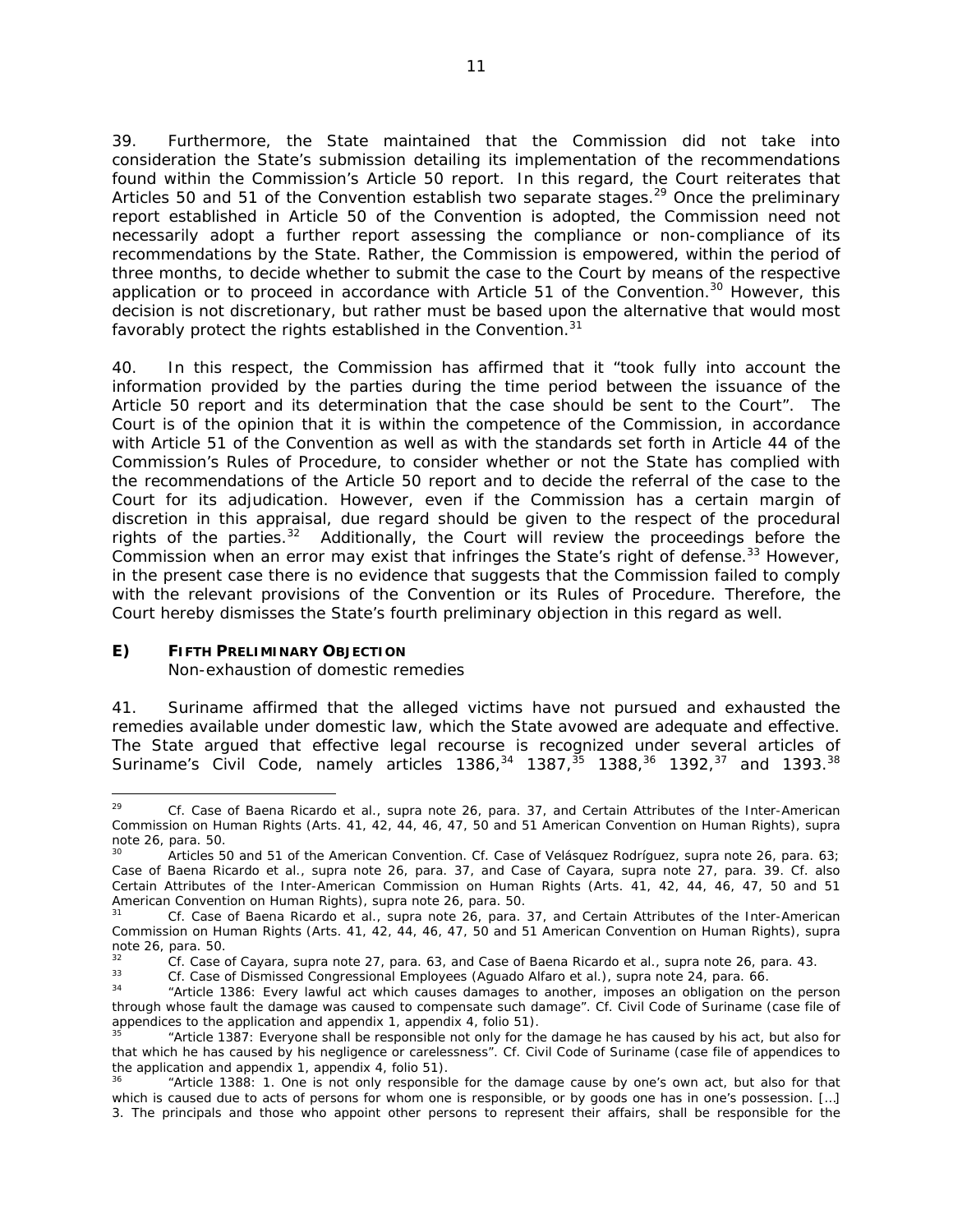Moreover, the State alleged that an effective legal remedy is available under Article 226 of Suriname's Code of Civil Procedure, which institutes a "summary proceedings procedure" for cases that require immediate urgency. The State asserted that the alleged victims chose not to make use of all these available remedies under national legislation before filing the petition with the Commission. In addition, the State maintained that the fact that the petition lodged with the President of the Republic pursuant to Article 41(2) of the Forest Management Act did not have a favorable outcome does not in and of itself denote either lack of domestic remedies or exhaustion of all available and effective remedies.

42. In the present case, the alleged victims recognized that they did not exhaust the domestic remedies mentioned by the State *supra*. Rather, they contend that those remedies are inadequate and ineffective to address the issues presented to this Court. Instead, the alleged victims filed four petitions with the State regarding the present case: two were lodged with the President of Suriname pursuant to Article 41(1)(b) of the 1992 Forest Management Act, and the other two under Article 22 of the 1987 Suriname Constitution that recognizes the right to petition public authorities. None of these formal complaints were given a substantive reply.Thus, the question is whether the alleged victims should have additionally or concurrently exhausted the domestic remedies mentioned by the State.

43. The Court has already developed clear guidelines for the analysis of an objection regarding an alleged failure of exhaustion of domestic remedies.<sup>39</sup> Firstly, the objection has been understood by the Court to be a defense available to States and, as such, it may be expressly or tacitly waived. Secondly, in order for the objection of failure to exhaust domestic remedies to be timely, it must be pled in the State's first submission before the Commission; otherwise, it is presumed that the State has tacitly waived this argument. Thirdly, the Court has asserted that a State lodging this objection must specify the domestic remedies that remain to be exhausted and demonstrate that these remedies are applicable and effective.

44. In its fourth submission before the Commission on August 16, 2002, the State first raised the issue of non-exhaustion of domestic remedies and did not explicitly specify which alleged domestic remedies the alleged victims had not pursued and exhausted. In a subsequent submission of May 23, 2003, the State made reference to the existence of "a number of articles in the Suriname Civil Code […] on the basis of which petitioner could have instituted actions". It referred, in particular, to Articles 1386, 1387, 1388, 1392, and 1393 of its Civil Code. In its answer to the application before the Court, the State additionally mentioned the alleged non-exhaustion of the remedy available under Article 226 of its Civil Code. The Court notes that the State did not raise, in its first submission in the proceedings before the Commission, that the alleged victims failed to exhaust the possible available remedies under Articles 226, 1386, 1387, 1388, 1392, and 1393 of its Civil Code.

damage caused by their servants and employees in the performance of the work for which they have used them". Cf. Civil Code of Suriname (case file of appendices to the application and appendix 1, appendix 4, folio 51).<br><sup>37</sup> "Article 1392: 1. Deliberate or imprudent injury or maiming of any part of the body, entitles the injured

party to claim not only compensation of the costs of recovery, but also those of the damage caused by the injury or maiming. 2. These as well shall be valued in accordance with the mutual position and wealth of the persons and the circumstances. 3. This last provision shall in general be applicable in the valuation of the damage arisen from any offence committed against the person". *Cf.* Answer of the State (merits, volume II, folio 335).<br><sup>38</sup> "Article 1393: 1. The civil action relating to defamation shall be used to compensate the damage and to

mend the prejudice to the name or reputation. 2. The judge shall, in valuing this, have regard to the lesser or greater degree of the insult, as well as on the quality, position and wealth of both party and the circumstances." *Cf.*  Answer of the State (merits, volume II, folio 336).

<sup>39</sup> *Cf. Case of Velásquez Rodríguez, supra* note 26, para. 88; *Case of Nogueira de Carvalho et al. v. Brazil. Preliminary Objections and Merits*. Judgment of November 28, 2006. Series C No. 161, para. 51, and *Case of Almonacid Arellano et al., supra* note 25, para. 64.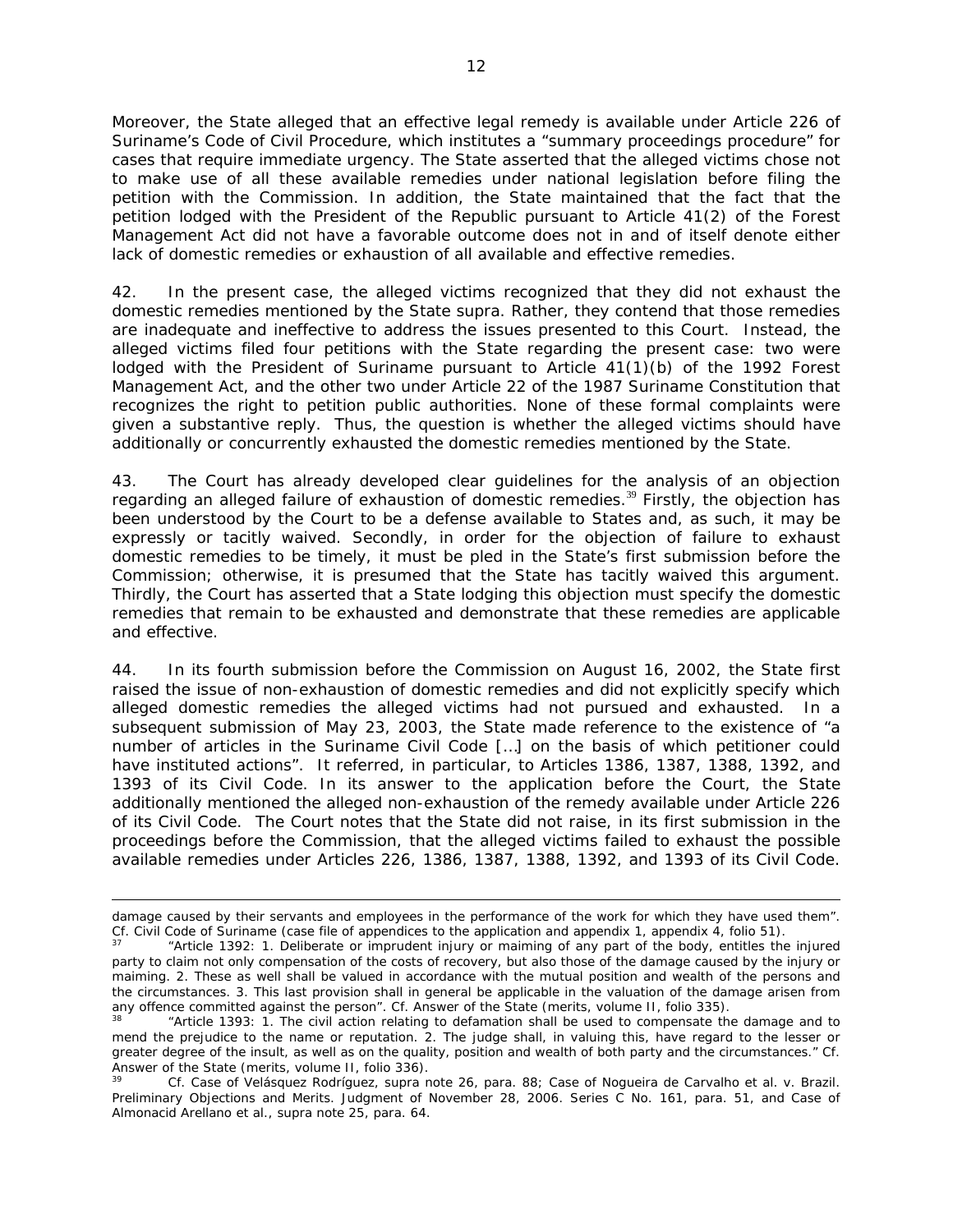Therefore, the State has tacitly waived the issue of non-exhaustion of domestic remedies as to these articles of its Civil Code. Accordingly, the Court dismisses the State's preliminary objection as to non-exhaustion of domestic remedies.

# **F) SIXTH PRELIMINARY OBJECTION**

*Duplication of international proceedings* 

45. The State argued that petitioners have filed duplicate requests to more than one international body, which renders the petition inadmissible in accordance with Articles 46(c) and 47(d) of the American Convention. The State maintained that, in this case, complaints with the same fact predicate and human rights legal standards and provisions were lodged with the United Nations Human Rights Committee (hereinafter "HR Committee") and the United Nations Committee on the Elimination of Racial Discrimination (hereinafter "CERD"). The State also averred that the Court has already decided the right to property of "maroon and/or indigenous people" in the case of *Moiwana Community v. Suriname*.

46. Article 46 of the American Convention stipulates as one of the requirements for the admission of a petition by the Commission,

 $\left[\ldots\right]$ 

c. that the subject of the petition or communication is not pending in another international proceeding for settlement; […]

and Article 47 of the American Convention renders inadmissible a petition if

[…]

d. the petition or communication is substantially the same as one previously studied by the Commission or by another international organization.

[…]

47. The question of *litis pendentia* requires ascertaining whether "the subject" of the petition or communication is pending before another international proceeding for settlement, while *res judicata* arises where the petition or communication is "substantially the same" as one already studied by the Commission or by another international organization.

48. This Court has already established that "[t]he phrase 'substantially the same' signifies that there should be identity between the cases. In order for this identity to exist, the presence of three elements is necessary, these are: that the parties are the same, that the object of the action is the same, and that the legal grounds are identical".<sup>40</sup>

49. The petition regarding the present case was filed with the Commission on October 27, 2000. The objection made by the State has to do with submissions made before the United Nations human rights treaty bodies that range from the years 2002 through 2005. Specifically, the State pointed to: a) five "formal applications" submitted by the Association of Indigenous Village Leaders in Suriname, *Stichting Sanomaro Esa*, the Association of Saramaka Authorities, and the NGO Forest Peoples Programme to the CERD between December 2002 and July 2005,<sup>41</sup> particularly, a petition filed on December 15, 2002

<sup>40</sup> <sup>40</sup> *Cf. Case of Baena Ricardo et al., supra* note 13, para. 53.

<sup>41</sup> The State refered to: *Formal Request to Initiate an Urgent Procedure to Avoid Immediate and Irreparable Harm*, December 15, 2002; *Additional Information,* May 21, 2003; *Comments on Suriname's State Party Report (CERD/C/446/Add.1)*, January 26, 2004; *Request for the Initiation of an Urgent Action and a Follow Up Procedure*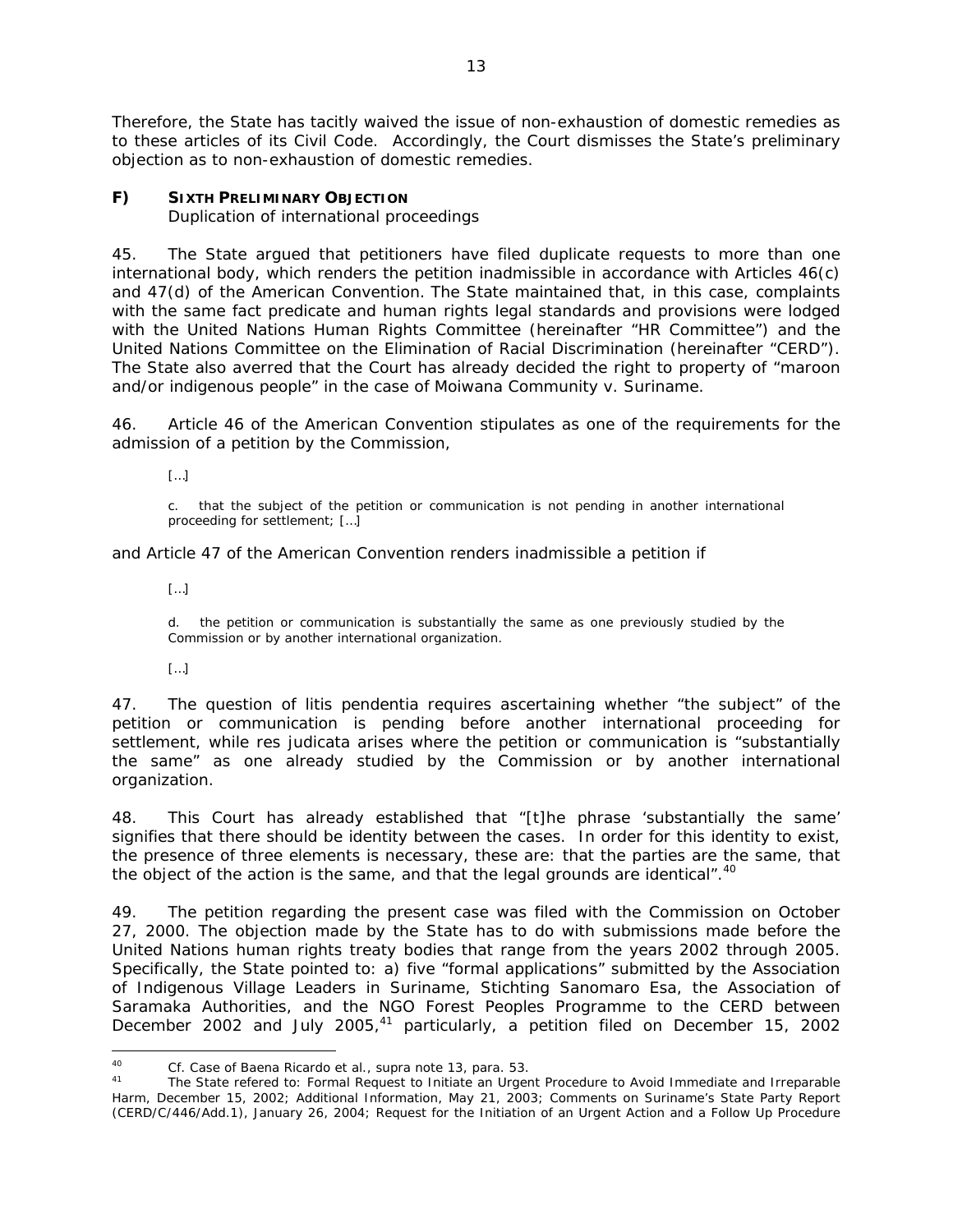"requesting for urgent action on indigenous and tribal peoples' rights in Suriname", and b) a "petition" presented by the NGO Forest Peoples Programme on January 30, 2002 to the HR Committee concerning Suriname and its compliance with the International Covenant on Civil and Political Rights (hereinafter "ICCPR"), specifically in relation to violations of Articles 1, 26 and 27 of said international instrument.

50. The HR Committee rendered concluding observations on Suriname on May 4, 2004,<sup>42</sup> while the CERD issued concluding observations regarding Suriname on April 28, 2004.<sup>43</sup> Furthermore, on March 9, 2005 the CERD adopted a follow-up decision regarding the aforementioned concluding observations.44 Lastly, the CERD has issued three decisions concerning Suriname according to its early warning and urgent action procedure on March 21, 2003,  $^{45}$  August 18, 2005,  $^{46}$  and August 18, 2006<sup>47</sup>.

51. In addressing this issue, the Court will focus on the object, purpose, and nature of the actions brought forth before the United Nations HR Committee and the CERD. With regards to the HR Committee, the only decision indicated by the State concerned the procedure by which this monitoring body issued concluding observations and recommendations on Suriname's compliance with and implementation of the rights and obligations set forth in the ICCPR. Such procedure, governed by Article 40 of the ICCPR, vests on the HR Committee the faculty to examine the State Parties' periodical reports "on the measures they have adopted which give effect to the rights recognized [t]herein and on the progress made in the enjoyment of those rights". The Court observes that the object and purpose of the submission made by the NGO Forest Peoples Programme does not constitute a petition for the adjudication of certain rights of the Saramaka people, but a "shadow report" intended to assist the HR Committee in formulating questions to Suriname when reviewing the State's reports as well as to provide independent information in this matter. It is clear that the HR Committee's concluding observations relate to the assessment of the general human rights situation in the country under scrutiny. Said procedure contrasts with the system of individual complaints set forth in the First Optional Protocol to the ICCPR, under which the HR Committee may consider individual communications relating to alleged violations of the rights enshrined in the ICCPR by States Party to the Protocol, which has not been the case.

52. The CERD's decisions identified by the State, on the other hand, point to two different supervisory mechanisms. First, the concluding observations were issued within the

*in Relation to the Imminent Adoption of Racially Discriminatory Legislation by the Republic of Suriname*, January 6, 2005, and *Request for Follow Up and Urgent Action Concerning the Situation of Indigenous and Tribal Peoples in Suriname,* July 8, 2005*.*

<sup>42</sup> UNHRC, *Consideration of Reports submitted by States Parties under Article 40 of the Covenant, Concluding Observations on Suriname (Eightieth session, 2004)*, U.N. Doc. CCPR/CO/80/SUR, May 4, 2004 (case file of appendices to the representatives' brief, appendix 4.3, folios 1492-1496).

<sup>43</sup> UNCERD, *Consideration of Reports submitted by States Parties under Article 9 of the Convention, Concluding Observations on Suriname (Sixty-fourth session, 2004),* U.N. Doc. CERD/C/64/CO/9, April 28, 2004 (case file of appendices to the representatives' brief, appendix 4.2, folios 1486-1491).

<sup>44</sup> UNCERD, *Follow-Up Procedure, Decision 3(66) on Suriname (Sixty-sixth session, 2005)*, U.N. Doc. CERD/C/66/SUR/Dec.3, March 9, 2005 (case file of appendices to the representatives' brief, appendix 4.4, folios 1497-1498).

<sup>45</sup> UNCERD, *Urgent Action Procedure, Decision 3(62) on Suriname (Sixty-second session, 2003)*, U.N. Doc. CERD/C/62/CO/Dec.3, March 21, 2003 (case file of appendices to the representatives' brief, appendix 4.1, folios 1484-1485).

<sup>46</sup> UNCERD, *Urgent Action Procedure, Decision 1(67) on Suriname (Sixty-seventh session, 2005)*, U.N. Doc. CERD/C/DEC/SUR/2, August 18, 2005 (case file of appendices to the representatives' brief, appendix 4.5, folios 1499-1500).

<sup>47</sup> UNCERD, *Urgent Action Procedure, Decision 1(69) on Suriname (Sixty-ninth session, 2006)*, U.N. Doc. CERD/C/DEC/SUR/5, August 18, 2006 (case file of appendices to the representatives' brief, appendix 4.6, folios 1501-1502).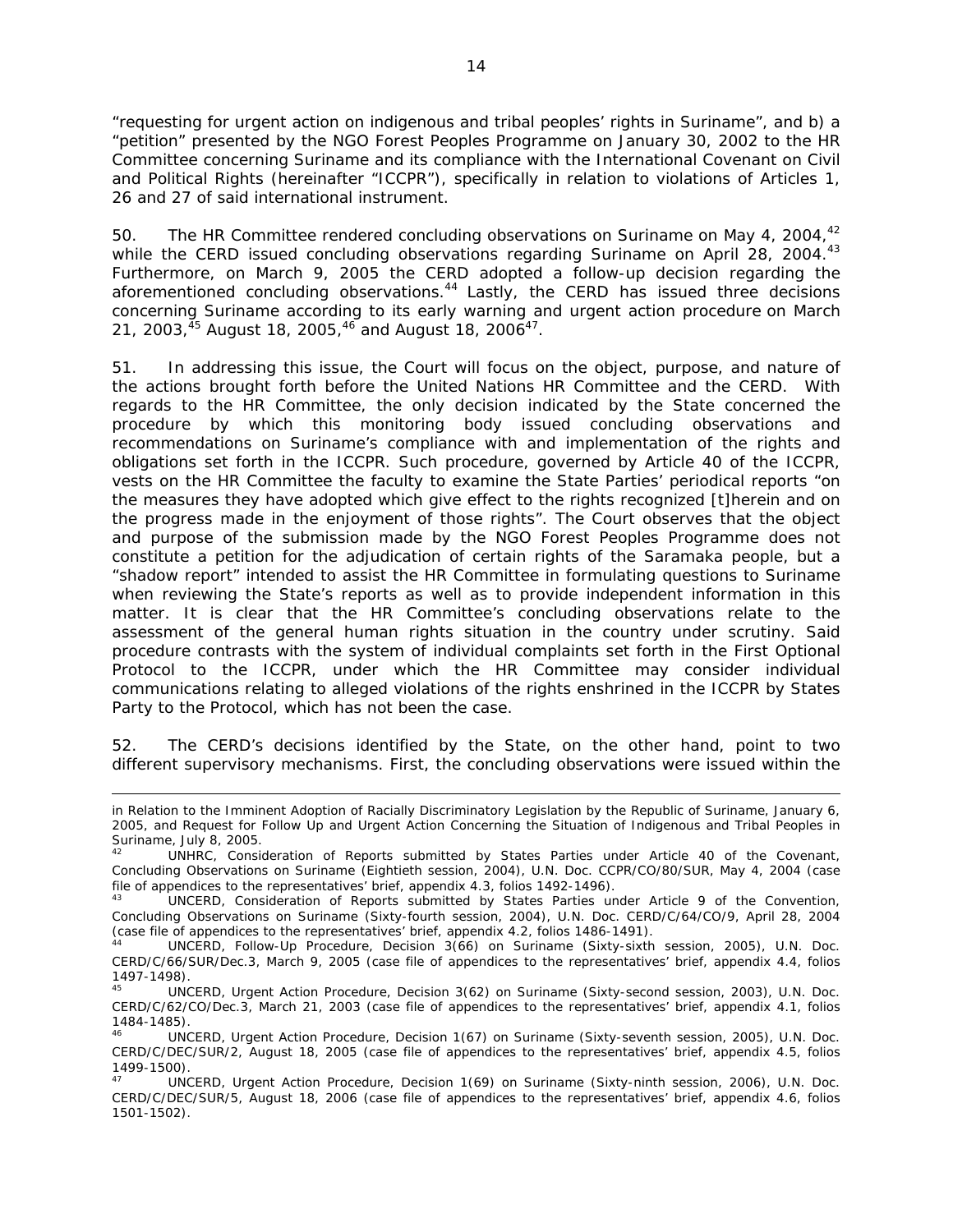reporting procedure set forth in Article 9 of the International Convention on the Elimination of Racial Discrimination (hereinafter "ICERD"), whereby the State parties undertake to periodically submit "a report on the legislative, judicial, administrative or other measures which they have adopted and which give effect to the provisions of this Convention". Said procedure is similar to the one described above for the HR Committee. Moreover, the followup procedure decision issued by the CERD involved a review of the measures adopted by the State in order to comply with the concluding observations and recommendations previously adopted, as well as a request for further information pursuant to Article 9, paragraph 1, of ICERD, and Article 65 of the Committee's Rules of Procedure.

53. Second, the CERD issued three decisions regarding its early warning measures and urgent action procedure, a preventive mechanism adopted in 1993 to seek the prevention of "existing problems from escalating into conflicts" and "to respond to problems requiring immediate attention to prevent or limit the scale or number of serious violations of the Convention". This mechanism differs as well from the procedure of individual complaints, under which the CERD may consider individual communications relating to States parties, only if the States made the necessary declaration under Article 14 of ICERD, which Suriname has not done yet. The CERD acknowledged such differentiation by stating that the early warning and urgent action procedure "is clearly distinct from the communication procedure under Article 14 of the Convention. Furthermore, the nature and urgency of the issue examined in this decision go well beyond the limits of the communication procedure".48

54. From the above considerations, this Tribunal concludes that the reporting procedures of the universal treaty-based bodies as well as that of the early warning and urgent procedure of the CERD cannot be considered to be of the same object, purpose, and nature as the adjudicatory jurisdiction of the Inter-American Court. The former do not involve a petitioning party requesting redress for the violation of the rights of the Saramaka people. Rather than adjudicating controversies and ordering appropriate reparations, such procedures consist of reviews of the general situation pertaining to human rights or to racial discrimination in a certain country, in this case Suriname, or concern a special situation involving racial discrimination in need of urgent attention. Furthermore, the nature of the concluding observations and recommendations issued by said Committees is different from the judgments delivered by the Inter-American Court.

55. In light of these considerations, it is unnecessary for the Court to address whether the parties involved in such international proceedings are identical to those in the present case, or whether the legal grounds are identical. Suffice it for the Court that the proceedings before the HR Committee and the CERD are intrinsically of a diverse object, purpose, and nature than those of the present case. Thus, the Court hereby dismisses the State's sixth preliminary objection regarding the alleged duplicity of international proceedings in relation to the aforementioned decisions of the HR Committee and the CERD.

56. With respect to the allegations that this Court has already decided on the right to property of "maroon and/or indigenous people" in the *Case of the Moiwana Community v. Suriname* (hereinafter "*Moiwana* case"), this Court recalls that in order to find *res judicata*  there should be identity between the cases, that is to say, the parties must be the same and legal grounds of the object of the action must be identical (*supra* para. 48).

 $\overline{a}$ 48 UNCERD, *Early Warning and Urgent Action Procedure, Decision 1 (68) on United States of America (Sixtyeighth session, 2006)*, U.N. Doc. CERD/C/USA/DEC/1, April 11, 2006, para. 4.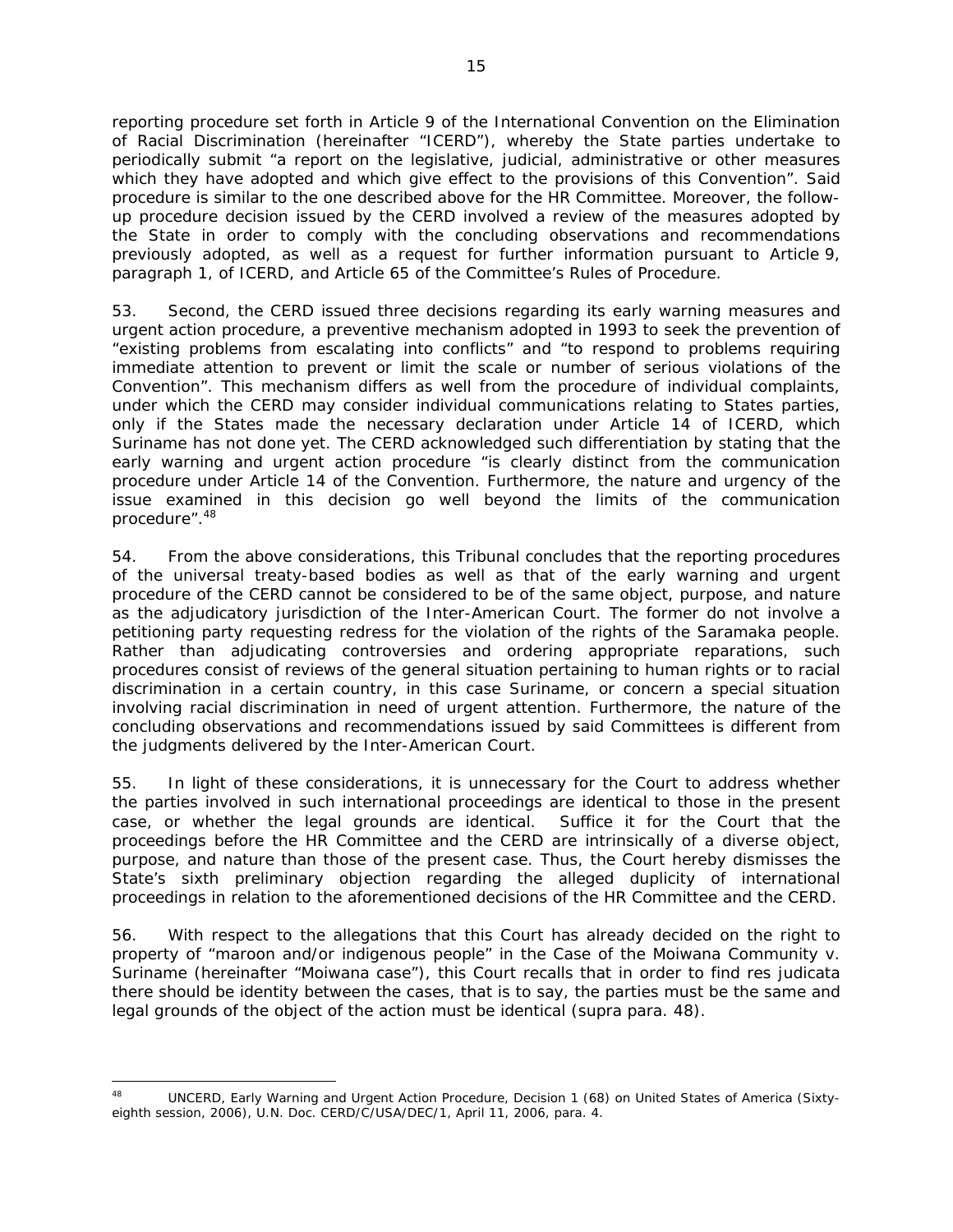57. It is clear that no identity between the subjects or the objects of this and the *Moiwana* case can be found. The victims in the *Moiwana* case differ from the alleged victims in the present case. Whereas the former referred to violations to the detriment of Moiwana community members, the present case involves alleged violations to the detriment of the members of the Saramaka people. While in the *Moiwana* case the facts referred to the alleged denial of justice and displacement of the Moiwana community occurring subsequent to the attack by members of the armed forces of Suriname on the village of Moiwana on November 29, 1986, in the present case the facts relate to Suriname's alleged failure to adopt effective measures to recognize the communal property right of the members of the Saramaka people to the territory they have traditionally occupied and used, to provide the members of the Saramaka people effective access to justice, as a community, for the protection of their fundamental rights, and to comply with its obligation to adopt domestic legal provisions and respect Convention rights.

58. For these reasons, the Court also dismisses the State's sixth preliminary objection with regard to the alleged duplicity of international proceedings in relation to the *Moiwana*  case.

## **G) SEVENTH PRELIMINARY OBJECTION**

#### *Lack of jurisdiction* ratione temporis

59. The representatives alleged in their brief containing pleadings, motions and evidence that the construction of the Afobaka dam and reservoir in the 1960s on land traditionally occupied and used by the Saramaka people "exhibits ongoing and continuous effects and consequences attributable to Suriname and that violate the Convention guarantees." In particular, the representatives pointed to "a continuing deprivation of access to those traditional lands and resources that have been submerged, as well as irreparable harm to numerous sacred sites; an ongoing disruption of the Saramaka people's traditional land tenure and resource management systems, which, coupled with a substantial population increase caused by the amalgamation of most of those displaced with existing communities, has placed a severe stress on the capacity of Saramaka lands and forests to meet basic subsistence needs; an ongoing failure of the State to secure tenure rights for those lost lands, both within traditional Saramaka territory and for those communities presently outside this territory; and an ongoing failure to otherwise provide meaningful reparations."

60. In its additional brief pursuant to Article 39 of the Court's Rules of Procedure, the State contested this Court's jurisdiction *ratione temporis* over said alleged acts, arguing that they occurred prior to November 12, 1987, which is the date Suriname ratified the American Convention and recognized the contentious jurisdiction of the Court in accordance with Article 62(1) of the American Convention. Moreover, the State observed that the alleged acts took place in the 1960s during the time the Dutch colonial power ruled over Suriname's territory, that is to say, before the State of Suriname was established under the accepted rules and principles of international law. Suriname contended that prior to November 25, 1975, which is the date it gained its independence from the Kingdom of the Netherlands, no responsibility under international law could be conferred upon the State of Suriname, not even under the concept of continuous violations, since the State was not a subject of obligations under international law at that time, and the concept of continuous violation is a concept that emerged very recently.

61. The Tribunal has already decided that it is not competent to hear the alleged violations related to the construction of the Afobaka dam in the present case because the Commission did not include such facts in its application (*supra* paras. 11-17). Therefore, there is no need for the Court to address this again at this juncture.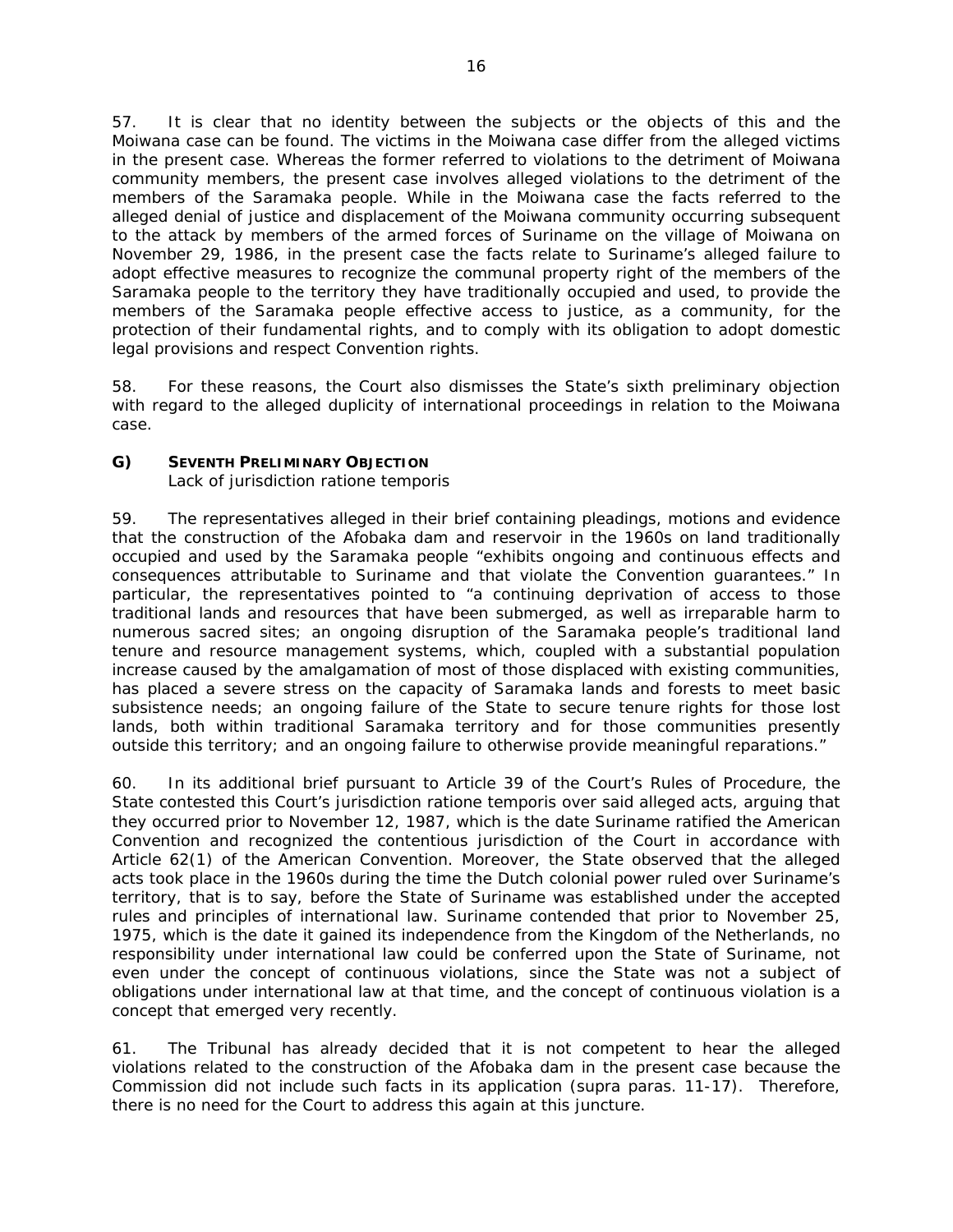#### **V JURISDICTION**

62. The Inter-American Court has jurisdiction over this case in accordance with Article 62(3) of the Convention. Suriname ratified the American Convention on November 12, 1987 and recognized the Court's contentious jurisdiction that same day.

#### **VI EVIDENCE**

63. Based on the provisions of Articles 44 and 45 of the Rules of Procedure, as well as the Court's prior decisions regarding evidence and its assessment,<sup>49</sup> the Court will proceed to examine and assess the documentary evidence submitted by the Commission, the representatives, and the State at the different procedural stages. It will also examine and assess the testimonies and expert opinions provided by affidavit or before the Court in the public hearing. To that effect, the Court shall abide by the principles of sound criticism, within the corresponding legal framework.<sup>50</sup>

## **A) DOCUMENTAL, TESTIMONIAL, AND EXPERT EVIDENCE**

 $\overline{a}$ 

64. At the request of the President, the Court received the testimonies and declarations by *affidavit* provided by the following witnesses and expert witnesses:<sup>51</sup>

a) Silvi Adjako, witness proposed by the Commission and the representatives, is a member of the Matjau *lö* (clan), and testified regarding the alleged destruction of her farms by a foreign logging company and her subsequent efforts to obtain redress;

b) Hugo Jabini, witness proposed by the Commission and the representatives, is a founding member of the Association of Saramaka Authorities and serves as its Paramaribo representative. He testified regarding, *inter alia*: the Saramaka people's efforts to protect their land and resources, their alleged attempts to settle the case with the State, and their methods for documenting traditional Saramaka use of the territory;

c) Head Captain Eddie Fonkie, witness proposed by the Commission, is a representative of the Abaisa *lö* (clan) and *fiscali* of the Saramaka people, and testified regarding Saramaka customary law that governs ownership of land and resources, Saramaka treaty rights, purported contemporary use of Saramaka land

<sup>49</sup> *Cf. Case of The Mayagna (Sumo) Awas Tingni Community v. Nicaragua. Merits, Reparations and Costs.* Judgment of August 31, 2001. Series C No. 79, para. 86; *Case of The "White Van" (Paniagua Morales et al.) v. Guatemala. Reparations and Costs*. Judgment of May 25, 2001. Series C No. 76, para. 50, and *Case of Bámaca Velásquez v. Guatemala. Reparations and Costs*. Judgment of February 22, 2002. Series C No. 91, para. 15. *Cf.* also *Case of the Miguel Castro Castro Prison, supra* note 8, paras. 183 and 184; *Case of Almonacid Arellano et al., supra* note 25, paras. 67, 68 and 69, and *Case of Servellón García et al., supra* note 11, para. 34.

<sup>50</sup> *Cf. Case of The "White Van" (Paniagua Morales et al.) v. Guatemala. Merits.* Judgment of March 8, 1998. Series C No. 37, para. 76; *Case of Cantoral Huamaní and García Santa Cruz v. Peru. Preliminary Objection, Merits, Reparations and Costs.* Judgment of July 10, 2007. Series C No. 167. para. 38, and *Case of Zambrano Vélez et al. v. Ecuador. Merits, Reparations and Costs.* Judgment of July 4, 2007. Series C No. 166, para. 32.

Although on March 30, 2007 the President decided to require the testimonies by affidavit of Mr. Michel Filisie, Minister of Regional Development of the Republic of Suriname, and of *Gaa'man* Gazon Mathodja (*supra* note 4), the State informed the Court on April 25, 2007 of its withdrawal of said witnesses from this case.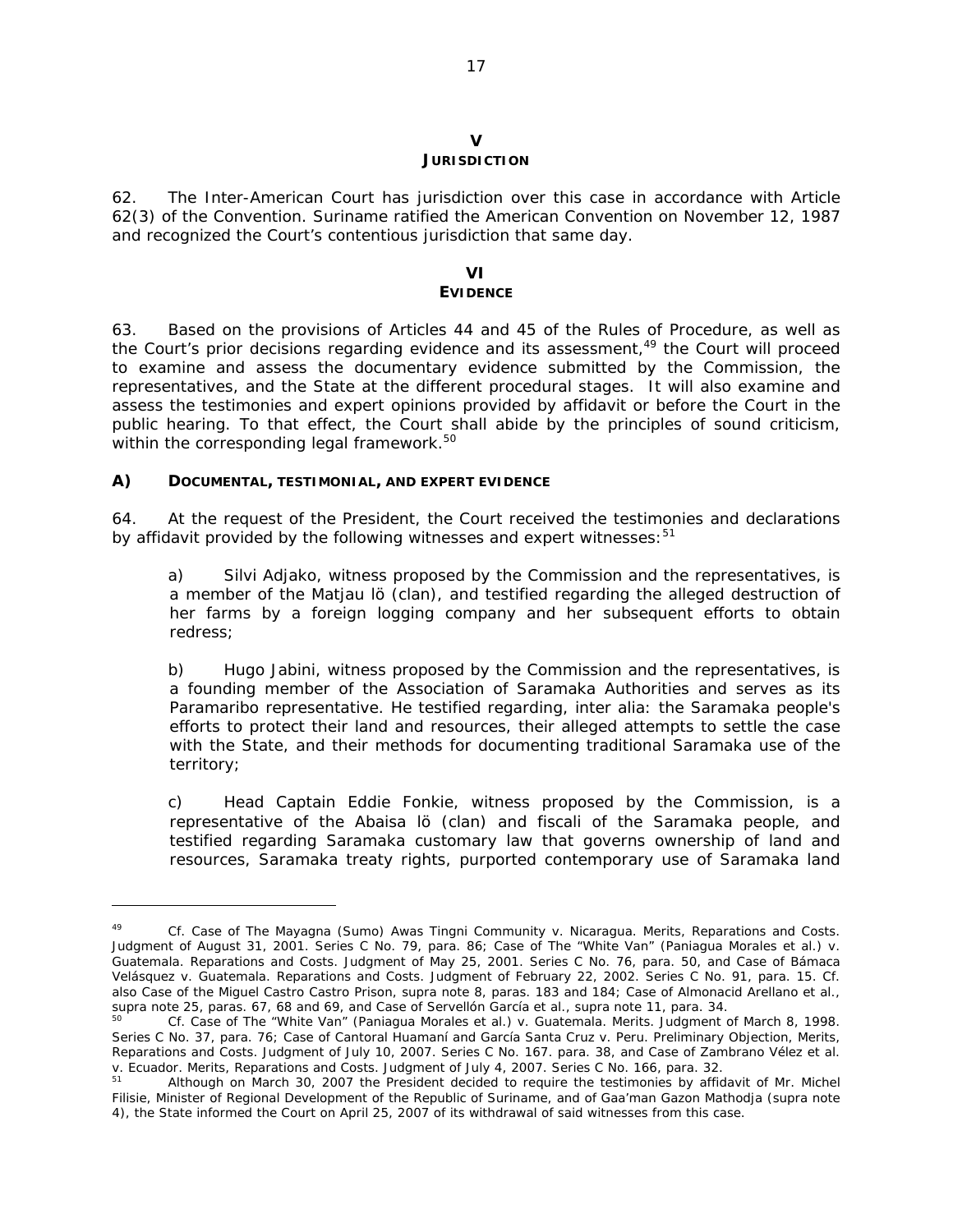and resources, and the alleged impact of mining operations on the displaced villages of Brokopondo District;

d) George Leidsman, witness proposed by the representatives, is a Saramaka member of the flooded village of Ganzee, and testified regarding the alleged forcible displacement of the Saramaka people in the 1960s, as well as its consequences and effects;

e) Jennifer Victorine van Dijk-Silos, witness proposed by the State, is the chairperson of Suriname's Presidential Land Rights Commission, and testified regarding the establishment of the Presidential Land Rights Commission on February 1, 2006, its accomplishments, and its future plans with respect to the land rights of the Saramaka people and other maroons and indigenous peoples living in Suriname;

f) Peter Poole, expert witness proposed by the Commission and the representatives, is a geomatics expert who has worked extensively with various indigenous and tribal peoples on projects concerning resource management and sustainable development. He provided his expert opinion regarding, *inter alia*: his role in assisting the Saramaka people to create geographically accurate maps, aerial photographs, and satellite images that display how the Saramaka use and occupy their territory and resources; inferences regarding the extent of Saramaka use of their territory and resources based on these instruments; illegal gold mining near socalled Saramaka transmigration villages; the alleged ongoing impact caused by the Afobaka dam's flooding of Saramaka territory, and the environmental impact of logging activities in Saramaka territory;

g) Mariska Muskiet, expert witness proposed by the Commission and the representatives, is a property law lecturer at the University of Suriname as well as the Acting Director of *Stichting* Moiwana, a Surinamese human rights organization. She provided her expert opinion regarding Surinamese property law and domestic remedies with respect to indigenous and tribal peoples´ claims to land;

h) Robert Goodland, expert witness proposed by the representatives, is the former Chief Environmental Adviser for the World Bank Group who drafted and implemented the World Bank's official policy on Tribal and Indigenous Peoples adopted in February of 1982. He provided his expert opinion regarding, *inter alia*: the alleged environmental and social impacts of logging concessions that operated between 1997 and 2003 in Saramaka territory, Suriname's lack of compliance with World Bank standards, the alleged ongoing adverse effects of the Afobaka dam and reservoir on the Saramaka people, the potential ramifications of Suriname's plans to increase the water level of the Afobaka reservoir through the Tapanahony/Jai Kreek Diversion Project, and possible measures to repair the alleged damage in the present case;

i) Martin Scheinin, expert witness proposed by the representatives, is a Professor of Constitutional and International Law at the Åbo Akademi University, Finland, and a former member of the United Nations Human Rights Committee. He provided his expert opinion regarding, *inter alia*: the HR Committee's recognition of indigenous and tribal peoples' rights under common Article 1 of the ICCPR and the International Covenant on Economic, Social and Cultural Rights (hereinafter "ICESCR"), their relevance to the interpretation of Articles 21 (Right to Property) and 3 (Right to Juridical Personality) of the American Convention, the relationship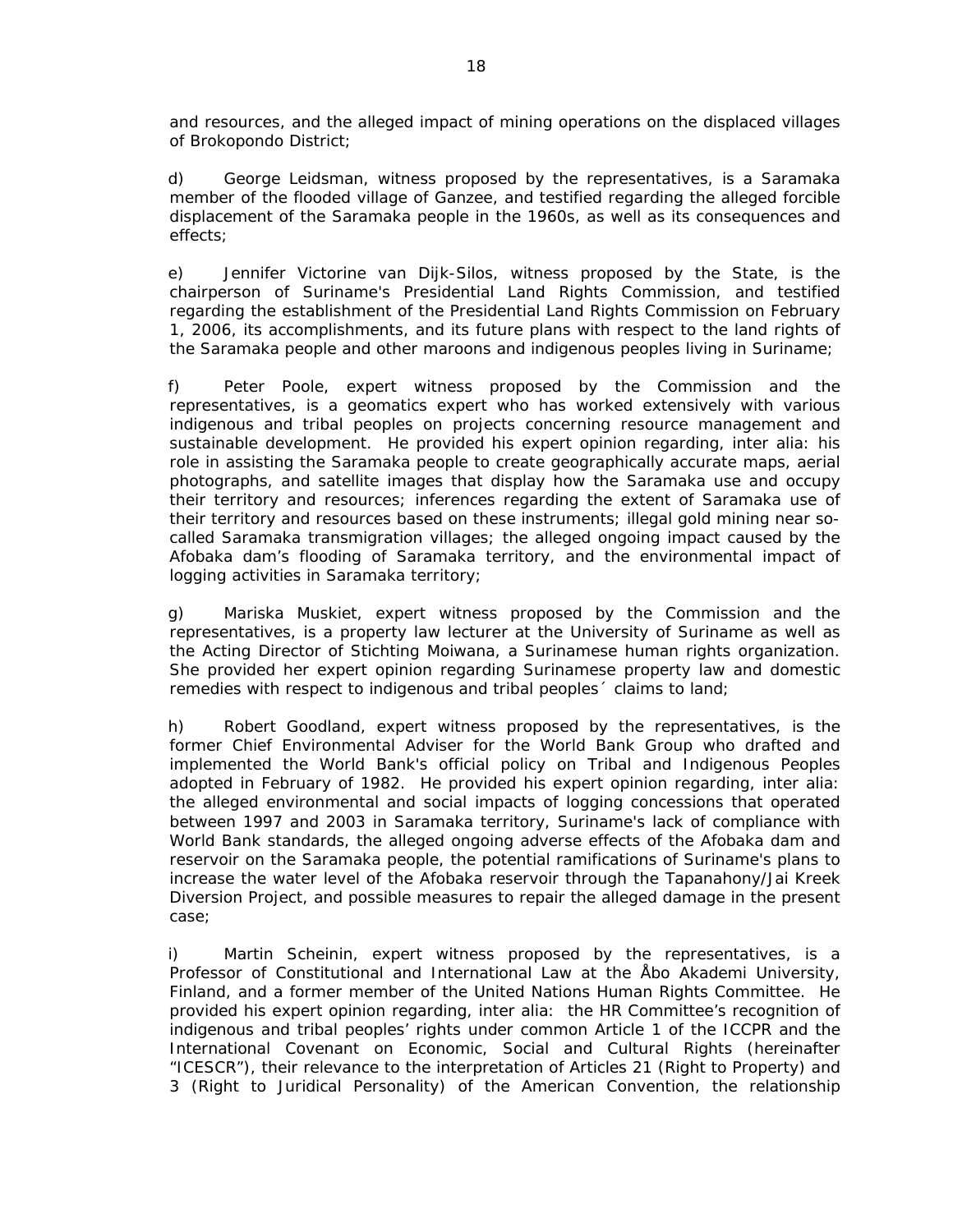between Article 1(2) of the ICCPR and indigenous and tribal peoples' property rights, and the right to self-determination, and

j) Magda Hoever-Venoaks, expert witness proposed by the State, is an authority on legal remedies in Surinamese administrative and constitutional law. She provided her expert opinion regarding, *inter alia*: the legal status of the provisions affording remedies to interested parties in Suriname's Mining Act and Suriname's Forest Management Act, as well as other available remedies in Surinamese administrative and/or constitutional law.

65. During the public hearing held in the present case, the Court heard the testimonies and the expert opinions given by the following persons:

a) Head Captain Wazen Eduards, witness proposed by the Commission and the representatives, is the Chairperson of the Association of Saramaka Authorities, the authorized representative of the Dombi *lö* (clan), and a recently appointed *fiscali* of the Saramaka people. He testified regarding, *inter alia*: the endeavors of the Association of Saramaka Authorities to counter the alleged incursion of logging companies in Saramaka territory, the alleged impact of these companies' operations, and the purported failure of the Surinamese government to consult or obtain consent from the Saramaka people prior to authorizing the concessions; the efforts of Saramaka people to protect their rights domestically, including the process of reaching an internal consensus; customary Saramaka law governing ownership rights and demarcation of territory, and the importance of land for the cultural integrity of the Saramaka people;

b) Captain Cesar Adjako, witness proposed by the Commission and the representatives, is a member of the Matjau *lö* (clan). He testified regarding, *inter alia*: the reasons why Saramaka individuals must obtain concessions from the government, the alleged arrival of foreign logging companies on Matjau territory, their purported destruction of the forest resources and subsistence farms, and the Saramaka people's interest in preserving their environment and the sustainable harvesting of timber;

c) Rudy Strijk, witness proposed by the State, is the former District Commissioner of the Sipaliwini District. He testified regarding, *inter alia*: his role as District Commissioner in granting mining and logging concessions, the government's relationship with traditional Saramaka authorities, and the District Commissioner's purported consultations with the Saramaka people prior to awarding concessions;

d) Head Captain Albert Aboikoni, witness proposed by the State, was the acting *Gaa'man* following *Gaa'man* Songo Aboikoni's passing. He testified regarding his experience as a parliamentarian in the Surinamese government and his efforts to advance land rights of indigenous and tribal peoples in Suriname, the role of the *Gaa'man* and his relationship with the community and other traditional authorities, and the areas in which Saramaka people reside;

e) Rene Ali Somopawiro, witness proposed by the State, is the acting director of the Foundation for Forest Management and Production Control (SBB). He testified regarding, *inter alia*: the role of the SBB in processing applications for timber concessions, monitoring such concessions and promoting sustainable forestry; the difference between "timber logging permits" and "communal forests" as well as their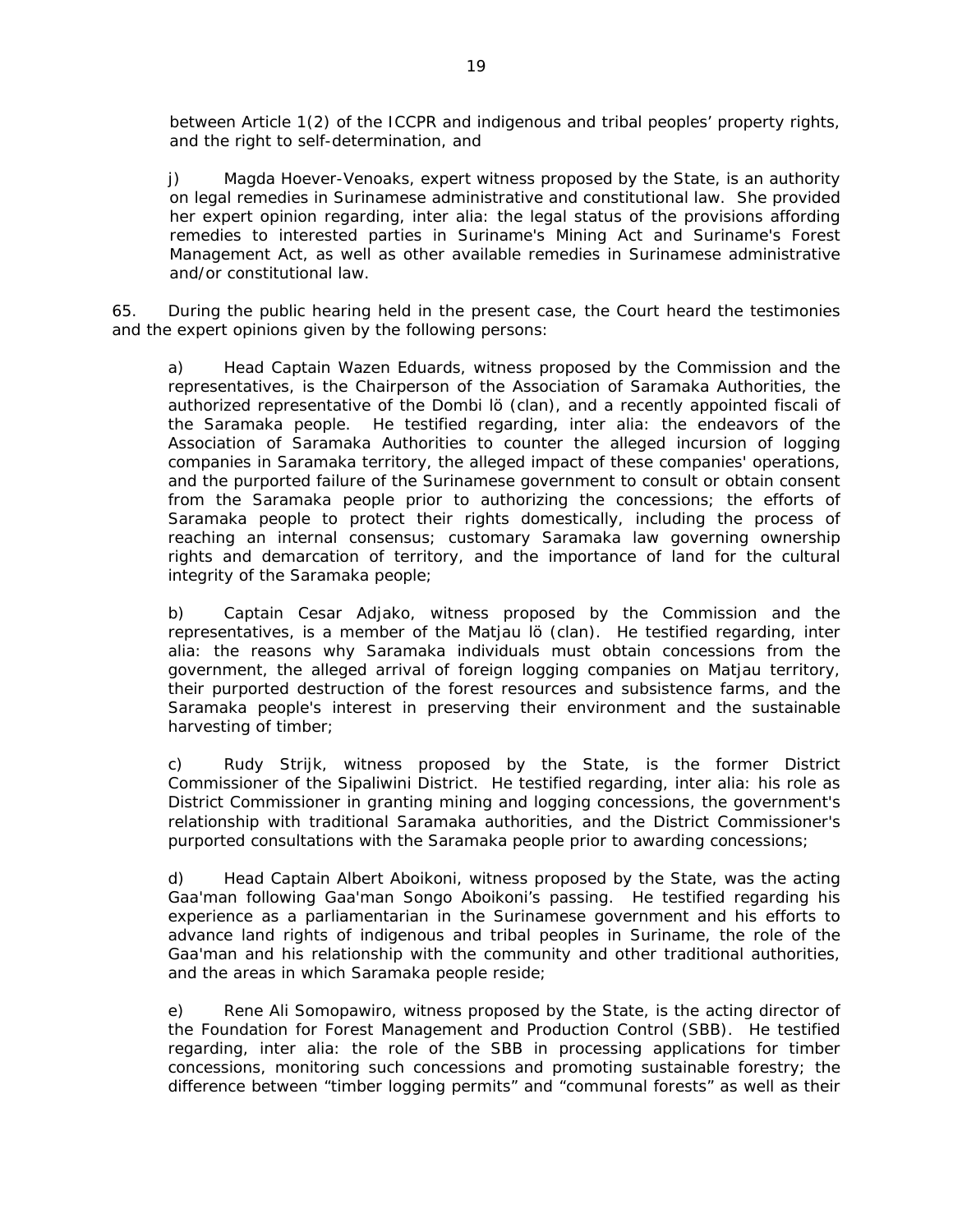eligibility requirements with respect to indigenous and maroon villages, and the status of concessions awarded to Saramaka individuals;

f) Richard Price, expert witness proposed by the Commission and the representatives, is a Professor of American Studies, Anthropology and History at the College of William & Mary as well as an authority on the history and culture of the Saramaka people. He provided his expert opinion regarding the Saramaka people's sustainable use of the land; the history behind the Treaty of 1762 between the Dutch crown and the Saramaka people; the alleged impact of the Afobaka dam on the Saramaka people and their traditional territory; the differences between the Saramaka people and other Maroon groups; the relationship between Saramaka customary law and Suriname's legal system; the civil war in Suriname between the Maroons and the coastal government; the cultural significance of cutting timber as a traditional Saramaka activity; the alleged material, cultural and spiritual effects of logging operations by outside companies on the Saramaka people and territory; the presence of Surinamese troops in Saramaka territory, and the Saramaka people's social structure, traditional land tenure systems, and customary law, and

g) Salomon Emanuels, expert witness proposed by the State, is a cultural anthropologist. He provided his expert opinion regarding, *inter alia*: the Saramaka hierarchy of authority, including the position and role of both the *Gaa'man* and the *lös* (clans); Saramaka procedures with respect to decisions on land rights involving the entire community, and relations between the local authorities of the Saramaka *lös* (clans).

## **B) EVIDENCE ASSESSMENT**

 $\overline{a}$ 

66. In the instant case, as in others, $52$  the Court admits and recognizes the evidentiary value of the documents submitted by the parties at the appropriate procedural stage, in accordance with Article 44 of the Court's Rules of Procedure, which have neither been disputed nor challenged, and the authenticity of which has not been questioned.

67. Regarding the press documents submitted by the parties, the Court considers that they may be assessed insofar as they refer to public and notorious facts or statements made by State officials that have not been amended, or if they corroborate related aspects to the case that are proven by other means. $53$ 

68. With respect to the testimonies and expert opinions rendered by witnesses and expert witnesses, the Court deems them relevant insofar as they comport with their respective subject of testimony established by the Order of the President (*supra* para. 7), and taking into account all the observations of the parties. The Court considers that the statements made by the victims cannot be assessed separately, but rather within the context of the remaining body of evidence in this case, since they have a direct interest in the outcome.<sup>54</sup>

<sup>52</sup> *Cf. Case of Loayza Tamayo v. Peru. Reparations and Costs*. Judgment of November 27, 1998. Series C No. 42, para. 53; *Case of Cantoral Huamaní and García Santa Cruz, supra* note 50, para. 41, and *Case of Zambrano Vélez et al., supra* note 50, para. 37.

<sup>53</sup> *Cf. Case of The "White Van" (Paniagua Morales et al.), supra* note 50, para. 75; *Case of Cantoral Huamaní and García Santa Cruz, supra* note 50, para. 41, and *Case of Zambrano Vélez et al., supra* note 50, para. 38.

<sup>54</sup> *Cf. Case of Loayza Tamayo v. Peru. Merits.* Judgment of September 17, 1997. Series C No. 33, para. 43; *Case of Cantoral Huamaní and García Santa Cruz, supra* note 50, para. 44, and *Case of Zambrano Vélez et al., supra* note 50, para. 40.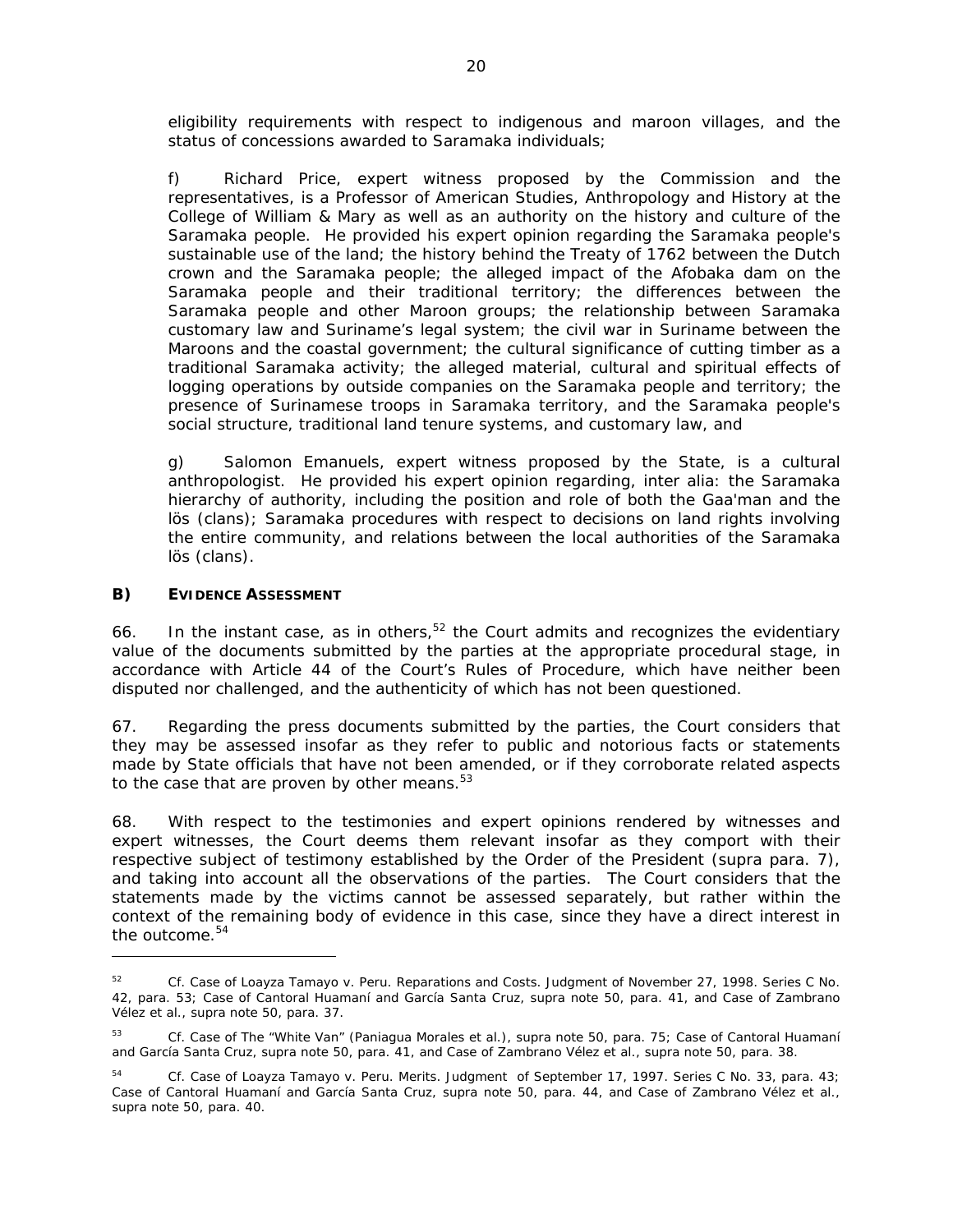69. Given its relevance to the adjudication of the present case and pursuant to Article 45(1) of the Court's Rules of Procedure, and upon a request made by the Commission, the Tribunal hereby incorporates into the present body of evidence the transcript of the expert opinion rendered by Dr. Richard Price during the public hearing held on July 7, 1992 in the case of *Aloeboetoe* et al*. v. Suriname*. 55

70. The State objected to the statement provided by Mr. Peter Poole during the proceedings before the Commission because "[t]he research was done without the approval of authorities in Suriname." Additionally, the State noted that it was not present at the March 2004 hearing before the Commission and that the items of evidence produced at the hearing were not sent to it. Thus, Suriname argued that said evidence should not be admitted in accordance with Article 44(2) of the Court's Rules of Procedure. The State also objected to the statement made by Ms. Mariska Muskiet before the Commission, asserting that "this information was not submitted to the State during the proceedings before the Commission" and that "[Ms. Muskiet] does not qualify […] as an expert in the field of property law in Suriname and/or land rights of indigenous and maroons in Suriname." The Tribunal observes that, although the State was not present when Mr. Poole and Ms. Muskiet testified during the Commission's proceedings, both experts provided declarations during the proceedings before this Tribunal, and the State was afforded the right to defend itself and present observations to both declarations. Furthermore, Suriname failed to demonstrate why Ms. Muskiet, who is a university professor and teaches property law, is not qualified to provide expert testimony regarding Surinamese property law. Thus, the Court admits this evidence, taking into consideration the State's observations, and will assess its probative value according to the rules of sound criticism and the body of evidence in the case.

71. In addition, the State objected to the statements made by Dr. Richard Price before the Commission, claiming that his declaration "is totally outdated". The Court, however, admits this evidence, taking into consideration the State's observations, and will assess its probative value according to the rules of sound criticism and the body of evidence in the case.

72. The Court observes that the State submitted further documentary evidence along with its additional written pleading pursuant to Article 39 of the Court's Rules of Procedure. Specifically, the State presented documents identified as "Bulletin of Acts and Decrees of the Republic of Suriname -SB 2003 #07-", "An Analysis of Land Rights of the Indigenous Peoples and Maroons in Suriname. Adoption of Legislation in Suriname by Amazon Conservation Team", "Current status of timber concessions situated in the claimed area of the Saramaka Lö's", and "Transmigration". Similarly, the representatives presented further documentary evidence with their observations to the State's additional written brief, which included the 2004 Final Report of the United Nations Special Rapporteur on indigenous peoples' permanent sovereignty over natural resources, and excerpts of a March 2007 United Nations Economic Commission for Latin America and United Nations Development Programme report.

73. The Court finds that the aforementioned documents submitted by the State and the representatives, which have not been challenged and the authenticity of which has not been questioned, are useful and relevant; therefore, the Court incorporates them into the body of evidence, pursuant to Article 45(1) of the Rules of Procedure.

 $\overline{a}$ 

<sup>55</sup> *Case of Aloeboetoe et al. v. Suriname*. Merits. Judgment of December 4, 1991. Series C No. 11.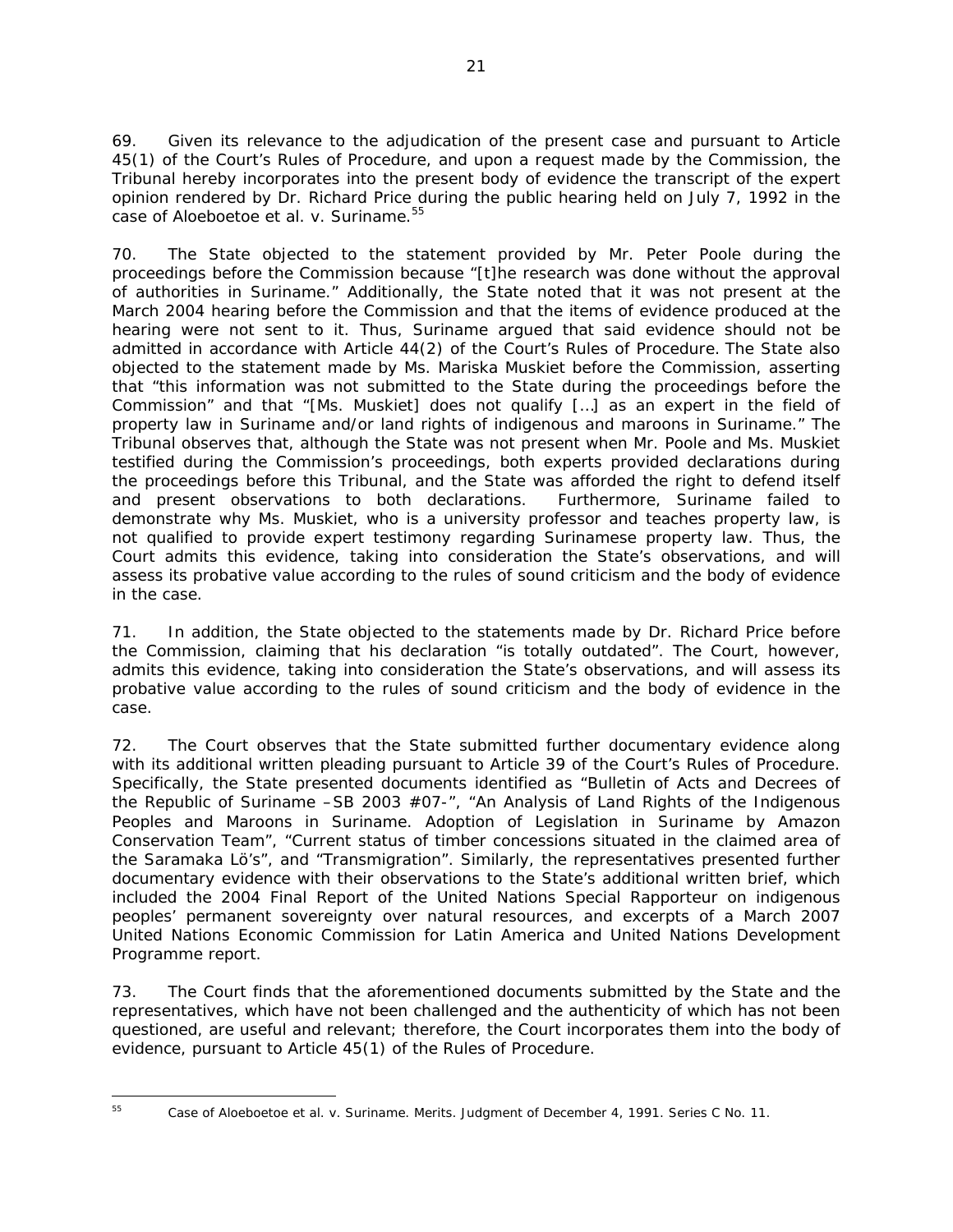74. Furthermore, the State attached an expert opinion on "Permanent sovereignty over natural resources and indigenous peoples" by Nico. J. Schrijver, as an annex to its final written arguments. The Court notes that the State did not offer said evidence in a timely fashion and that neither the Tribunal nor the President ordered the submission of said evidence. Consequently, pursuant to Article 44(3) of the Court's Rules of Procedure, the Tribunal does not admit said evidence.

75. The representatives also submitted additional evidence with their final written brief, specifically, the receipts enumerating the costs incurred by the Association of Saramaka Authorities. Because the Court finds these documents germane to deciding the costs in the present case, the Court admits this evidence, taking into consideration the State's observations, and will assess its probative value according to the rules of sound criticism and the body of evidence in the case, pursuant to Article 45(1) of the Court's Rules of Procedure.

76. Having examined the evidentiary elements that have been incorporated into the present case, the Court will proceed with its analysis of the alleged violations of the American Convention in light of the facts that the Court deems proven, as well as the parties´ legal arguments.

#### **VII**

## **NON-COMPLIANCE WITH ARTICLE 2**<sup>56</sup> **(DOMESTIC LEGAL EFFECTS), AND VIOLATION OF ARTICLES 3**<sup>57</sup> **(RIGHT TO JURIDICAL PERSONALITY), 21**<sup>58</sup> **(RIGHT TO PROPERTY) AND 25**<sup>59</sup> **(RIGHT TO JUDICIAL PROTECTION) OF THE AMERICAN CONVENTION, IN RELATION TO ARTICLE 1(1)<sup>60</sup> (OBLIGATION TO RESPECT RIGHTS) THEREOF**

77. In light of the interrelatedness of the arguments submitted to the Court in the present case, the Tribunal will address in a single chapter the alleged non-compliance with Article 2, and violations of Articles 3, 21, and 25 of the Convention. Accordingly, the Court will address the following eight issues: first, whether the members of the Saramaka people make up a tribal community subject to special measures that ensure the full exercise of their rights; second, whether Article 21 of the American Convention protects the right of the members of tribal peoples to the use and enjoyment of communal property; third, whether the State has recognized the right to property of the members of the Saramaka people derived from their system of communal property; fourth, whether and to what extent the

Article 2 establishes that: "[w]here the exercise of any of the rights or freedoms referred to in Article 1 is not already ensured by legislative or other provisions, the States Parties undertake to adopt, in accordance with their constitutional processes and the provisions of this Convention, such legislative or other measures as may be necessary to give effect to those rights or freedoms."

Article 3 establishes that: "[e]very person has the right to recognition as a person before the law."<br><sup>58</sup> Article 21 establishes, *inter alia*, that: "1. Everyone has the right to the use and enjoyment of his

property. The law may subordinate such use and enjoyment to the interest of society. 2. No one shall be deprived of his property except upon payment of just compensation, for reasons of public utility or social interest, and in the cases and according to the forms established by law."

Article 25 establishes that: "1. Everyone has the right to simple and prompt recourse, or any other effective recourse, to a competent court or tribunal for protection against acts that violate his fundamental rights recognized by the constitution or laws of the state concerned or by this Convention, even though such violation may have been committed by persons acting in the course of their official duties. 2. The States Parties undertake:

a. to ensure that any person claiming such remedy shall have his rights determined by the competent authority provided for by the legal system of the state;

b. to develop the possibilities of judicial remedy; and

c. to ensure that the competent authorities shall enforce such remedies when granted."<br><sup>60</sup> Article 1(1) establishes that: "[t]he States Parties to this Convention undertake to respect the rights and freedoms recognized herein and to ensure to all persons subject to their jurisdiction the free and full exercise of those rights and freedoms, without any discrimination for reasons of race, color, sex, language, religion, political or other opinion, national or social origin, economic status, birth, or any other social condition."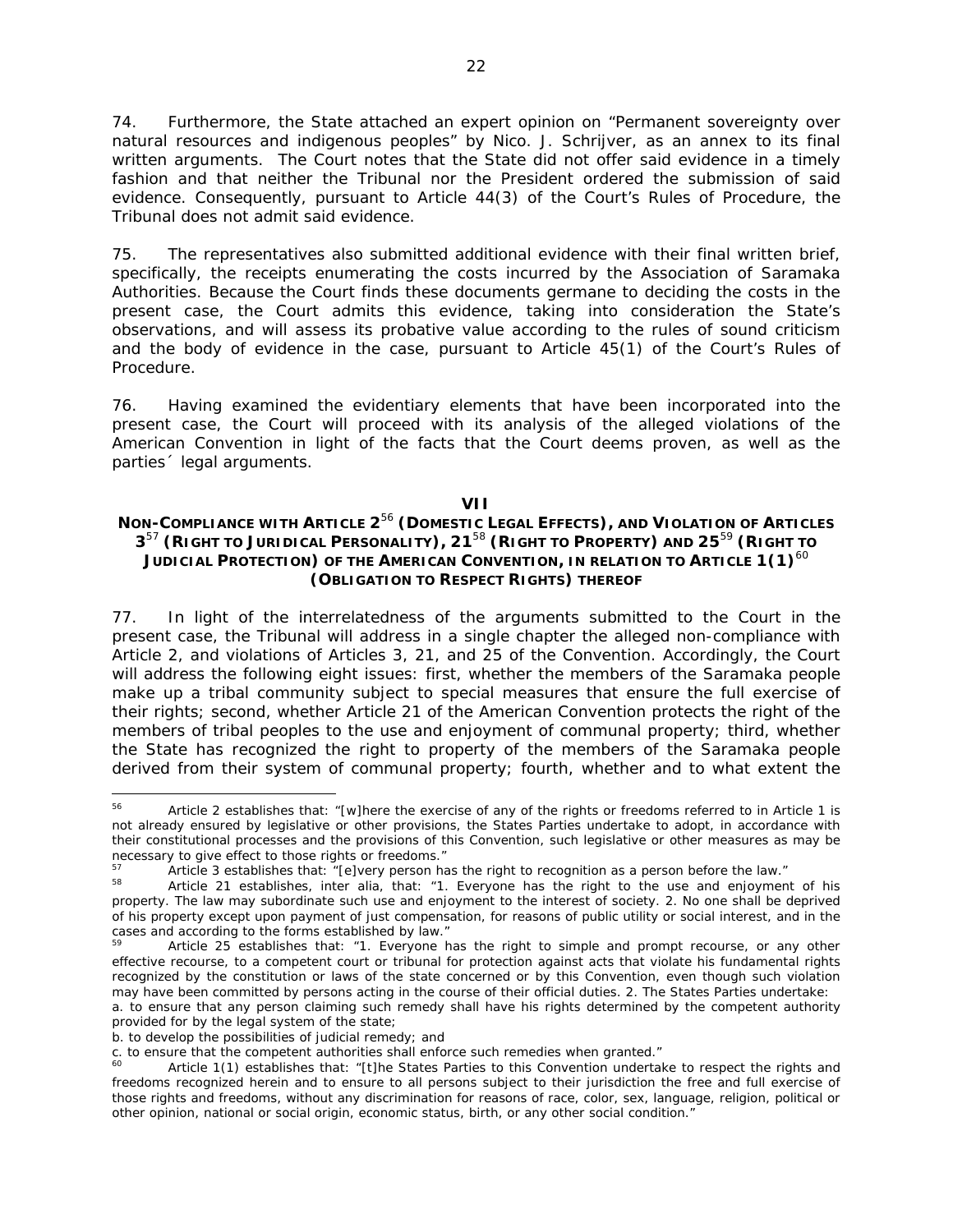members of the Saramaka people have a right to use and enjoy the natural resources that lie on and within their alleged traditionally owned territory; fifth, whether and to what extent the State may grant concessions for the exploration and extraction of natural resources found on and within alleged Saramaka territory; sixth, whether the concessions already issued by the State comply with the safeguards established under international law; seventh, whether the lack of recognition of the Saramaka people as a juridical personality makes them ineligible under domestic law to receive communal title to property as a tribal community and to have equal access to judicial protection of their property rights; and finally, whether there are adequate and effective legal remedies available in Suriname to protect the members of the Saramaka people against acts that violate their alleged right to the use and enjoyment of communal property.

#### **A. THE MEMBERS OF THE SARAMAKA PEOPLE AS A TRIBAL COMMUNITY SUBJECT TO SPECIAL MEASURES THAT ENSURE THE FULL EXERCISE OF THEIR RIGHTS**

78. The Commission and the representatives alleged that the Saramaka people make up a tribal community and that international human rights law imposes an obligation on the State to adopt special measures to guarantee the recognition of tribal peoples' rights, including the right to collectively own property. The State disputed whether the Saramaka people could be defined as a tribal community subject to the protection of international human rights law regarding their alleged right to collectively own property. The Court must therefore analyze whether the members of the Saramaka people make up a tribal community, and if so, whether it is subject to special measures that guarantee the full exercise of their rights.

79. First of all, the Court observes that the Saramaka people are not indigenous to the region they inhabit; they were instead brought to what is now known as Suriname during the colonization period (*infra*, para. 80). Therefore, they are asserting their rights as alleged tribal peoples, that is, not indigenous to the region, but that share similar characteristics with indigenous peoples, such as having social, cultural and economic traditions different from other sections of the national community, identifying themselves with their ancestral territories, and regulating themselves, at least partially, by their own norms, customs, and traditions.

## *A.1) The members of the Saramaka people as a distinct social, cultural and economic group with a special relationship with its ancestral territory*

80. According to the evidence submitted by the parties, the Saramaka people are one of the six distinct Maroon groups in Suriname whose ancestors were African slaves forcibly taken to Suriname during the European colonization in the  $17<sup>th</sup>$  century.<sup>61</sup> Their ancestors escaped to the interior regions of the country where they established autonomous communities.62 The Saramaka people are organized in twelve matrilineal clans (*lös*), and it is estimated that the contemporary size of the Saramaka population ranges from 25,000 to

<sup>61</sup> This fact is recognized by the State (Merits, volume II, folio 291). *Cf.* also Testimony of Head Captain and Fiscali Wazen Eduards during the public hearing at the Court held on May 9 and 10, 2007 (transcription of public hearing, pp. 3-4).

<sup>.&</sup>lt;br>This fact is recognized by the State (Merits, volume II, folio 288). *Cf.* also Testimony of Head Captain and Fiscali Wazen Eduards, *supra* note 61 (transcription of public hearing, p. 4), Expert opinion of Professor Richard Price during the public hearing at the Court held on May 9 and 10, 2007 (transcription of public hearing, p. 57), and Expert opinion of Salomon Emanuels during the public hearing at the Court held on May 9 and 10, 2007 (transcription of public hearing, p. 67).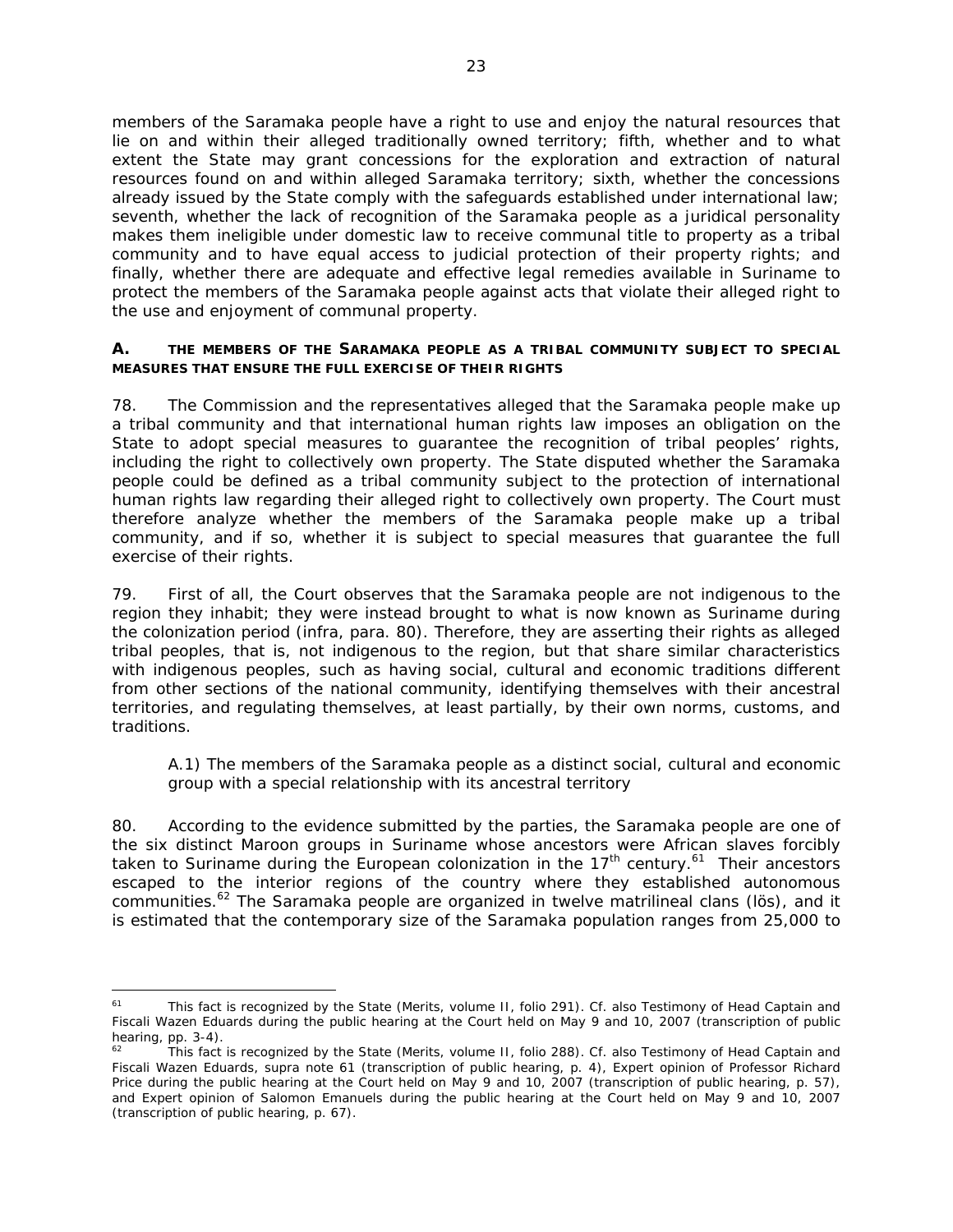34,000, which is spread over 63 communities on the Upper Suriname River and in a number of displaced communities located to the north and west of said area.<sup>63</sup>

81. Their social structure is different from other sectors of society inasmuch as the Saramaka people are organized in matrilineal clans (*lös*), and they regulate themselves, at least partially, by their own customs and traditions.<sup>64</sup> Each clan (*io*) recognizes the political authority of various local leaders, including what they call Captains and Head Captains, as well as a *Gaa'man*, who is the community's highest official.<sup>65</sup>

82. Their culture is also similar to that of tribal peoples insofar as the members of the Saramaka people maintain a strong spiritual relationship with the ancestral territory<sup>66</sup> they have traditionally used and occupied. Land is more than merely a source of subsistence for them; it is also a necessary source for the continuation of the life and cultural identity of the Saramaka people.<sup>67</sup> The lands and resources of the Saramaka people are part of their social, ancestral, and spiritual essence. In this territory, the Saramaka people hunt, fish, and farm, and they gather water, plants for medicinal purposes, oils, minerals, and wood.<sup>68</sup> Their sacred sites are scattered throughout the territory, while at the same time the territory itself has a sacred value to them.<sup>69</sup> In particular, the identity of the members of the Saramaka people with the land is inextricably linked to their historical fight for freedom from slavery, called the sacred "first time".<sup>70</sup> During the public hearing in this case, Head Captain Wazen Eduards described their special relationship with the land as follows:

The forest is like our market place; it is where we get our medicines, our medicinal plants. It is where we hunt to have meat to eat. The forest is truly our entire life. When our ancestors fled into the forest they did not carry anything with them. They learned how to live, what plants to eat, how to deal with subsistence needs once they got to the forest. It is our whole life. $71$ 

83. Furthermore, their economy can also be characterized as tribal. According to the expert testimony of Dr. Richard Price, for example, "the very great bulk of food that Saramaka eat comes from […] farms [and] gardens" traditionally cultivated by Saramaka

<sup>63</sup> This fact is recognized by the State (Merits, volume II, folio 297). *Cf.* also Professor Richard Price, "Report in support of Provisional Measures", October 15, 2003 (case file of appendices to the application and Appendix 1, appendix 2, folio 15).

Although the question of land ownership is in dispute, the parties agree that the Saramaka people have their own traditional norms and customs that relate to how the Saramaka people use and enjoy property.<br>
<sup>65</sup> Cf. Professor Richard Price, "Report in support of Provisional Measures", *supra* note 63.

<sup>65</sup>*Cf.* Professor Richard Price, "Report in support of Provisional Measures", *supra* note 63. 66 By using the term "territory" the Court is referring to the sum of traditionally used lands and resources. In this sense, the Saramaka territory belongs collectively to the members of the Saramaka people, whereas the lands within that territory are divided among and vested in the twelve Saramaka clans (*supra* para. 100). *Cf.* Affidavit of Head Captain and Fiscali Eddie Fonkie, April 5, 2007 (case file of affidavits and observations thereto, appendix 4, folio 1911); Expert opinion of Professor Richard Price, *supra* note 62 (transcription of public hearing, pp. 60-61), and Professor Richard Price, "Report in support of Provisional Measures", *supra* note 63.<br>
<sup>67</sup> Cf. Professor Richard Price, "Report in support of Provisional Measures", *supra* note 63, (folios 17-18).<br>
<sup>68</sup> Cf. Testimon

<sup>(</sup>transcription of public hearing, p. 15); Expert opinion of Professor Richard Price, *supra* note 62 (transcription of public hearing, p. 55); Report of Professor Richard Price, September 30, 2000 (case file of appendices to the application and Appendix 1, appendix 1, folio 4), and Professor Richard Price, "Report in support of Provisional Measures", *supra* note 63, (folio 16).<br><sup>69</sup> *Cf.* Professor Richard Price, "Report in support of Provisional Measures", *supra* note 63, (folio 14), and

Affidavit of Dr. Peter Poole of April 30, 2007 (case file of affidavits and observations, appendix 8, folio 1961).

<sup>&</sup>lt;sup>70</sup> Cf. Professor Richard Price, "Report in support of Provisional Measures", *supra* note 63.<br><sup>71</sup> Testimony of Head Captain and Fiscali Wazen Eduards, *supra* note 61 (transcription of public hearing, p. 5).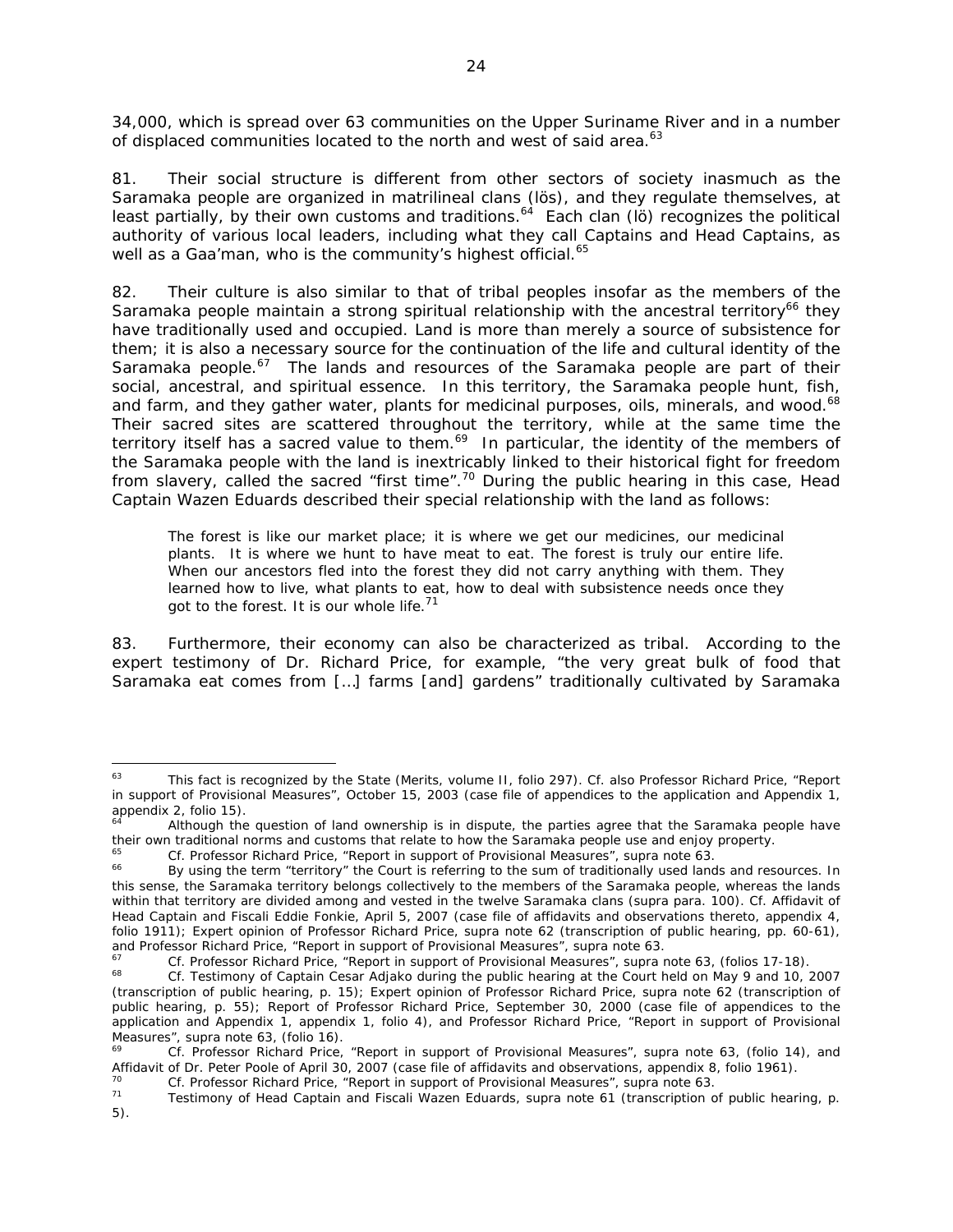women.<sup>72</sup> The men, according to Dr. Price, fish and "hunt wild pig, deer, tapir, all sorts of monkeys, different kinds of birds, everything that Saramakas eat".<sup>73</sup> Furthermore, the women gather various fruits, plants and minerals, which they use in a variety of ways, including making baskets, cooking oil, and roofs for their dwellings.<sup>74</sup>

84. Thus, in accordance with all of the above, the Court considers that the members of the Saramaka people make up a tribal community whose social, cultural and economic characteristics are different from other sections of the national community, particularly because of their special relationship with their ancestral territories, and because they regulate themselves, at least partially, by their own norms, customs, and/or traditions. Accordingly, the Court will now address whether and to what extent the members of the tribal peoples require special measures that guarantee the full exercise of their rights.

#### *A.2) Special measures of protection owed to members of the tribal community that guarantee the full exercise of their rights*

85. This Court has previously held, based on Article 1(1) of the Convention, that members of indigenous and tribal communities require special measures that guarantee the full exercise of their rights, particularly with regards to their enjoyment of property rights, in order to safeguard their physical and cultural survival.<sup>75</sup> Other sources of international law have similarly declared that such special measures are necessary.<sup>76</sup> Particularly, in the *Moiwana* case, this Court determined that another Maroon community living in Suriname was also not indigenous to the region, but rather constituted a tribal community that settled in Suriname in the 17<sup>th</sup> and 18<sup>th</sup> century, and that this tribal community had "a profound and all-encompassing relationship to their ancestral lands" that was centered, not "on the individual, but rather on the community as a whole".<sup>77</sup> This special relationship to land, as

 $72$ 72 *Cf.* Expert opinion of Professor Richard Price, *supra* note 62 (transcription of public hearing, p. 55); Report of Professor Richard Price, *supra* note 68, and Professor Richard Price, "Report in support of Provisional Measures", *supra* note 63, (folio 16).

*supra* note 63, (folio 16). 73 *Cf.* Expert opinion of Professor Richard Price, *supra* note 62 (transcription of public hearing, p. 55); Report of Professor Richard Price, *supra* note 68, and Professor Richard Price, "Report in support of Provisional Measures",<br>
supra note 63, (folio 16).

*supra* note 63, (folio 16). 74 *Cf.* Expert opinion of Professor Richard Price, *supra* note 62 (transcription of public hearing, p. 55); Report of Professor Richard Price, *supra* note 68, and Professor Richard Price, "Report in support of Provisional Measures", *supra* note 63, (folio 16).<br>
<sup>75</sup>

*supra* note 63, (folio 16). 75 *Cf. Case of The Mayagna (Sumo) Awas Tingni Community, supra* note 49, paras. 148-149, and 151; *Case of the Indigenous Community Sawhoyamaxa v. Paraguay. Merits, Reparations and Costs*. Judgment of March 29, 2006. Series C No. 146, paras. 118-121, and 131, and *Case of the Indigenous Community Yakye Axa v. Paraguay. Merits, Reparations and Costs*. Judgment of June 17, 2005 Series C No. 125, paras. 124, 131, 135-137 and 154.<br><sup>76</sup> As early as 1972, in the resolution the Commission adopted on "Special Protection for Indigenous

Populations – Action to Combat Racism and Racial Discrimination", the Commission proclaimed that "for historical reasons and because of moral and humanitarian principles, special protection for indigenous populations constitutes a sacred commitment of states". *Cf*. Resolution on Special Protection for Indigenous Populations. Action to Combat Racism and Racial Discrimination, OEA/Ser.L/V/II/.29 Doc. 41 rev. 2, March 13, 1973, cited in Inter-American Commission on Human Rights, *Report 12/85*, *Case No. 7615, Yanomami. Brazil,* March 5, 1985, para. 8. *Cf.* also Inter-American Commission on Human Rights, Report on the Situation of Human Rights in Ecuador, OAS/Ser.L/V/II.96 Doc.10 rev 1, April 24, 1997, Chapter IX (stating that "within international law generally, and inter-American law specifically, special protections for indigenous peoples may be required for them to exercise their rights fully and equally with the rest of the population. Additionally, special protections for indigenous peoples may be required to ensure their physical and cultural survival -- a right protected in a range of international instruments and conventions"); UNCERD, *General Recommendation No. 23, Rights of indigenous peoples (Fifty-first session, 1997),* U.N. Doc. A/52/18, annex V, August 18, 1997, para. 4 (calling upon States to take certain measures in order to recognize and ensure the rights of indigenous peoples), and ECHR, *Case of Connors v. The United Kingdom*, Judgment of May 27, 2004, Application no. 66746/01, para. 84 (declaring that States have an obligation to take positive steps to provide for and protect the different lifestyles of minorities as a way to provide equality under the law).

<sup>77</sup> *Cf. Case of the Moiwana Community v. Suriname. Preliminary Objections, Merits, Reparations and Costs*. Judgment of June 15, 2005. Series C No. 124, paras. 132-133.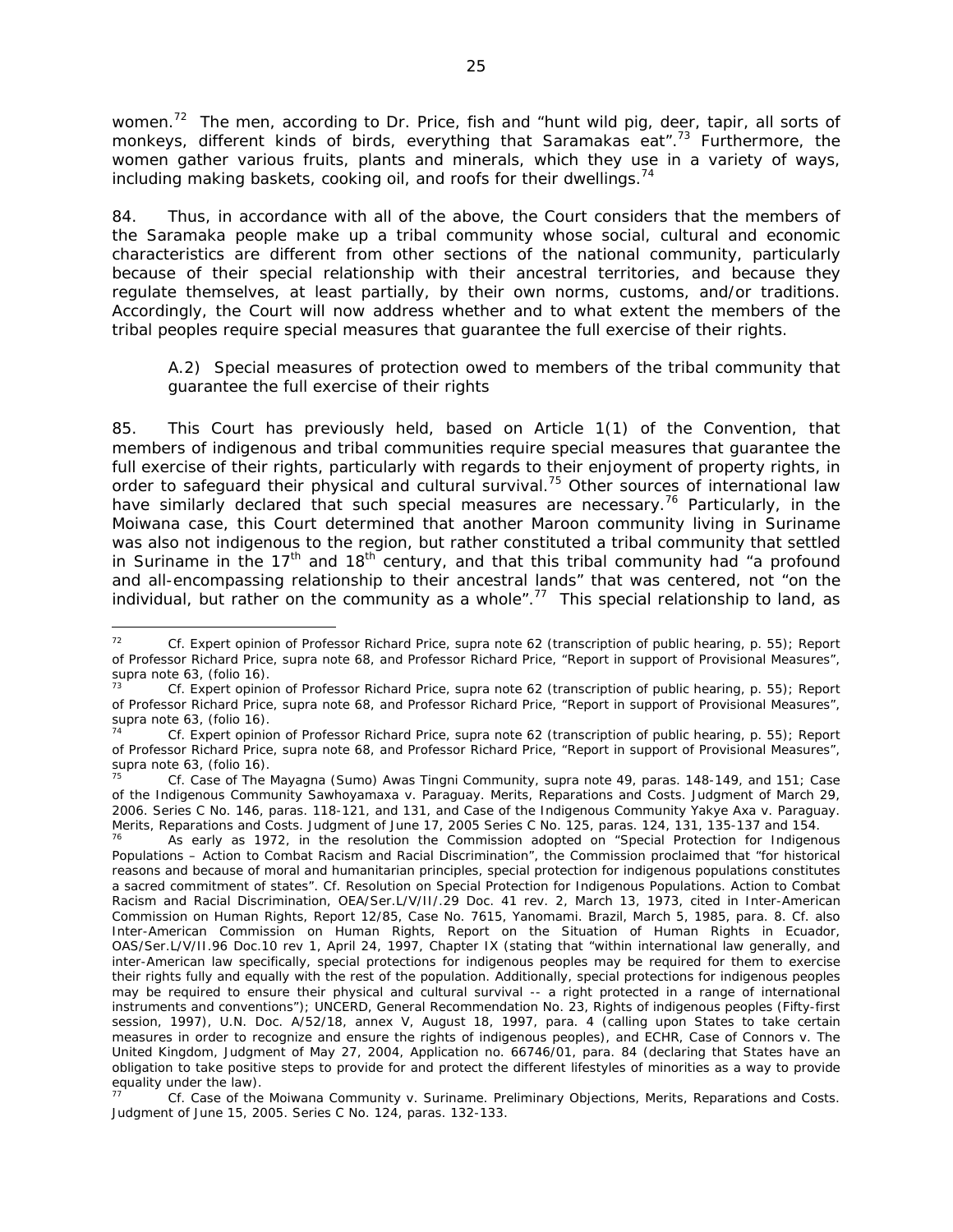well as their communal concept of ownership, prompted the Court to apply to the tribal Moiwana community its jurisprudence regarding indigenous peoples and their right to communal property under Article 21 of the Convention.<sup>78</sup>

86. The Court sees no reason to depart from this jurisprudence in the present case. Hence, this Tribunal declares that the members of the Saramaka people are to be considered a tribal community, and that the Court's jurisprudence regarding indigenous peoples' right to property is also applicable to tribal peoples because both share distinct social, cultural, and economic characteristics, including a special relationship with their ancestral territories, that require special measures under international human rights law in order to guarantee their physical and cultural survival.

## **B. THE RIGHT OF MEMBERS OF TRIBAL PEOPLES TO THE USE AND ENJOYMENT OF COMMUNAL PROPERTY IN ACCORDANCE WITH ARTICLES 21, 1.1, AND 2 OF THE AMERICAN CONVENTION**

87. The Court will now address whether Article 21 of the American Convention recognizes the rights of members of tribal peoples to the use and enjoyment of communal property.

# *B.1) Right to communal property under Article 21 of the American Convention*

# 88. This Court has previously addressed this issue and has consistently held that:

the close ties the members of indigenous communities have with their traditional lands and the natural resources associated with their culture thereof, as well as the incorporeal elements deriving there from, must be secured under Article 21 of the American Convention.<sup>79</sup>

89. Likewise, in the *Mayagna* case, the Court considered that "Article 21 of the Convention protects the right to property[,] which includes, among others, the rights of members of [...] indigenous communities within the framework of communal property."<sup>80</sup> Similarly, in the *Sawhoyamaxa* case, the Court considered "that indigenous communities might have a collective understanding of the concepts of property and possession, in the sense that ownership of the land 'is not centered on an individual, but rather on the group and its community.'"81 Moreover, the Court held in the *Yakye Axa* case that "both the private property of individuals and communal property of the members of […] indigenous communities are protected by Article 21 of the American Convention.<sup>"82</sup>

90. The Court's decisions to this effect have all been based upon the special relationship that members of indigenous and tribal peoples have with their territory, and on the need to protect their right to that territory in order to safeguard the physical and cultural survival of such peoples. In this sense, the Court has declared that:

the close ties of indigenous people with the land must be recognized and understood as the fundamental basis of their cultures, their spiritual life, their integrity, and their economic survival. For indigenous communities, [their relationship with] the land is not merely a matter

<sup>78</sup> 

<sup>78</sup>*Cf. Case of the Moiwana Community, supra* note 77, para. 133. 79 *Case of the Indigenous Community Sawhoyamaxa, supra* note 75, para. 118. *Cf.* also *Case of the* 

<sup>&</sup>lt;sup>80</sup> *Case of The Mayagna (Sumo) Awas Tingni Community, supra* note 49, para. 148.<br><sup>81</sup> *Case of the Indigenous Community Sawhoyamaxa, supra* note 75, para. 120 (quoting *Case of The Mayagna (Sumo) Awas Tingni Community, supra* note 49, para. 149).<br><sup>82</sup> *Case of the Indigenous Community Yakye Axa, supra* note 75, para. 143.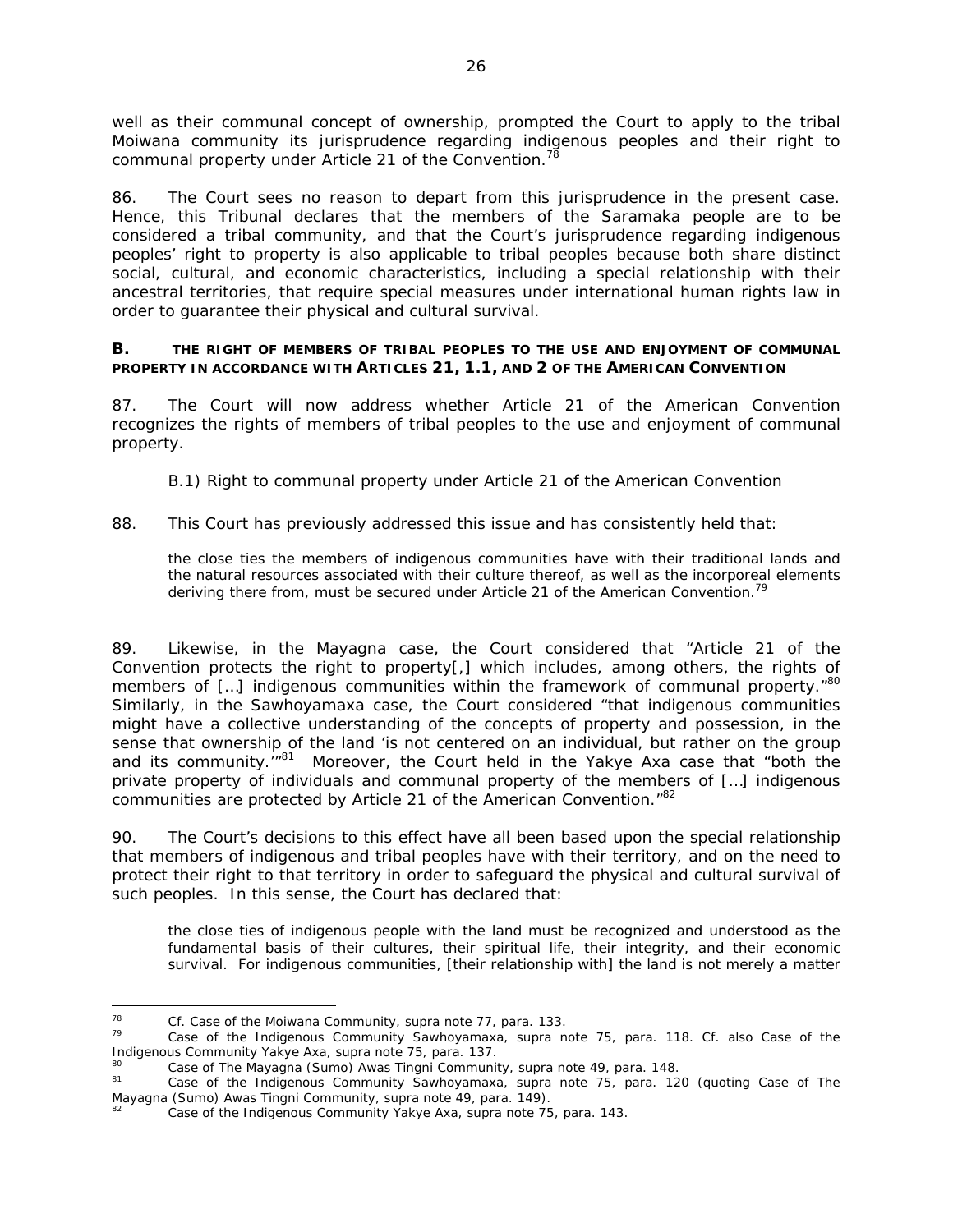of possession and production but a material and spiritual element, which they must fully enjoy [...] to preserve their cultural legacy and transmit it to future generations.  $83$ 

91. In essence, pursuant to Article 21 of the Convention, States must respect the special relationship that members of indigenous and tribal peoples have with their territory in a way that quarantees their social, cultural, and economic survival. $84$  Such protection of property under Article 21 of the Convention, read in conjunction with Articles 1(1) and 2 of said instrument, places upon States a positive obligation to adopt special measures that guarantee members of indigenous and tribal peoples the full and equal exercise of their right to the territories they have traditionally used and occupied.

# *B.2) Interpretation of Article 21 of the American Convention in the present case*

92. The Court recognizes that it has arrived at such an interpretation of Article 21 in previous cases in light of Article 29(b) of the Convention, which prohibits an interpretation of any provision of the Convention in a manner that restricts its enjoyment to a lesser degree than what is recognized in the domestic laws of the State in question or in another treaty to which the State is a party. Accordingly, the Court has interpreted Article 21 of the Convention in light of the domestic legislation pertaining to indigenous peoples´ rights in Nicaragua<sup>85</sup> and Paraguay,<sup>86</sup> for example, as well as taking into account the International Labor Organization's Convention (No. 169) concerning Indigenous and Tribal Peoples in Independent Countries (hereinafter "ILO Convention 169"). 87

93. As will be discussed *infra* (paras. 97-107), Suriname's domestic legislation does not recognize a right to communal property of members of its tribal communities, and it has not ratified ILO Convention 169. Nevertheless, Suriname has ratified both the International Covenant on Civil and Political Rights as well as the International Covenant on Economic, Social, and Cultural Rights.<sup>88</sup> The Committee on Economic, Social, and Cultural Rights, which is the body of independent experts that supervises State parties' implementation of the ICESCR, has interpreted common Article 1 of said instruments as being applicable to

 $\overline{a}$ 83 *Case of The Mayagna (Sumo) Awas Tingni Community, supra* note 49, para. 149. *Cf.* also Case of the Plan *de Sánchez Massacre v. Guatemala*. *Reparations and Costs.* Judgment of November 19, 2004. Series C No. 116, para. 85; Case of the Indigenous Community Sawhoyamaxa, supra note 75, para. 118, and Case of the Indigenous *Community Yakye Axa, supra* note 75, para. 131. 84 *Cf. Case of The Mayagna (Sumo) Awas Tingni Community, supra* note 49, paras. 148-149, and 151; 148-

<sup>149,</sup> and 151; *Case of the Indigenous Community Sawhoyamaxa, supra* note 75, paras. 118-121, and *Case of the Indigenous Community Yakye Axa, supra* note 75, paras. 124, 131, 135 and 154. *Cf.* also Inter-American Commission on Human Rights, *Report 75/02, Case 11.140. Mary and Carrie Dann. United States*, December 27, 2002, para. 128 (observing that "continued utilization of traditional collective systems for the control and use of territory are in many instances essential to the individual and collective well-being, and indeed the survival of, indigenous peoples"), and Inter-American Commission on Human Rights, *Report 40/04, Merits. Case 12.052. Maya Indigenous Communities of the Toledo District. Belize*, October 12, 2004, para. 114 (emphasizing that "organs of the inter-American human rights system have acknowledged that indigenous peoples enjoy a particular relationship with the lands and resources traditionally occupied and used by them, by which those lands and resources are considered to be owned and enjoyed by the indigenous community as a whole and according to which the use and enjoyment of the land and its resources are integral components of the physical and cultural survival of the

indigenous communities and the effective realization of their human right more broadly.")<br>
<sup>85</sup> *Cf. Case of The Mayagna (Sumo) Awas Tingni Community, supra* note 49, paras. 148, 150 and 152-153.<br>
<sup>86</sup> *Cf. Case of the Ind* 

*Indigenous Community Sawhoyamaxa, supra* note 75, paras. 122-123.<br><sup>87</sup> Cf. Case of the Indigenous Community Yakye Axa, supra note 75, paras. 127-130, and *Case of the Indigenous Community Sawhoyamaxa, supra* note 75, para

Suriname ratified both on March 28, 1977. International Covenant on Civil and Political Rights, 19 December 1966, 99U.N.T.S. 171, Can T.S. 1976 No. 47, 6 I.L.M. 368 (entered in force 23 March 1976), and *International Covenant on Economic, Social and Cultural Rights, 16 December 1966, 993 U.N.T.S. 3, 6 I.L.M. 368* (entered into force 3 January 1976).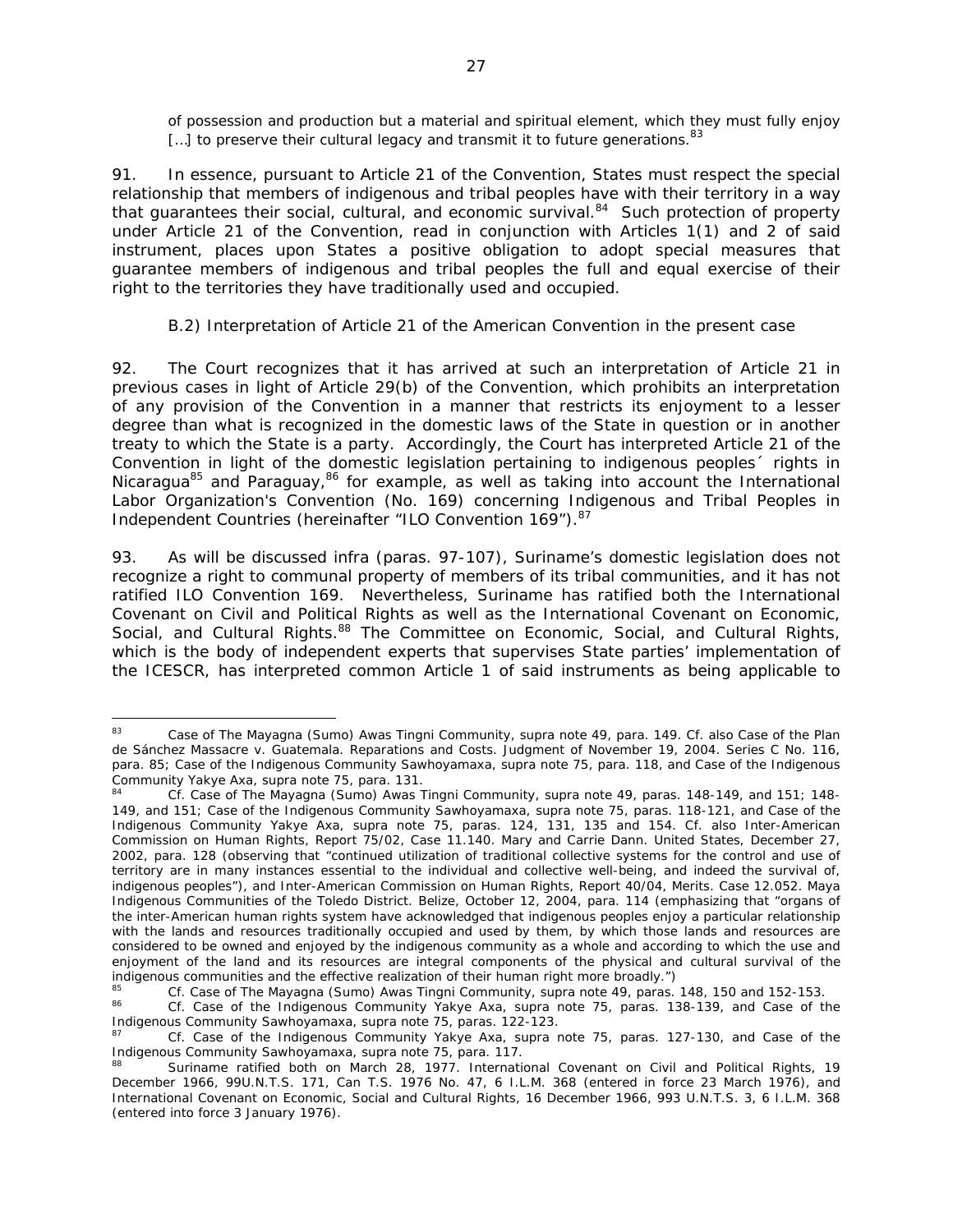indigenous peoples. $89$  Accordingly, by virtue of the right of indigenous peoples to selfdetermination recognized under said Article 1, they may "freely pursue their economic, social and cultural development", and may "freely dispose of their natural wealth and resources" so as not to be "deprived of [their] own means of subsistence".<sup>90</sup> Pursuant to Article 29(b) of the American Convention, this Court may not interpret the provisions of Article 21 of the American Convention in a manner that restricts its enjoyment and exercise to a lesser degree than what is recognized in said covenants.<sup>91</sup> This Court considers that the same rationale applies to tribal peoples due to the similar social, cultural, and economic characteristics they share with indigenous peoples (*supra* paras. 80-86)<sup>92</sup>.

94. Similarly, the Human Rights Committee has analyzed the obligations of State Parties to the ICCPR under Article 27 of such instrument, including Suriname, and observed that "minorities shall not be denied the right, in community with the other members of their group, to enjoy their own culture[, which] may consist in a way of life which is closely associated with territory and use of its resources. This may particularly be true of members of indigenous communities constituting a minority".<sup>93</sup>

95. The above analysis supports an interpretation of Article 21 of the American Convention to the effect of calling for the right of members of indigenous and tribal communities to freely determine and enjoy their own social, cultural and economic development, which includes the right to enjoy their particular spiritual relationship with the territory they have traditionally used and occupied. Thus, in the present case, the right to property protected under Article 21 of the American Convention, interpreted in light of the rights recognized under common Article 1 and Article 27 of the ICCPR, which may not be restricted when interpreting the American Convention, grants to the members of the Saramaka community the right to enjoy property in accordance with their communal tradition.

96. Applying the aforementioned criteria to the present case, the Court thus concludes that the members of the Saramaka people make up a tribal community protected by international human rights law that secures the right to the communal territory they have traditionally used and occupied, derived from their longstanding use and occupation of the land and resources necessary for their physical and cultural survival, and that the State has an obligation to adopt special measures to recognize, respect, protect and guarantee the communal property right of the members of the Saramaka community to said territory.

 $\overline{a}$ 89 *Cf.* UNCESCR, *Consideration of Reports submitted by States Parties under Articles 16 and 17 of the Covenant, Concluding Observations on Russian Federation (Thirty-first session),* U.N. Doc. E/C.12/1/Add.94, December 12, 2003*,* para. 11, in which the Committee expressed concern for the "precarious situation of indigenous communities in the State party, affecting their right to self-determination under article 1 of the Covenant."

<sup>90</sup> Common Article 1 of the ICCPR and ICESCR. 91 *Cf*. Article 29 of the American Convention. *Cf.* also *Interpretation of the American Declaration of the Rights and Duties of Man within the Framework of Article 64 of the American Convention on Human Rights*. Advisory Opinion OC-10/89 of July 14, 1989. Series A No. 10, para. 37, and *The Right to Information on Consular Assistance in the Framework of the Guarantees of the Due Process of Law.* Advisory Opinion OC-16/99 of October 1, 1999. Series A No. 16, paras. 113-115 (endorsing an interpretation of international human rights instruments that takes into account development in the *corpus juris gentium* of international human rights law over time and in present day conditions).

<sup>&</sup>lt;sup>92</sup>Cf. Case of the Moiwana Community, supra note 77, para. 133.<br><sup>93</sup> UNHRC, *General Comment No. 23: The rights of minorities (Art. 27) (Fiftieth session, 1994), U.N. Doc.* CCPR/C/21Rev.1/Add.5, August 4, 1994, paras. 1 and 3.2.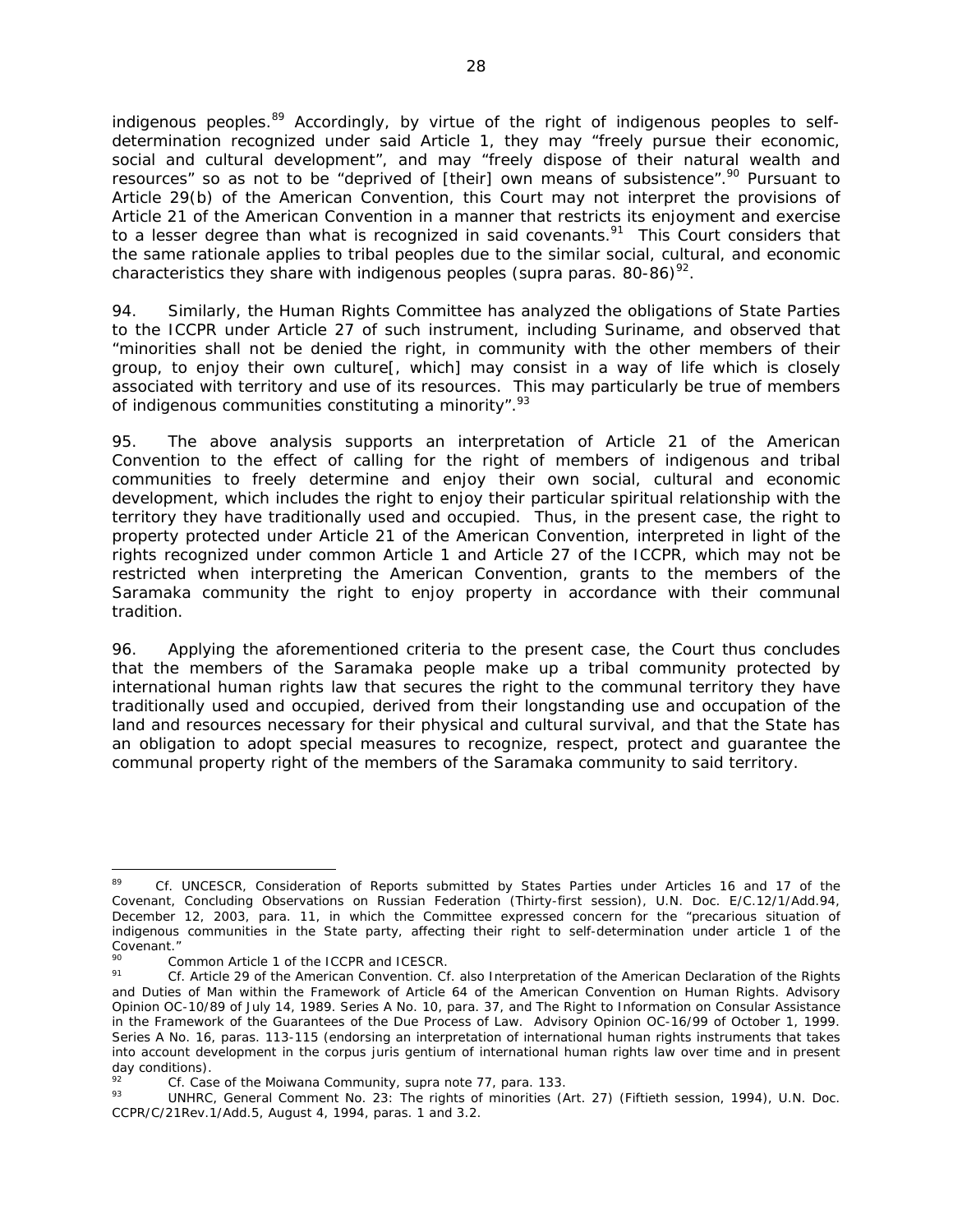#### **C. THE PROPERTY RIGHTS OF THE MEMBERS OF THE SARAMAKA PEOPLE DERIVED FROM THEIR SYSTEM OF COMMUNAL PROPERTY (ARTICLE 21 OF THE CONVENTION IN CONJUNCTION WITH ARTICLES 1(1) AND 2 THEREOF)**

97. Having declared that the American Convention recognizes the right of the members of the Saramaka people to the use and enjoyment of property in accordance with their system of communal property, the Court will now proceed to analyze whether the State has adopted an appropriate framework to give domestic legal effect to this right.

98. This Court, in the *Moiwana* case, already addressed the general issue regarding communal property rights of indigenous and tribal peoples in Suriname. There, the Court held that the State did not recognize such peoples a collective right to property.<sup>94</sup> The Court observes that such conclusion is further supported by a variety of international bodies and organizations that have also addressed this issue. The United Nations Committee on the Elimination of Racial Discrimination,<sup>95</sup> the United Nations Human Rights Committee,<sup>96</sup> and the United Nations Commission on Human Rights' Special Rapporteur on the situation of human rights and fundamental freedoms of indigenous people $97$  have all observed that Suriname does not legally recognize the rights of members of indigenous and tribal peoples to their communal land, territories, and resources.

99. The State also acknowledged that its domestic legal framework does not recognize the right of the members of the Saramaka people to the use and enjoyment of property in accordance with their system of communal property, but rather a privilege to use land. Nevertheless, the State provided four alleged reasons as to why it should not be held accountable for this in the present case. First, the State asserted that the lack of clarity regarding the land tenure system of the Saramaka people, particularly regarding who owns the land, presents a practical problem for State recognition of their right to communal property. Second, certain "complexities and sensitivities" regarding the issue of collective rights has not permitted the State to legally recognize such rights. The State suggested that legislation providing for "special treatment" for indigenous and tribal groups raises questions of State sovereignty and discrimination with regard to the rest of the population. Thirdly, the State argued that judge-made law could recognize rights to communal property, but the members of the Saramaka people have refused to apply to domestic courts for said recognition. Finally, the State argued that its domestic legislation recognizes an "interest",

<sup>&</sup>lt;sup>94</sup> Cf. Case of the Moiwana Community, supra note 77, paras. 86.5 and 130.<br><sup>95</sup> *Cf.* UNCERD, *Consideration of Reports submitted by States Parties under Article 9 of the Convention, Concluding Observations on Suriname, supra* note 43, para. 11 (case file of appendices to the representatives' brief, appendix 4.2, folios 1487).

<sup>96</sup> *Cf.* UNHRC, *Consideration of Reports submitted by States Parties under Article 40 of the Covenant, Concluding observations on Suriname, supra* note 42, para. 21 (expressing concern "at the lack of legal recognition and guarantees for the protection of indigenous and tribal rights to land and other resources", and recommending that Suriname "guarantee to members of indigenous communities the full enjoyment of all the rights recognized by article 27 of the Covenant, and adopt specific legislation for this purpose") (case file of appendices to the representatives' brief, appendix 4.3, folios 1495-1496).

<sup>97</sup> *Cf.* U.N., *Report of the Special Rapporteur on the situation of human rights and fundamental freedoms of indigenous people, Rodolfo Stavenhagen, submitted in accordance with Commission resolution 2001/65 (Fifty ninth session)*, U.N. Doc. E/CN.4/2003/90, January 21, 2003, para. 21 (explaining that, "[l]egally, the land they occupy is owned by the State, which can issue land property grants lo private owners. Indigenous and tribal lands, territories and resources are not recognized in law. […] Despite petitions to the national Government and the Inter-American system of protection of human rights (Commission and Court), the indigenous and Maroon communities have not received the protection they require"). The Inter-American Development Bank further supported this analysis in its August 2006 study on indigenous peoples and maroons in Suriname. Said study states that "Surinamese law does not recognize and protect the traditional land tenure systems of indigenous and tribal peoples, or their special relationship with the forest. All land and all natural resources are considered to be owned by the State". *Cf.* Inter-American Development Bank, *Indigenous Peoples and Maroons in Suriname, August 2006* (merits, volume II, folio 567).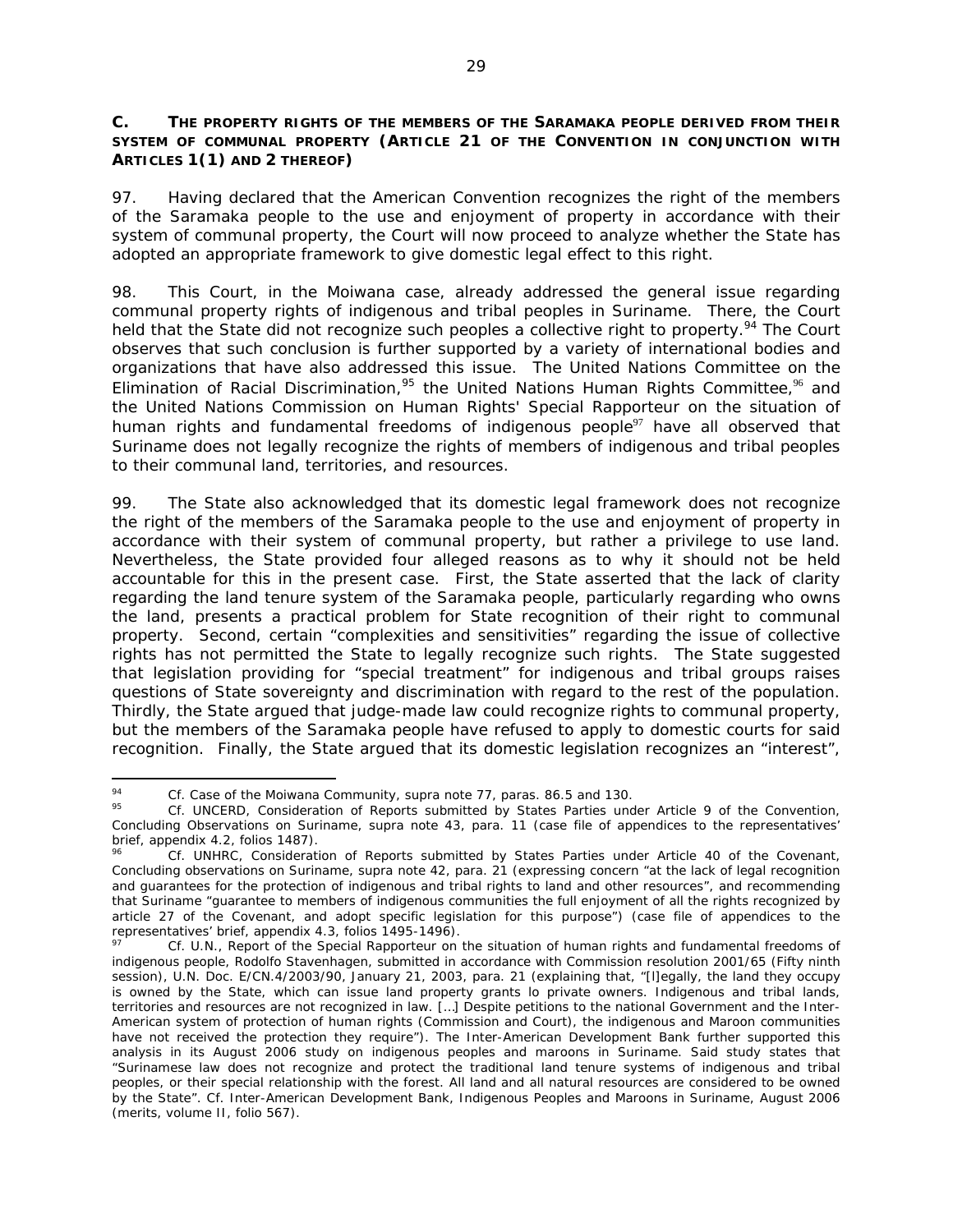rather than a right, to property of members of the Saramaka people. The Court will address each issue in said order.

#### *C.1) Land tenure system of the members of the Saramaka people*

100. First, the issue regarding the alleged lack of clarity of the members of the Saramaka people's traditional land ownership regime was thoroughly addressed by the parties, witnesses, and expert witnesses in the present case. From the evidence and testimonies submitted before the Court, it is clear that the *lös,* or clans, are the primary land-owning entities within Saramaka society.<sup>98</sup> Each *lo* is highly autonomous and allocates land and resource rights among their constituent *bëë* (extended family groups) and their individual members in accordance with Saramaka customary law.<sup>99</sup> Pursuant to this customary law, the Captains or members of a *lö* may not alienate or otherwise encumber the communal property of their *lö*, and a *lö* may not encumber or alienate their lands from the collectively held corpus of Saramaka territory.100 On this last point, Head Captain and *Fiscali* Eddie Fonkie explained that "[i]f a *lö* tried to sell its land, the other *lö* would have the right to object and to stop [such transaction] because it would affect the rights and life of all Saramaka people. The *lö* are very autonomous and […] do not interfere in each other's affairs unless it affects the interests of all Saramaka people. $n^{101}$  This is because the territory "belongs to the Saramakas, ultimately. [That is,] it belongs to the Saramakas as a people.<sup>"102</sup>

101. In any case, the alleged lack of clarity as to the land tenure system of the Saramakas does not present an insurmountable obstacle for the State, which has the duty to consult with the members of the Saramaka people and seek clarification of this issue (*infra* para. 129), in order to comply with its obligations under Article 21 of the Convention, in conjunction with Article 2 of such instrument.

## *C.2) Complexity of issues involved and the State's concern regarding discrimination against non-indigenous or non-tribal members*

102. Two additional related arguments submitted by the State as to why it has failed to legally recognize and protect the land-tenure systems of indigenous and tribal communities' are the alleged "complexities and sensitivities" of the issues involved, and the concern that legislation in favor of indigenous and tribal peoples may be perceived as being discriminatory towards the rest of the population. Regarding the first issue, the Court observes that the State may not abstain from complying with its international obligations under the American Convention merely because of the alleged difficulty to do so. The Court shares the State's concern over the complexity of the issues involved; nevertheless, the

<sup>98</sup> *Cf.* Testimony of Head Captain and Fiscali Wazen Eduards, *supra* note 61 (transcription of public hearing, p. 8); Testimony of Captain Cesar Adjako, *supra* note 68 (transcription of public hearing, p. 16), Affidavit of Silvi Adjako, April 7 and 8, 2007 (case file of affidavits and observations, appendix 5, folios 1919-1925); Expert opinion of Professor Richard Price, *supra* note 62 (transcription of public hearing, p. 59); Expert opinion of Salomon Emanuels, *supra* note 62 (transcription of public hearing, pp. 67 and 69), and Affidavit of Head Captain and Fiscali Eddie Fonkie, *supra* note 66, (folios 1911-1912).<br><sup>99</sup> *Cf.* Testimony of Head Captain and Fiscali Wazen Eduards, *supra* note 61 (transcription of public hearing,

p. 8); Testimony of Captain Cesar Adjako, *supra* note 68 (transcription of public hearing, p. 16); Expert opinion of Professor Richard Price, *supra* note 62 (transcription of public hearing, p. 59); Expert opinion of Salomon Emanuels, *supra* note 62 (transcription of public hearing, pp. 67 and 69), and Affidavit of Head Captain and Fiscali<br>Eddie Fonkie, *supra* note 66.<br><sup>100</sup> Cf. Affidavit of Head Captain and Fiscali Eddie Feature and 11 and

Cf. Affidavit of Head Captain and Fiscali Eddie Fonkie, *supra* note 66, and Expert opinion of Professor Richard Price, *supra* note 62 (transcription of public hearing, p. 60).<br><sup>101</sup> Affidavit of Head Captain and Fiscali Eddie Fonkie, *supra* note 66.<br><sup>102</sup> Expert opinion of Professor Richard Price, *supra* note 62 (transcri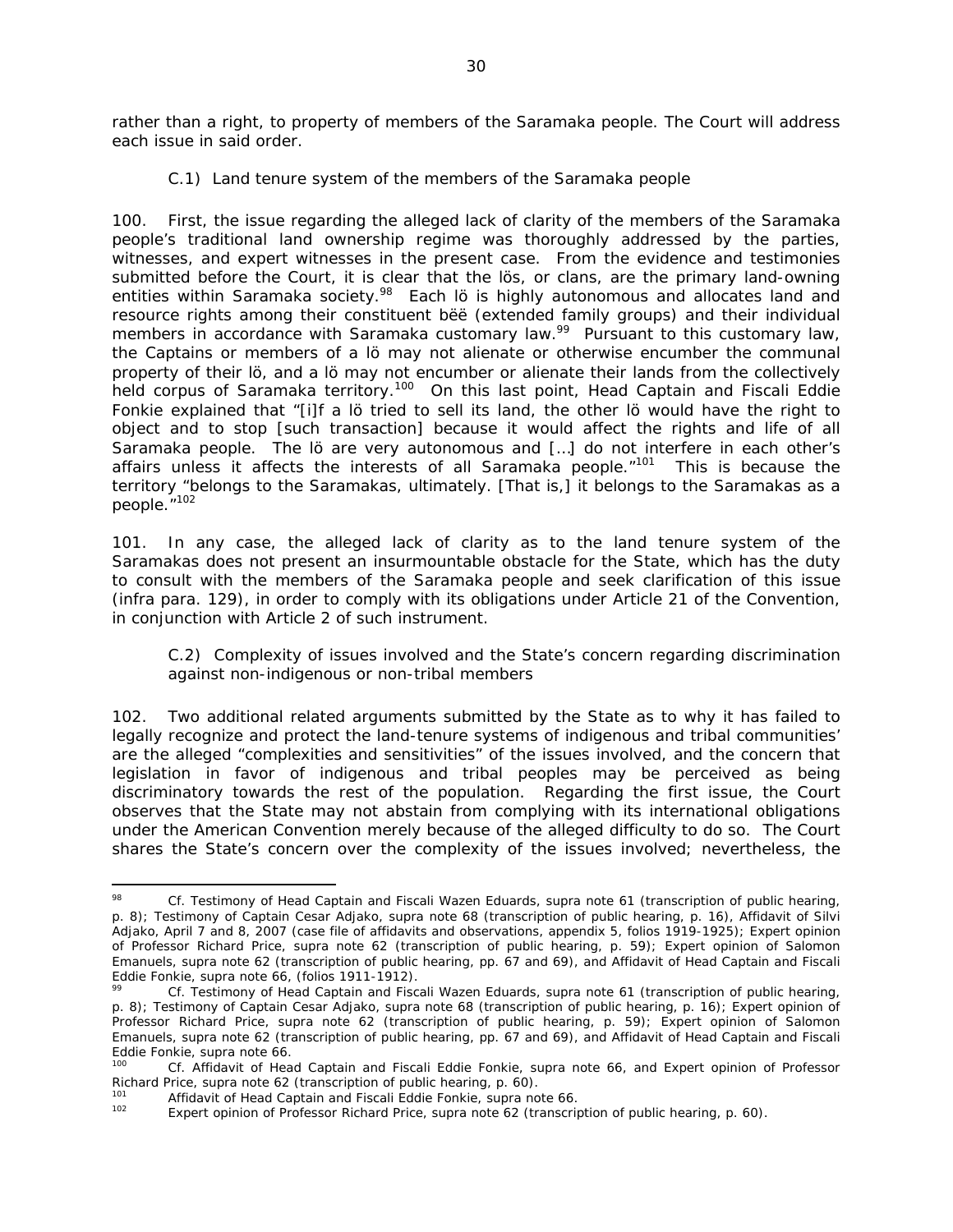State still has a duty to recognize the right to property of members of the Saramaka people, within the framework of a communal property system, and establish the mechanisms necessary to give domestic legal effect to such right recognized in the Convention, as interpreted by this Tribunal in its jurisprudence (*supra* paras. 88-98).

103. Furthermore, the State's argument that it would be discriminatory to pass legislation that recognizes communal forms of land ownership is also without merit. It is a wellestablished principle of international law that unequal treatment towards persons in unequal situations does not necessarily amount to impermissible discrimination.<sup>103</sup> Legislation that recognizes said differences is therefore not necessarily discriminatory. In the context of members of indigenous and tribal peoples, this Court has already stated that special measures are necessary in order to ensure their survival in accordance with their traditions and customs (*supra* paras. 78-86, 91, and 96). Thus, the State's arguments regarding its inability to create legislation in this area due to the alleged complexity of the issue or the possible discriminatory nature of such legislation are without merit.

## *C.3) Judge-made law*

104. Additionally, the State argued that judge-made law could recognize collective property rights, but that the members of the Saramaka people have refused to apply to domestic courts for said recognition. First and foremost, a distinction should be made between the State's duty under Article 2 of the Convention to give domestic legal effect to the rights recognized therein, and the duty under Article 25 to provide adequate and effective recourses to remedy alleged violations of those rights. The Court will address *infra*  (paras. 76-85), in its analysis of the alleged violation of Article 25 of the Convention, the effectiveness of the recourses mentioned by the State, including those available under article 1386 of Suriname's Civil Code, to remedy alleged violations of the right to property of members of the Saramaka people in conformity with their system of communal property.

105. The Court observes that although so-called judge-made law may certainly be a means for the recognition of the rights of individuals, particularly under common-law legal systems, the availability of such a procedure does not, in and of itself, comply with the State's obligation to give legal effect to the rights recognized in the American Convention. That is, the mere possibility of recognition of rights through a certain judicial process is no substitute for the actual recognition of such rights. The judicial process mentioned by the State is thus to be understood as a means by which said rights might be given domestic legal effect at some point in the future, but that has not yet effectively recognized the rights in question. In any case, the right of the members of the Saramaka people in particular, or members of indigenous and tribal communities in general, to collectively own their territory has not, as of yet, been recognized by any domestic court in Suriname.

<sup>103</sup> 103 *Cf.*, for example, ECHR, *Connors v. The United Kingdom*, *supra* note 76, para. 84 (declaring that States have an obligation to take positive steps to provide for and protect the different lifestyles of minorities as a way to provide equality under the law). *Cf.* also Inter-American Commission on Human Rights, Report on the Situation of Human Rights in Ecuador, *supra* note 76, (stating that "within international law generally, and Inter-American law specifically, special protections for indigenous peoples may be required for them to exercise their rights fully and equally with the rest of the population. Additionally, special protections for indigenous peoples may be required to ensure their physical and cultural survival -- a right protected in a range of international instruments and conventions"). *Cf.* also U.N. International Convention on the Elimination of All Forms of Racial Discrimination, Art. 1.4 (stating that "[s]pecial measures taken for the sole purpose of securing adequate advancement of certain racial or ethnic groups or individuals requiring such protection as may be necessary in order to ensure such groups or individuals equal enjoyment or exercise of human rights and fundamental freedoms shall not be deemed racial discrimination"), and UNCERD, *General Recommendation No. 23, Rights of indigenous peoples*, *supra* note 76, para. 4 (calling upon States to take certain measures in order to recognize and ensure the rights of indigenous peoples).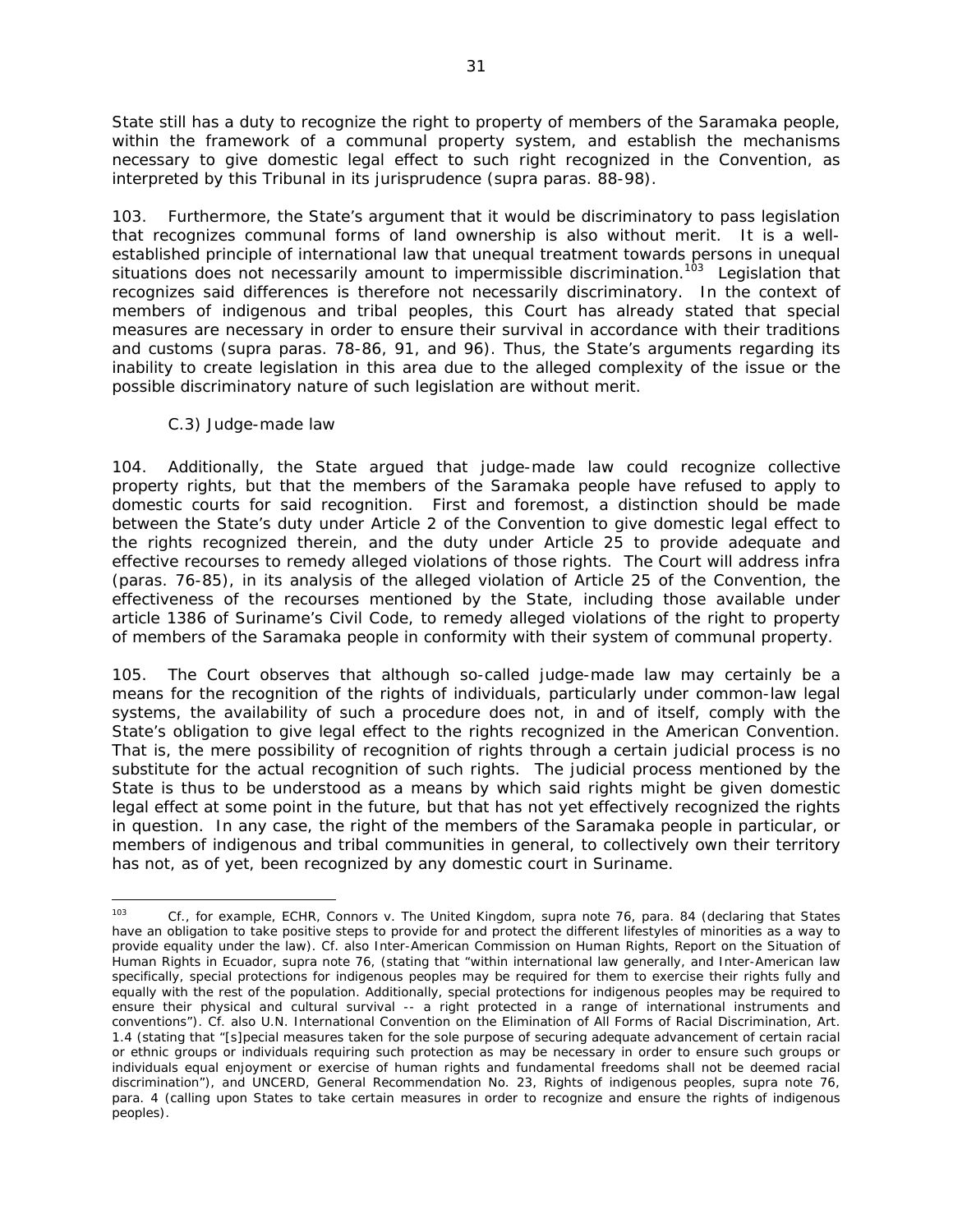#### *C.4) Domestic legislation*

106. Finally, the State argued that, although it "may be correct that land related interests of the [Saramaka] are not recognized as a subjective right in the Suriname legal system[,] it is a tendentious misrepresentation to suggest that legitimate interests of the Tribe are not recognized by the system and respected in practice." According to the State, the existing domestic legislation recognizes certain "interests" of members of indigenous and tribal peoples to land. These legal instruments include the 1987 Constitution, the L-1 Decrees of 1982, the Mining Decree of 1986, and the Forest Management Act of 1992. As a preliminary matter, the Court observes that an alleged recognition and respect in practice of "legitimate interests" of the members of the Saramaka people cannot be understood to satisfy the State's obligations under Article 2 of the Convention with regards to Article 21 of such instrument. The Court will proceed to analyze the extent to which these legal instruments recognize an "interest", rather than a right, to property of members of the Saramaka people.

#### *C.4.a) The Constitution of 1987*

107. With regard to this argument, the State first recognized that "(l)and rights of the Saramaka Tribe are indeed not explicitly recognized or guaranteed by the 1987 Constitution", but also submitted that said constitutional recognition is not a requirement under Article 2 of the Convention. As the State correctly pointed out, Suriname is not an exception in this regard, as many other State Parties to the Convention have constitutions that do not explicitly recognize the communal property rights systems exercised and enjoyed by members of indigenous and tribal peoples. Yet the obligation to give domestic legal effect to the right to collective property does not necessarily imply a constitutional recognition of such right. Article 2 of the Convention requires States to give domestic legal effect to those rights and freedoms by "such legislative or other measures as may be necessary." In the case of Suriname, no such legislative or other measures have been adopted.

#### *C.4.b) The L-1 Decrees*

108. Second, the State referred to the L-1 Decrees of 1982. Article 4 of Decree L-1 reads as follows:

(1) When domain land [which is defined as land owned by the State by virtue of its Constitution] is allocated, the rights of tribal Bushnegroes [Maroons] and Indians to their villages, settlements and agricultural plots are respected, provided that this is not contrary to the general interest.

(2) General interest includes the execution of any project within the framework of an approved development plan.<sup>104</sup>

109. The official explanatory note to Article 4(1) of Decree L-1 explains that account should be given to the "factual rights" of members of indigenous and tribal peoples when domain land is being issued.<sup>105</sup>

110. The use of the term "factual rights" (or *de facto* rights) in the explanatory note to Article 4(1) of Decree L-1 serves to distinguish these "rights" from the legal *(de jure)* rights

<sup>104</sup> Decree L-1 of June 15, 1982, containing basic principles concerning Land Policy, SB 1982, no. 10, Article 4 (case file of appendices to the application and Appendix 1, appendix 5, folio 53).

<sup>105</sup> Decree L-1 of June 15, 1982, *supra* note 104.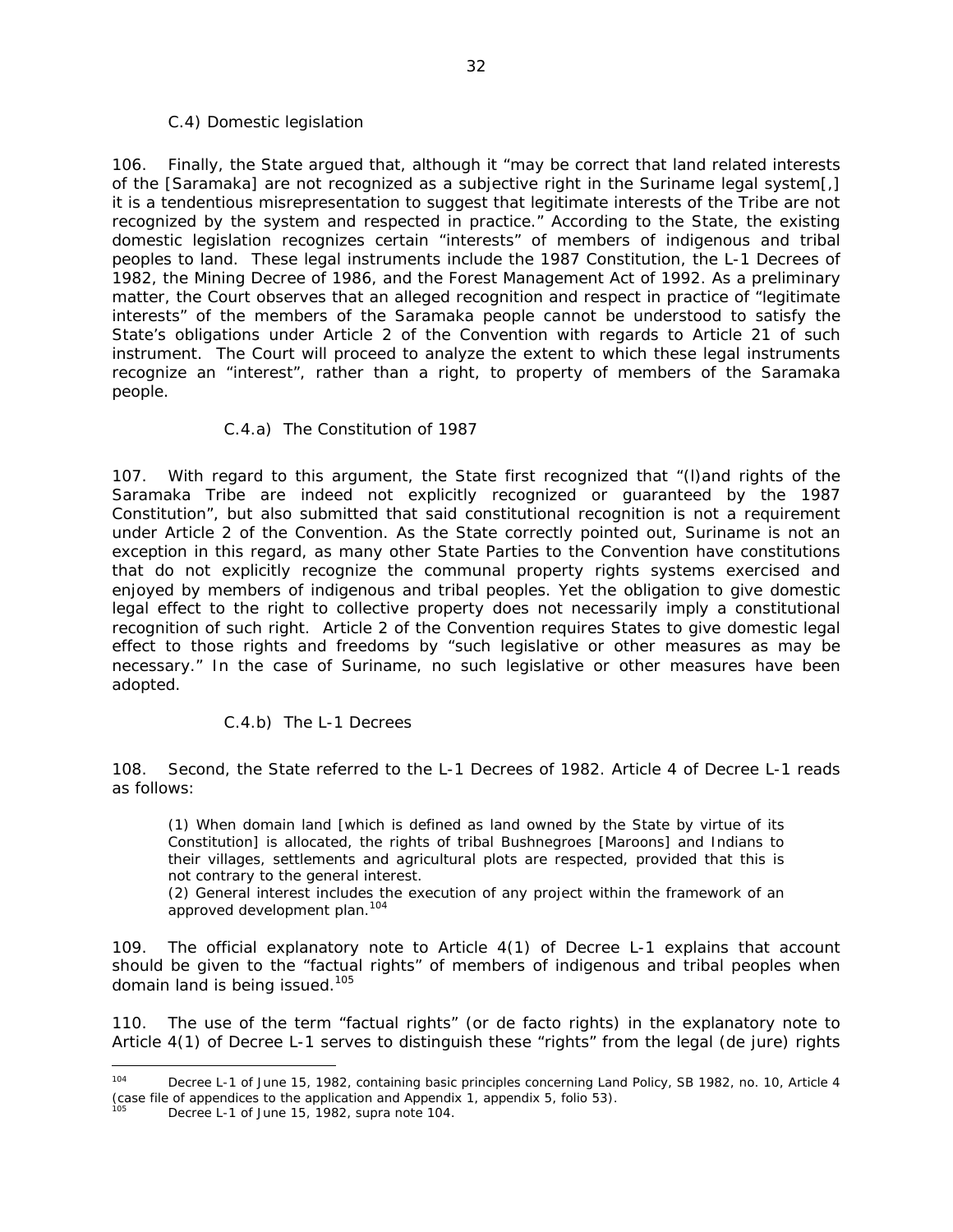accorded to holders of individual real title or other registered property rights recognized and issued by the State. This limitation on the recognition of the legal right of the members of the Saramaka people to fully enjoy the territory they have traditionally owned and occupied is incompatible with the State's obligations under Article 2 of the Convention to give legal effect to the rights recognized under Article 21 of such instrument.

# *C.4.c) The Mining Decree of 1986*

111. Similarly, the Mining Decree referred to by the State also fails to give domestic legal effect to the rights to property that the members of the Saramaka people have as a result of their communal property system. The Mining Decree only recognizes a right to compensation to rightful claimants and third parties with an interest on land on which a mining right is granted.<sup>106</sup> Said decree defines rightful "claimants" as persons "who own the land in ownership or have a real property or personal property right on private land."<sup>107</sup> Third parties are defined as "those whose interest [arises] from a personal property right on private land[...].<sup>"108</sup> Private land, in turn, is defined in Article 46 of the Mining Decree as land issued under personal or real property titles.<sup>109</sup> Therefore, to qualify as a rightful "claimant" or a "third party" pursuant to Articles 47-48 of the Mining Decree, the persons in question must hold some form of registered right or title issued by the State. Thus, the Mining Decree, rather than give effect to the property rights of the members of the Saramaka people in conformity with their communal property system, emphasizes the need for them to obtain title to their traditionally owned territory in order to be able to pursue a claim for compensation (*infra* para. 183).

## *C.4.d) The Forest Management Act of 1992*

112. The State also made reference to the 1992 Forest Management Act as an example of domestic legislation that gives legal effect to the right of the members of the Saramaka people to the use and enjoyment of property in conformity with their communal system. Suriname has asserted that the grant of permits called "community forests", which may be established under its 1992 Forest Management Act, could provide effective recognition of the property rights of the members of the Saramaka tribe. However, the evidence before the Court contradicts this assertion.

113. Although questions arise as to whether the State has made any effort to inform the members of indigenous and tribal peoples about the possibility of obtaining these so-called "community forests,"110 the real problem is that such community forests are not issued as a matter of right, but at the sole discretion of the Minister in charge of forest management and subject to any conditions the Minister may impose.<sup>111</sup> The Court observes that it does not have evidence that demonstrates the grant of "community forests" permits to any member of the Saramaka community.<sup>112</sup> Notwithstanding this absence, the Court considers

<sup>106</sup> Decree E 58 of May 8, 1986, containing general rules for exploration and exploitation of minerals (Mining Decree), Articles 47 and 48 (case file of appendices to the application and Appendix 1, appendix 8, folio 144).

<sup>&</sup>lt;sup>107</sup> Decree E 58 of May 8, 1986, *supra* note 106, Article 46(b).<br>
<sup>108</sup> Decree E 58 of May 8, 1986, *supra* note 106, Article 46(c).<br>
<sup>109</sup> Decree E 58 of May 8, 1986, *supra* note 106, Article 46(a).<br>
<sup>110</sup> *Cf.* Artic application and Appendix 1, appendix 6, folio 75). *Cf. also* Testimony of Captain Cesar Adjako, *supra* note 68 (transcription of public hearing, p. 19), and Testimony of Rene Somopawiro during the public hearing at the Court held on May 9 and 10, 2007 (transcription of public hearing, pp. 40 and 53).

<sup>&</sup>lt;sup>111</sup> *Cf.* Testimony of Rene Somopawiro, *supra* note 110 (transcription of public hearing, pp. 39 and 42).<br><sup>112</sup> *Cf.* Testimony of Captain Cesar Adjako, *supra* note 68 (transcription of public hearing, pp. 18-20), and

Testimony of Rene Somopawiro, *supra* note 110 (transcription of public hearing, p. 49).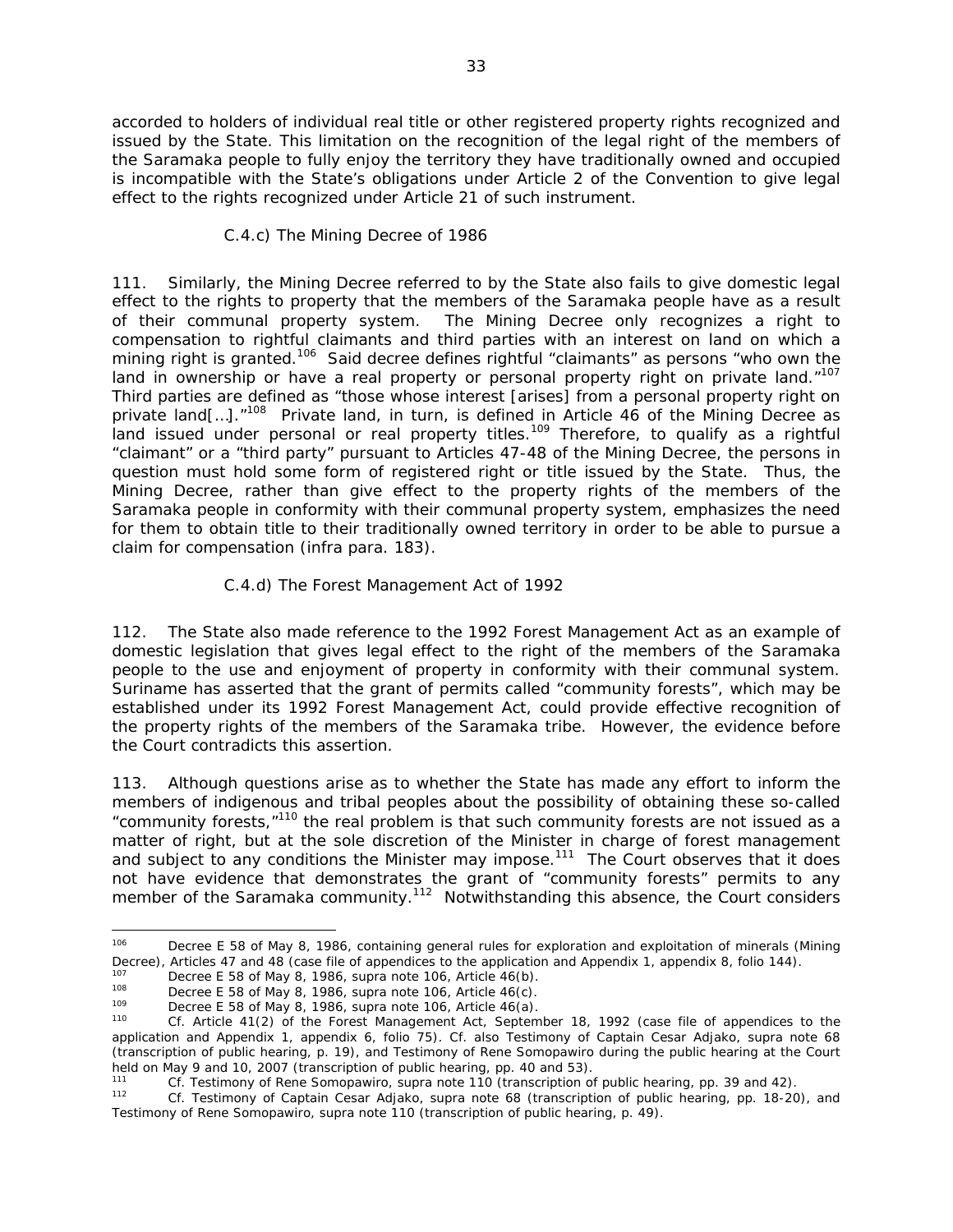that the "community forests" permits are essentially revocable forestry concessions that convey limited and restricted use rights, and are therefore an inadequate recognition of the Saramakas' property rights.<sup>113</sup> Likewise, as the implementing laws required to issue community forests have yet to be adopted, the legal certainty of said title may be called into question.<sup>114</sup>

114. Furthermore, Article 41 of the Forest Management Act of 1992 also states that customary rights of tribal inhabitants, with respect to their villages and settlements, as well as their agricultural plots, will be respected "as much as possible".115This provision inadequately limits the scope of "respect" afforded to the members of the Saramaka tribe's territory solely to "villages, settlements and agricultural plots". Such limitation fails to take into account the all-encompassing relationship that members of indigenous and tribal peoples have with their territory as a whole, not just with their villages, settlements, and agricultural plots. In accordance with this Court's analysis, the State's duty is much higher in order to ensure, guarantee and protect the property rights of the members of the Saramaka people, within the framework of their communal system of property (*supra* paras. 85-96). Thus, the Forest Management Act also fails to give legal effect to the communal property rights of the Saramakas.

> \* \* \*

115. In sum, the State's legal framework merely grants the members of the Saramaka people a privilege to use land, which does not guarantee the right to effectively control their territory without outside interference. The Court has previously held that, rather than a privilege to use the land, which can be taken away by the State or trumped by real property rights of third parties, members of indigenous and tribal peoples must obtain title to their territory in order to guarantee its permanent use and enjoyment.<sup>116</sup> This title must be recognized and respected, not only in practice, but also in law, in order to ensure its legal certainty. In order to obtain such title, the territory traditionally used and occupied by the members of the Saramaka people must first be delimited and demarcated, in consultation with such people and other neighboring peoples.<sup>117</sup> In this regard, the Court has previously declared that "a strictly juridical or abstract recognition of indigenous lands, territories or resources lacks true meaning where the property has not been physically established and delimited."118

116. Ultimately, the State has expressed its commitment "to improve the current codification of the land rights regime of its tribal and indigenous people." For this purpose, the President of Suriname appointed a committee of experts in the year 2006 to address the issue. Nevertheless, to date, the State's legal system does not recognize the property rights of the members of the Saramaka people in connection to their territory, but rather, grants a privilege or permission to use and occupy the land at the discretion of the State. For this reason, the Court is of the opinion that the State has not complied with its duty to give domestic legal effect to the members of the Saramaka people's property rights in

<sup>113</sup> 

Testimony of Rene Somopawiro, *supra* note 110 (transcription of public hearing, p. 52).<br>
Cf. Testimony of Rene Somopawiro, *supra* note 110 (transcription of public hearing, p. 52).<br>
Cf. Article 41 of the Forest Managemen

*Indigenous Community Yakye Axa, supra* note 75, para. 215, and *Case of the Moiwana Community, supra* note 77, para. 209.

<sup>117</sup> The Court observes that in the *Moiwana Community* case the State was ordered to create an effective mechanism for the delimitation, demarcation and titling of the traditional territories of the Moiwana community. *Cf. Case of the Moiwana Community, supra* note 77, para. 209. 118 *Cf. Case of the Indigenous Community Yakye Axa, supra* note 75, para. 143.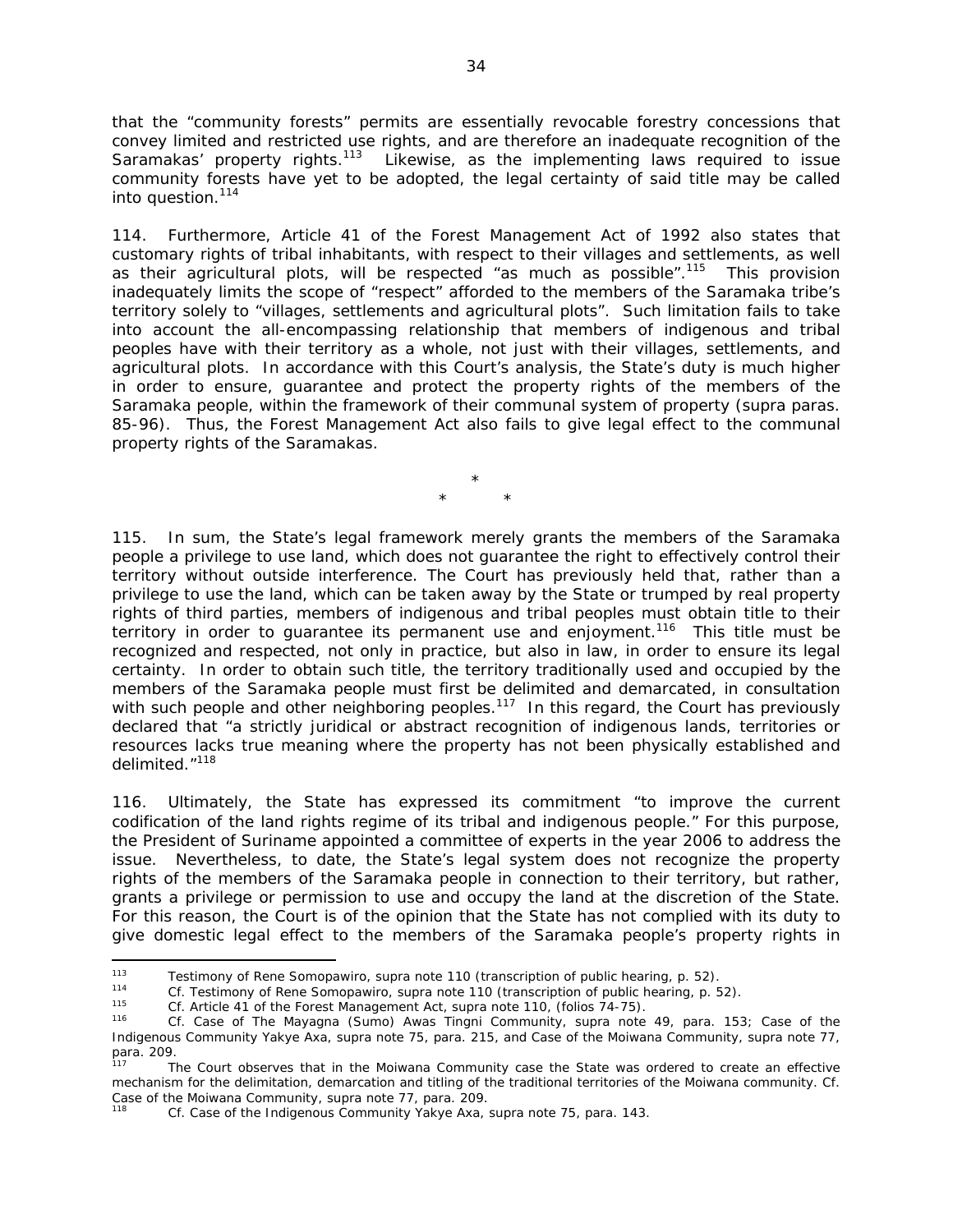accordance with Article 21 of the Convention in relation to Articles 2 and 1(1) of such instrument.

117. The Court must now determine the scope of the Saramakas' right to their traditionally owned territory and the State's corresponding obligations, within the context of the present case.

#### **D. THE RIGHT OF THE MEMBERS OF THE SARAMAKA PEOPLE TO USE AND ENJOY THE NATURAL RESOURCES THAT LIE ON AND WITHIN THEIR TRADITIONALLY OWNED TERRITORY**

118. An issue that necessarily flows from the assertion that the members of the Saramaka people have a right to use and enjoy their territory in accordance with their traditions and customs is the issue of the right to the use and enjoyment of the natural resources that lie on and within the land, including subsoil natural resources. In the present case, both the State and the members of the Saramaka people claim a right to these natural resources. The Saramakas claim that their right to use and enjoy all such natural resources is a necessary condition for the enjoyment of their right to property under Article 21 of the Convention. The State argued that all rights to land, particularly its subsoil natural resources, are vested in the State, which can freely dispose of these resources through concessions to third parties. The Court will address this complex issue in the following order: first, the right of the members of the Saramaka people to use and enjoy the natural resources that lie on and within their traditionally owned territory; second, the State's grant of concessions for the exploration and extraction of natural resources, including subsoil resources found within Saramaka territory; and finally, the fulfillment of international law guarantees regarding the exploration and extraction concessions already issued by the State.

119. First, the Court must analyze whether and to what extent the members of the Saramaka people have a right to use and enjoy the natural resources that lie on and within their traditionally owned territory. The State does not contest that the Saramakas have traditionally used and occupied certain lands for centuries, or that the Saramakas have an "interest" in the territory they have traditionally used in accordance with their customs. The controversy lies regarding the nature and scope of said interest. In accordance with Suriname's legal and constitutional framework, the Saramakas do not have property rights *per se*, but rather merely a privilege or permission to use and occupy the lands in question (*supra* paras. 97-115). According to Article 41 of the Constitution of Suriname and Article 2 of its 1986 Mining Decree, ownership rights of all natural resources vest in the State<sup>119</sup>. For this reason, the State claims to have an inalienable right to the exploration and exploitation of those resources. On the other hand, the customary laws of the Saramaka people allegedly vest in its community a right over all natural resources within and subjacent to or otherwise pertaining to its traditional territory.In support of this assertion, the Court heard testimony from a Saramaka Captain to the effect that the Saramaka people have a general right to "own everything, from the very top of the trees to the very deepest place that you could go under the ground."<sup>120</sup>

120. In this regard, this Court has previously held<sup>121</sup> that the cultural and economic survival of indigenous and tribal peoples, and their members, depend on their access and

<sup>110</sup> Constitution of Suriname, Article 41 (case file of appendices to the application and Appendix 1, appendix 3, folio 28), and Decree E 58 of May 8, 1986 *supra* note 106, Article 2 (folio 120).<br><sup>120</sup> Testimony of Head Captain and Fiscali Wazen Eduards, *supra* note 61 (transcription of public hearing, p.

 $8$ ).<br>121 121 *Cf. Case of the Indigenous Community Yakye Axa, supra* note 75, para. 137, and *Case of the Indigenous Community Sawhoyamaxa, supra* note 75, para. 118.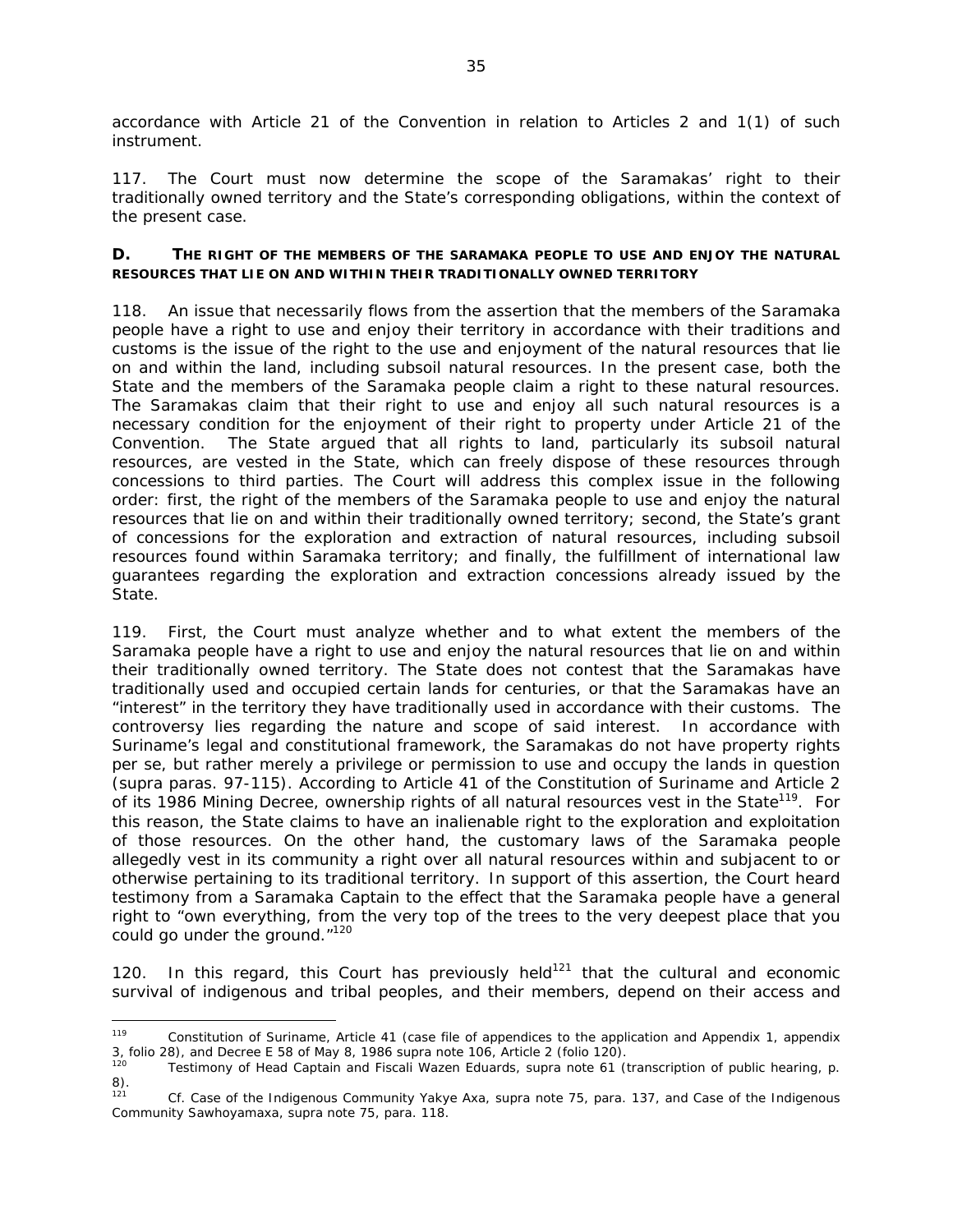use of the natural resources in their territory "that are related to their culture and are found therein", and that Article 21 protects their right to such natural resources (*supra* paras. 85- 96).<sup>122</sup> Nevertheless, the scope of this right needs further elaboration, particularly regarding the inextricable relationship between both land and the natural resources that lie therein, as well as between the territory (understood as encompassing both land and natural resources) and the economic, social, and cultural survival of indigenous and tribal peoples, and thus, of their members.

121. In accordance with this Court's jurisprudence as stated in the *Yakye Axa* and *Sawhoyamaxa* cases, members of tribal and indigenous communities have the right to own the natural resources they have traditionally used within their territory for the same reasons that they have a right to own the land they have traditionally used and occupied for centuries. Without them, the very physical and cultural survival of such peoples is at stake.<sup>123</sup> Hence the need to protect the lands and resources they have traditionally used to prevent their extinction as a people. That is, the aim and purpose of the special measures required on behalf of the members of indigenous and tribal communities is to guarantee that they may continue living their traditional way of life, and that their distinct cultural identity, social structure, economic system, customs, beliefs and traditions are respected, guaranteed and protected by States.

122. As mentioned above (*supra* paras. 85-96), due to the inextricable connection members of indigenous and tribal peoples have with their territory, the protection of their right to property over such territory, in accordance with Article 21 of the Convention, is necessary to guarantee their very survival. Accordingly, the right to use and enjoy their territory would be meaningless in the context of indigenous and tribal communities if said right were not connected to the natural resources that lie on and within the land. That is, the demand for collective land ownership by members of indigenous and tribal peoples derives from the need to ensure the security and permanence of their control and use of the natural resources, which in turn maintains their very way of life. This connectedness between the territory and the natural resources necessary for their physical and cultural survival is precisely what needs to be protected under Article 21 of the Convention in order to guarantee the members of indigenous and tribal communities' right to the use and enjoyment of their property. From this analysis, it follows that the natural resources found on and within indigenous and tribal people's territories that are protected under Article 21 are those natural resources traditionally used and necessary for the very survival, development and continuation of such people's way of life.<sup>124</sup>

123. Thus, in the present case, the Court must determine which natural resources found on and within the Saramaka people's territory are essential for the survival of their way of life, and are thus protected under Article 21 of the Convention. Consequently, the Court

<sup>122</sup> The Court also takes notice that the African Commission, as well as the Canadian Supreme Court and the South African Constitutional Court, have ruled that indigenous communities' land rights are to be understood as including the natural resources therein. Nevertheless, according to the African Commission and the Canadian Supreme Court, these rights are not absolute, and may be restricted under certain conditions. *Cf.* African Commission on Human and Peoples' Rights, *The Social and Economic Rights Action Center and the Center for Economic and Social Rights v. Nigeria,* Communication 155/96 (2001), paras. 42, 54 and 55, and *Delgamuukw v. British Columbia*, [1997] 3 S.C.R. 1010 (December 11, 1997), paras. 194, 199 and 201. The South African Constitutional Court, citing a domestic law that required the return of land to owners who had been dispossessed by racially discriminatory policies, affirmed the right of an indigenous peoples to the mineral resources in its lands. *Cf. Alexkor Ltd. and the Government of South Africa v. Richtersveld Community and Others,* CCT/1903 (October 14, 2003), para. 102.

<sup>123</sup> *Cf. Case of the Indigenous Community Yakye Axa, supra* note 75, para. 137, and *Case of the Indigenous Community Sawhoyamaxa, supra* note 75, para. 118.<br><sup>124</sup> *Cf. Case of the Indigenous Community Yakye Axa, supra* note 75, paras. 124 and 137, and *Case of the* 

*Indigenous Community Sawhoyamaxa, supra* note 75, paras. 118 and 121.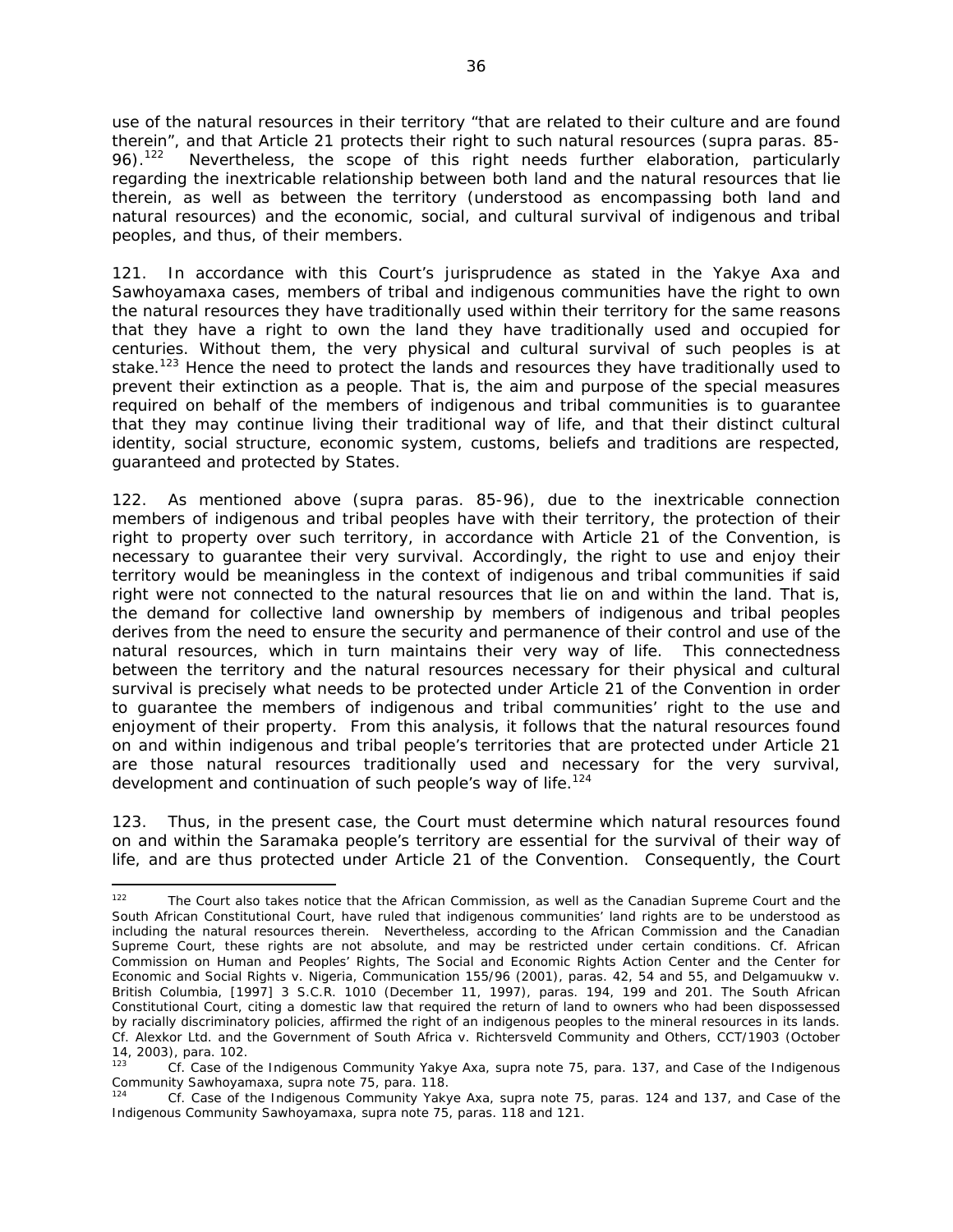must also address whether and to what extent the State may grant concessions for the exploration and extraction of those and other natural resources found within Saramaka territory.

## **E. THE STATE'S GRANT OF CONCESSIONS FOR THE EXPLORATION AND EXTRACTION OF NATURAL RESOURCES FOUND ON AND WITHIN SARAMAKA TERRITORY**

124. The Commission and the representatives alleged that land concessions for forestry and mining awarded by the State to third parties on territory possessed by the Saramaka people, without their full and effective consultation, violates their right to the natural resources that lie on and within the land. The State asserted that all land ownership, including all natural resources, vests in the State, and that, as such, the State may grant logging and mining concessions within alleged Saramaka territory, while respecting as much as possible Saramaka customs and traditions.

# *E.1) Restrictions on the right to property*

125. This brings the Court to the issue of whether and to what extent the State may grant concessions for the exploration and extraction of natural resources found within Saramaka territory. In this regard, the State argued that, should the Court recognize a right of the members of the Saramaka people to the natural resources found within traditionally owned lands, this right must be limited to those resources traditionally used for their subsistence, cultural and religious activities. According to the State, the alleged land rights of the Saramakas "would not include any interests on forests or minerals beyond what the Tribe traditionally possesses and uses for subsistence (agriculture, hunting, fishing etc.), and the religious and cultural needs of its people".

126. The State seems to recognize that resources related to the subsistence of the Saramaka people include those related to agricultural, hunting and fishing activities. This is consistent with the Court's previous analysis on how Article 21 of the Convention protects the members of the Saramaka people's right over those natural resources necessary for their physical survival (*supra* paras. 120-122). Nevertheless, while it is true that all exploration and extraction activity in the Saramaka territory could affect, to a greater or lesser degree, the use and enjoyment of some natural resource traditionally used for the subsistence of the Saramakas, it is also true that Article 21 of the Convention should not be interpreted in a way that prevents the State from granting any type of concession for the exploration and extraction of natural resources within Saramaka territory. Clean natural water, for example, is a natural resource essential for the Saramakas to be able to carry out some of their subsistence economic activities, like fishing. The Court observes that this natural resource is likely to be affected by extraction activities related to other natural resources that are not traditionally used by or essential for the survival of the Saramaka people and, consequently, its members (*infra* para. 152). Similarly, the forests within Saramaka territory provide a home for the various animals they hunt for subsistence, and it is where they gather fruits and other resources essential for their survival (*supra* paras. 82- 83 and *infra* paras. 144-146). In this sense, wood-logging activities in the forest would also likely affect such subsistence resources. That is, the extraction of one natural resource is most likely to affect the use and enjoyment of other natural resources that are necessary for the survival of the Saramakas.

127. Nevertheless, the protection of the right to property under Article 21 of the Convention is not absolute and therefore does not allow for such a strict interpretation. Although the Court recognizes the interconnectedness between the right of members of indigenous and tribal peoples to the use and enjoyment of their lands and their right to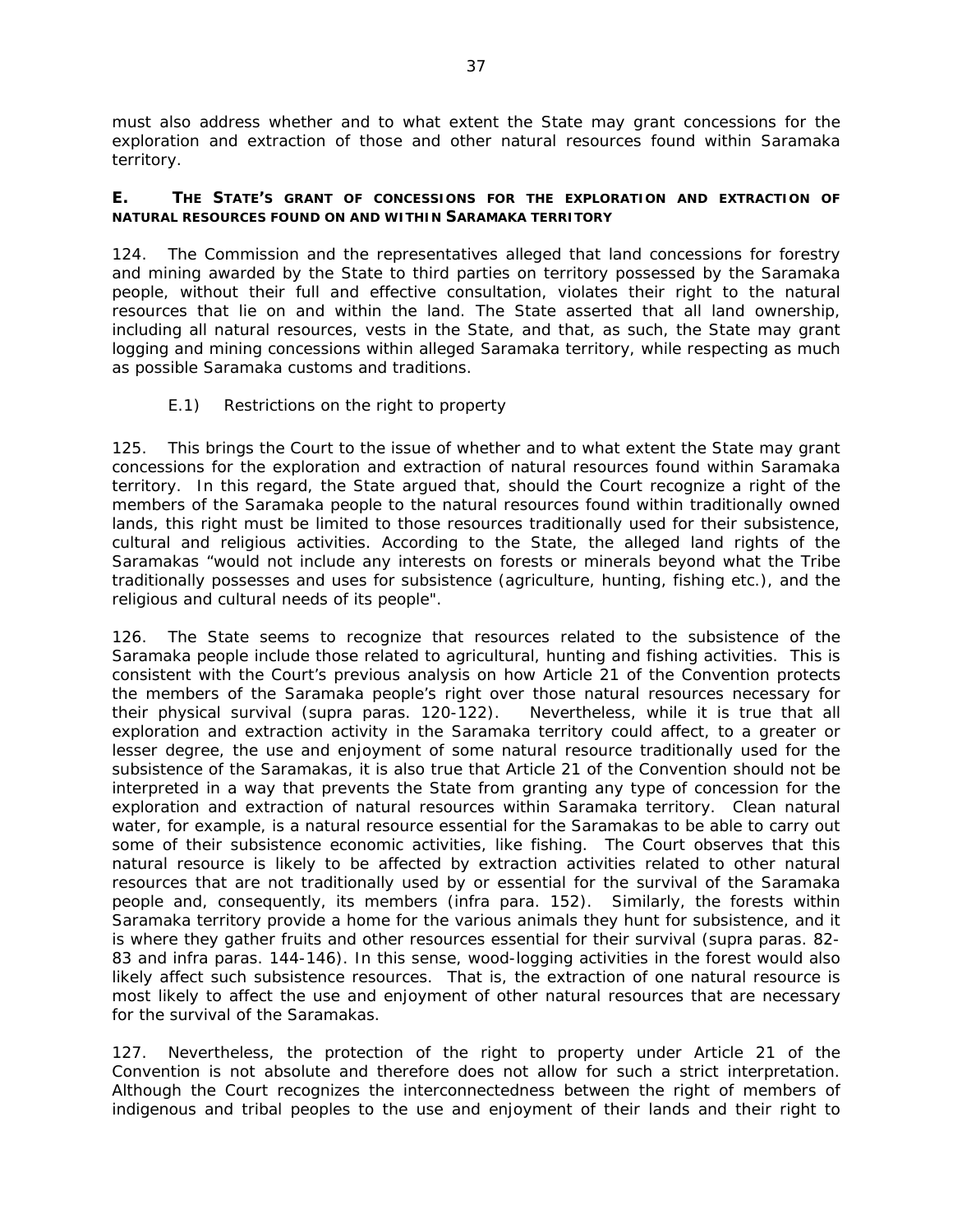those resources necessary for their survival, said property rights, like many other rights recognized in the Convention, are subject to certain limitations and restrictions. In this sense, Article 21 of the Convention states that the "law may subordinate [the] use and enjoyment [of property] to the interest of society". Thus, the Court has previously held that, in accordance with Article 21 of the Convention, a State may restrict the use and enjoyment of the right to property where the restrictions are: a) previously established by law; b) necessary; c) proportional, and d) with the aim of achieving a legitimate objective in a democratic society.<sup>125</sup> In accordance with this Article, and the Court's jurisprudence, the State will be able to restrict, under certain circumstances, the Saramakas' property rights, including their rights to natural resources found on and within the territory.

128. Furthermore, in analyzing whether restrictions on the property right of members of indigenous and tribal peoples are permissible, especially regarding the use and enjoyment of their traditionally owned lands and natural resources, another crucial factor to be considered is whether the restriction amounts to a denial of their traditions and customs in a way that endangers the very survival of the group and of its members. That is, under Article 21 of the Convention, the State may restrict the Saramakas' right to use and enjoy their traditionally owned lands and natural resources only when such restriction complies with the aforementioned requirements and, additionally, when it does not deny their survival as a tribal people (*supra* paras. 120-122).<sup>126</sup>

## *E.2) Safeguards against restrictions on the right to property that deny the survival of the Saramaka people*

129. In this particular case, the restrictions in question pertain to the issuance of logging and mining concessions for the exploration and extraction of certain natural resources found within Saramaka territory. Thus, in accordance with Article 1(1) of the Convention, in order to guarantee that restrictions to the property rights of the members of the Saramaka people by the issuance of concessions within their territory does not amount to a denial of their survival as a tribal people, the State must abide by the following three safeguards: First, the State must ensure the effective participation of the members of the Saramaka people, in conformity with their customs and traditions, regarding any development, investment, exploration or extraction plan (hereinafter "development or investment plan")<sup>127</sup> within Saramaka territory. Second, the State must guarantee that the Saramakas will receive a reasonable benefit from any such plan within their territory. Thirdly, the State must ensure that no concession will be issued within Saramaka territory unless and until independent and technically capable entities, with the State's supervision, perform a prior environmental and social impact assessment. These safeguards are intended to preserve, protect and guarantee the special relationship that the members of the Saramaka community have with their territory, which in turn ensures their survival as a tribal people.

<sup>125</sup> *Cf. Case of the Indigenous Community Yakye Axa, supra* note 75, paras. 144-145 citing *(mutatis mutandi) Case of Ricardo Canese v. Paraguay. Merits, Reparations and Costs*. Judgment of August 31, 2004. Series C No. 111, para. 96; *Case of Herrera Ulloa v. Costa Rica. Preliminary Objections, Merits, Reparations and Costs*. Judgment of July 2, 2004. Series C No. 107, para. 127, and *Case of Ivcher Bronstein v. Peru. Merits, Reparations and Costs.* Judgment of February 6, 2001. Series C No. 74. para. 155. *Cf.*, also, *Case of the Indigenous Community Sawhoyamaxa, supra* note 75, para. 137. 126 *Cf.*, e.g. UNHRC, *Länsman et al. v. Finland (Fifty-second session, 1994),* Communication No. 511/1992,

U.N. Doc. CCPR/C/52/D/511/1994, November 8, 1994, para. 9.4 (allowing States to pursue development activities that limit the rights of a minority culture as long as the activity does not fully extinguish the indigenous people's way of life).

By "development or investment plan" the Court means any proposed activity that may affect the integrity of the lands and natural resources within the territory of the Saramaka people, particularly any proposal to grant logging or mining concessions.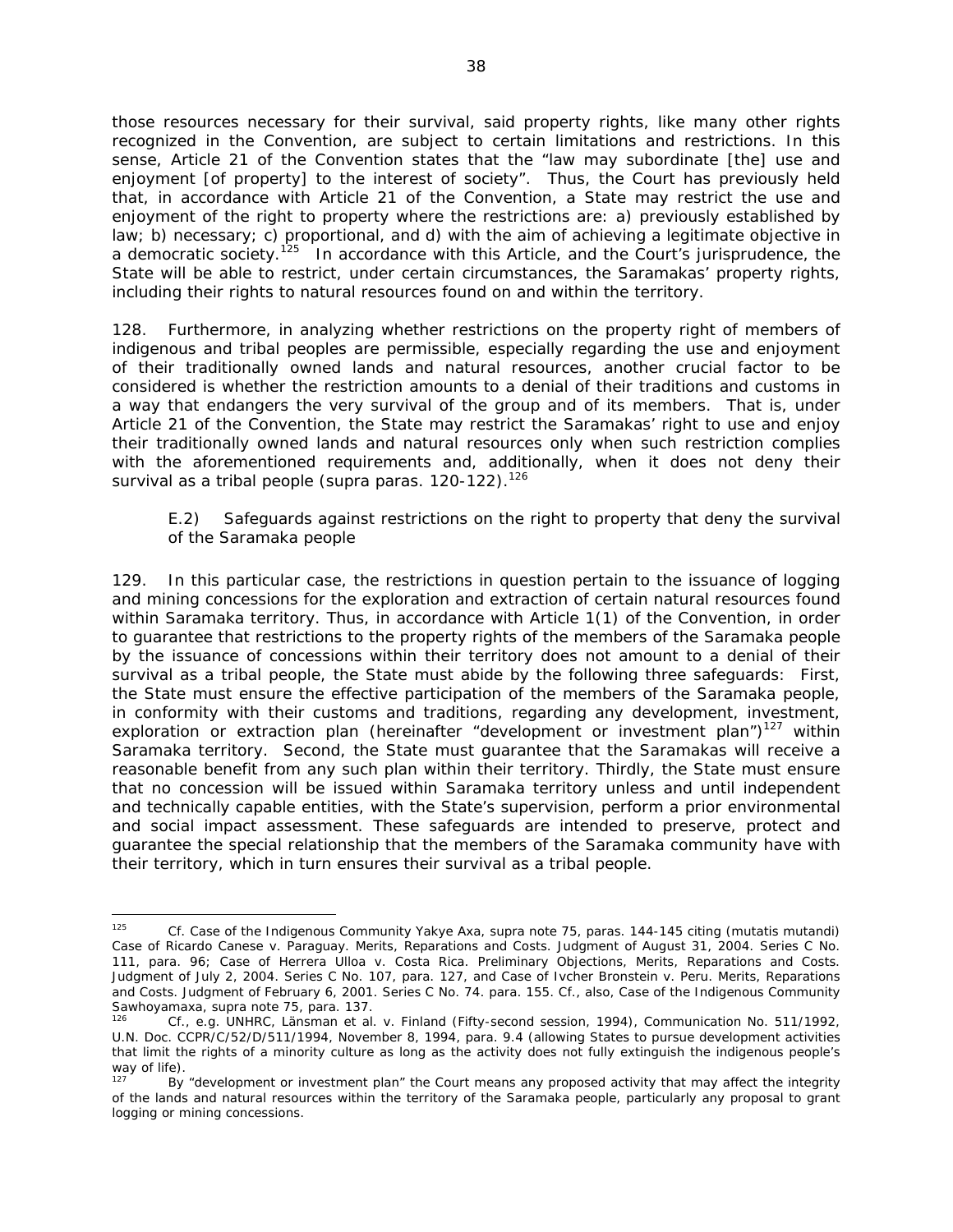130. These safeguards, particularly those of effective participation and sharing of benefits regarding development or investment projects within traditional indigenous and tribal territories, are consistent with the observations of the Human Rights Committee, the text of several international instruments, and the practice in several States Parties to the Convention.128 In *Apirana Mahuika et al. v. New Zealand*, for example, the Human Rights Committee decided that the right to culture of an indigenous population under Article 27 of the ICCPR could be restricted where the community itself participated in the decision to restrict such right. The Committee found that "the acceptability of measures that affect or interfere with the culturally significant economic activities of a minority depends on whether the members of the minority in question have had the opportunity to participate in the decision-making process in relation to these measures and whether they will continue to benefit from their traditional economy".<sup>129</sup>

131. Similarly, Article 32 of the United Nations Declaration on the Rights of Indigenous Peoples, which was recently approved by the UN General Assembly with the support of the State of Suriname, $130$  states the following  $131$ :

1. Indigenous peoples have the right to determine and develop priorities and strategies for the development or use of their lands or territories and other resources. 2. States shall consult and cooperate in good faith with the indigenous peoples concerned through their own representative institutions in order to obtain their free and informed consent prior to the approval of any project affecting their lands or territories and other resources, particularly in connection with the development, utilization or exploitation of mineral, water or other resources.

3. States shall provide effective mechanisms for just and fair redress for any such activities, and appropriate measures shall be taken to mitigate adverse environmental, economic, social, cultural or spiritual impact.

132. More importantly, the District Commissioner of Sipaliwini in Suriname, who testified before the Court on behalf of the State, recognized the importance of consulting with the traditional authorities of the Saramaka people prior to authorizing concessions that may

<sup>128</sup> *Cf., e.g.* I.L.O. Convention No. 169, Article 15(2) (stating that "[i]n cases in which the State retains the ownership of mineral or sub-surface resources or rights to other resources pertaining to lands, governments shall establish or maintain procedures through which they shall consult these peoples, with a view to ascertaining whether and to what degree their interests would be prejudiced, before undertaking or permitting any programmes for the exploration or exploitation of such resources pertaining to their lands.") Similar requirements have been put in place by the World Bank, *Revised Operational Policy and Bank Procedure on Indigenous Peoples (OP/BP 4.10)*. Other documents more broadly speak of a minority's right to participate in decisions that directly or indirectly affect them. *Cf., e.g.* UNHRC, *General Comment No. 23: The rights of minorities (Art. 27), supra* note 93, para. 7 (stating that the enjoyment of cultural rights under Article 27 of the ICCPR "may require positive legal measures of protection and measures to ensure the effective participation of members of minority communities in decisions which affect them"); UNCERD, *General Recommendation No. 23, Rights of indigenous peoples*, *supra*  note 76, para. 4(d) (calling upon States parties to "[e]nsure that members of indigenous peoples have equal rights in respect of effective participation in public life and that no decisions directly relating to their rights and interests are taken without their informed consent").

<sup>129</sup> UNHRC, *Apirana Mahuika et al. v. New Zealand (Seventieth session, 2000)*, U.N. Doc. CCPR/C/70/D/547/1993, November 15, 2000, para. 9.5.

By a vote of 143 in favor to 4 against, with 11 abstentions, the UN General Assembly adopted on September 13, 2007 the United Nations Declaration on the Rights of Indigenous Peoples (*Cf.*)<br>http://www.un.org/News/Press/docs/2007/ga10612.doc.htm).

The Court observes that, in explaining the position of the State in favor of this text, the representative of Suriname is reported to have specifically alluded to the aforementioned text of Article 32 of such instrument. The UN Press Release states the following: "[The representative of Suriname] said his Government accepted the fact that the States should seek prior consultation to prevent a disregard for human rights. The level of such consultations depended on the specific circumstances. Consultation should not be viewed as an end in itself, but should serve the purpose of respecting the interest of those who used the land", *supra* note 130.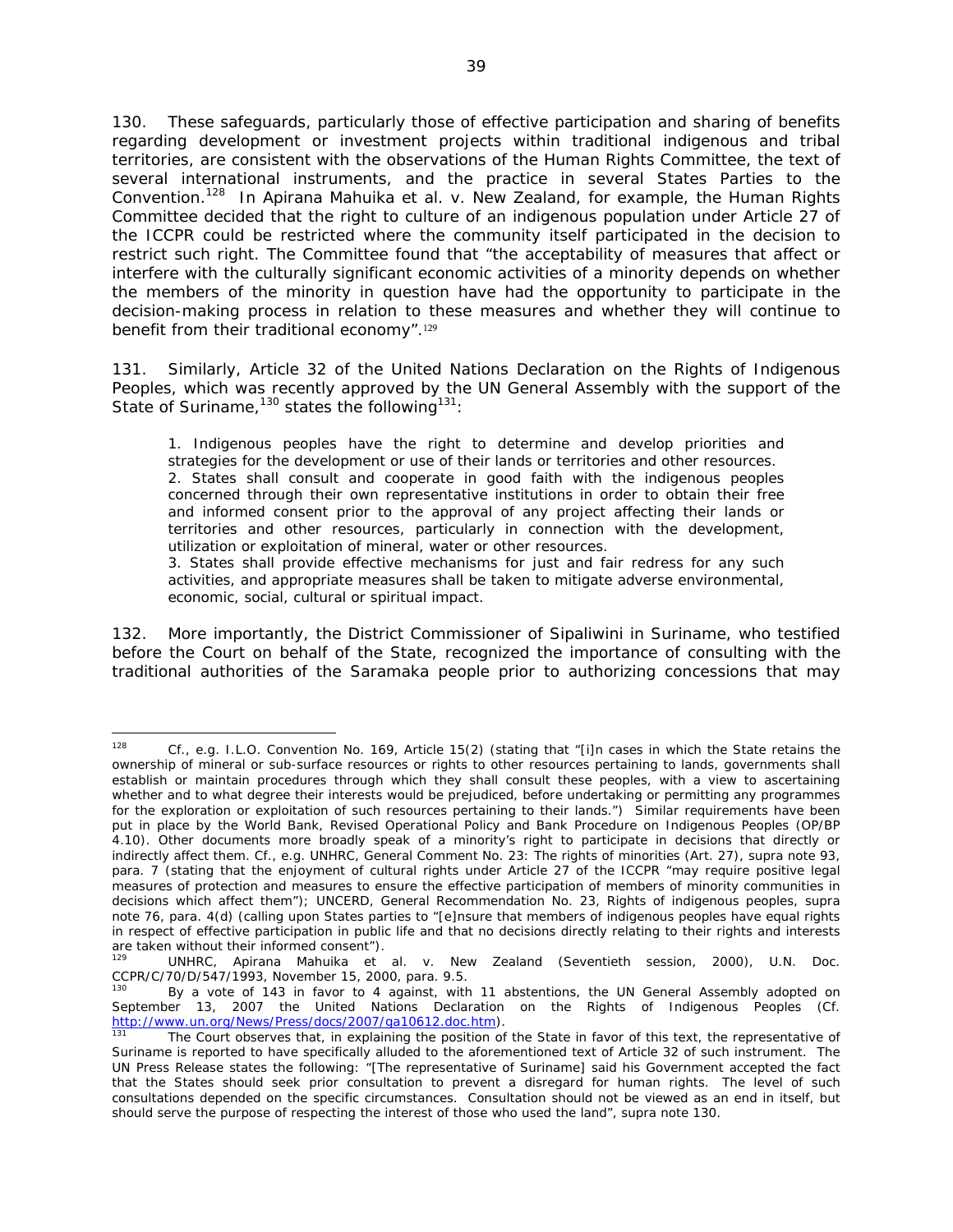affect "communities in the direct vicinities".<sup>132</sup> Nonetheless, the Court considers that the actual scope of the guarantees concerning consultation and sharing of the benefits of development or investment projects requires further clarification.

## *E.2.a) Right to consultation, and where applicable, a duty to obtain consent*

133. First, the Court has stated that in ensuring the effective participation of members of the Saramaka people in development or investment plans within their territory, the State has a duty to actively consult with said community according to their customs and traditions (*supra* para. 129). This duty requires the State to both accept and disseminate information, and entails constant communication between the parties. These consultations must be in good faith, through culturally appropriate procedures and with the objective of reaching an agreement. Furthermore, the Saramakas must be consulted, in accordance with their own traditions, at the early stages of a development or investment plan, not only when the need arises to obtain approval from the community, if such is the case. Early notice provides time for internal discussion within communities and for proper feedback to the State. The State must also ensure that members of the Saramaka people are aware of possible risks, including environmental and health risks, in order that the proposed development or investment plan is accepted knowingly and voluntarily. Finally, consultation should take account of the Saramaka people's traditional methods of decision-making.<sup>133</sup>

134. Additionally, the Court considers that, regarding large-scale development or investment projects that would have a major impact within Saramaka territory, the State has a duty, not only to consult with the Saramakas, but also to obtain their free, prior, and informed consent, according to their customs and traditions. The Court considers that the difference between "consultation" and "consent" in this context requires further analysis.

135. In this sense, the U.N. Special Rapporteur on the situation of human rights and fundamental freedoms of indigenous people has similarly observed that:

[w]herever [large-scale projects] occur in areas occupied by indigenous peoples it is likely that their communities will undergo profound social and economic changes that are frequently not well understood, much less foreseen, by the authorities in charge of promoting them. […] The principal human rights effects of these projects for indigenous peoples relate to loss of traditional territories and land, eviction, migration and eventual resettlement, depletion of resources necessary for physical and cultural survival, destruction and pollution of the traditional environment, social and community disorganization, long-term negative health and nutritional impacts as well as, in some cases, harassment and violence.<sup>134</sup>

 $132$ Testimony of District Commissioner Rudy Strijk during the public hearing at the Court held on May 9 and 10, 2007.

Similarly, in *Maya Indigenous Communities of the Toledo District v. Belize*, the Inter-American Commission observed that States must undertake effective and fully informed consultations with indigenous communities with regard to acts or decisions that may affect their traditional territories. In said case, the Commission determined that a process of "fully informed consent" requires "at a minimum, that all of the members of the community are fully and accurately informed of the nature and consequences of the process and provided with an effective opportunity to participate individually or as collectives". *Cf.* Inter-American Commission on Human Rights, *Report 40/04, Merits. Case 12.052. Maya Indigenous Communities of the Toledo District, supra* note 84, para. 142. Cf. also, Equator Principles, Principle 5.

U.N., *Report of the Special Rapporteur on the situation of human rights and fundamental freedoms of indigenous people, supra* note 97, p. 2.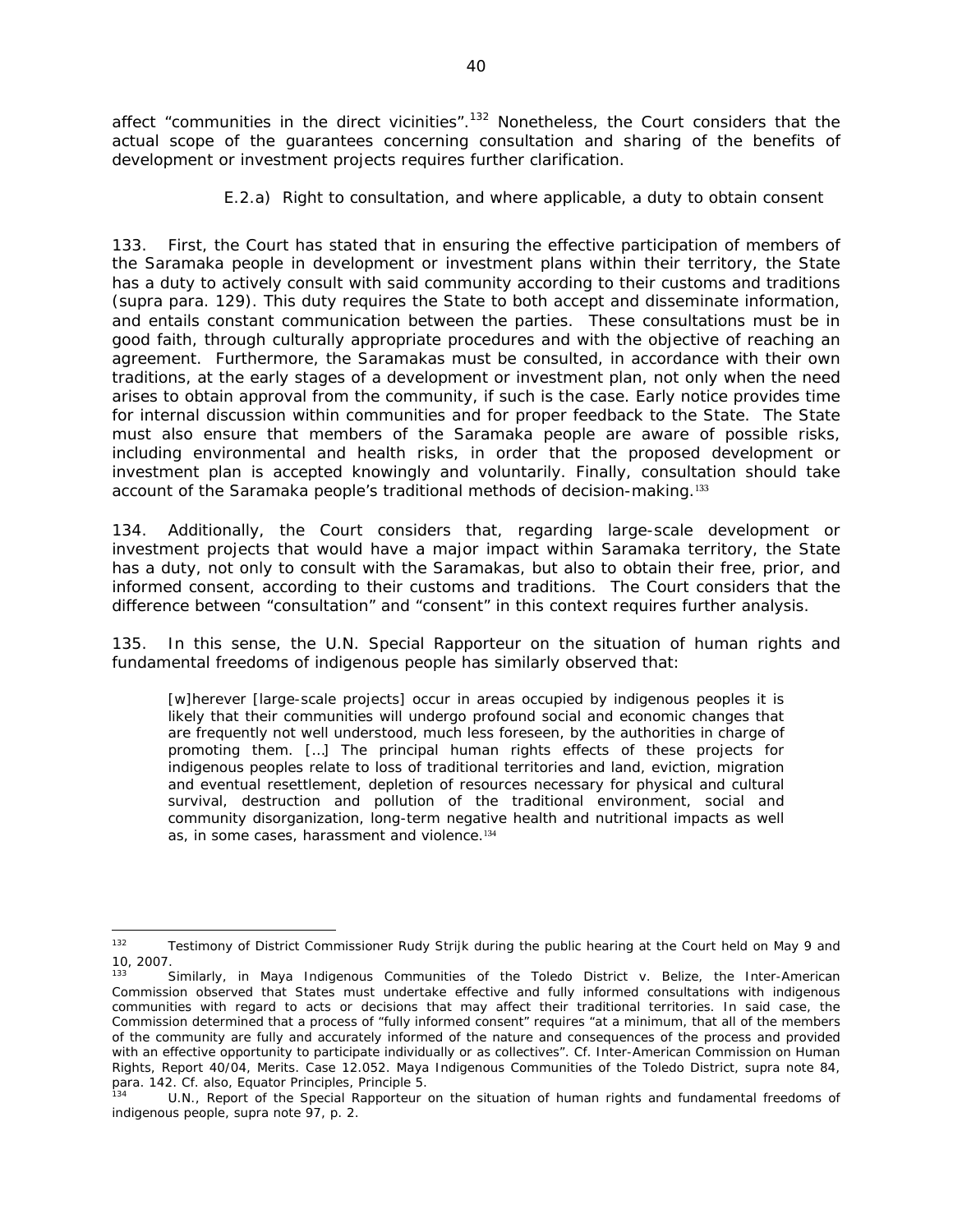Consequently, the U.N. Special Rapporteur determined that "[f]ree, prior and informed consent is essential for the [protection of] human rights of indigenous peoples in relation to major development projects".<sup>135</sup>

136. Other international bodies and organizations have similarly considered that, in certain circumstances, and in addition to other consultation mechanisms, States must obtain the consent of indigenous and tribal peoples to carry out large-scale development or investment projects that have a significant impact on the right of use and enjoyment of their ancestral territories.<sup>136</sup>

137. Most importantly, the State has also recognized that the "level of consultation that is required is obviously a function of the nature and content of the rights of the Tribe in question." The Court agrees with the State and, furthermore, considers that, in addition to the consultation that is always required when planning development or investment projects within traditional Saramaka territory, the safeguard of effective participation that is necessary when dealing with major development or investment plans that may have a profound impact on the property rights of the members of the Saramaka people to a large part of their territory must be understood to additionally require the free, prior, and informed consent of the Saramakas, in accordance with their traditions and customs.

## *E.2.b) Benefit-sharing*

138. The second safeguard the State must ensure when considering development or investment plans within Saramaka territory is that of reasonably sharing the benefits of the project with the Saramaka people. The concept of benefit-sharing, which can be found in various international instruments regarding indigenous and tribal peoples' rights,<sup>137</sup> can be said to be inherent to the right of compensation recognized under Article 21(2) of the Convention, which states that

[n]o one shall be deprived of his property except upon payment of just compensation, for reasons of pubic utility or social interest, and in the cases and according to the forms established by law.

139. The Court considers that the right to obtain compensation under Article 21(2) of the Convention extends not only to the total deprivation of property title by way of expropriation by the State, for example, but also to the deprivation of the regular use and enjoyment of such property. In the present context, the right to obtain "just compensation" pursuant to Article 21(2) of the Convention translates into a right of the members of the

<sup>135</sup> 135 U.N., *Report of the Special Rapporteur on the situation of human rights and fundamental freedoms of indigenous people, supra note 97, para. 66.* 

The UNCERD has observed that "[a]s to the exploitation of the subsoil resources of the traditional lands of indigenous communities, the Committee observes that merely consulting these communities prior to exploiting the resources falls short of meeting the requirements set out in the Committee's general recommendation XXIII on the rights of indigenous peoples. The Committee therefore recommends that the prior informed consent of these communities be sought". *Cf.* UNCERD, *Consideration of Reports submitted by States Parties under Article 9 of the Convention, Concluding Observations on Ecuador (Sixty second session, 2003)*, U.N. Doc. CERD/C/62/CO/2, June 2, 2003, para. 16.

<sup>137</sup> United Nations Declaration on the Rights of Indigenous Peoples, *supra* note 130, Article 32 (stating that "States shall consult and cooperate in good faith with the indigenous peoples concerned through their own representative institutions in order to obtain their free and informed consent prior to the approval of any project affecting their lands or territories and other resources, particularly in connection with the development, utilization or exploitation of mineral, water or other resources"), and I.L.O. Convention No. 169, *supra* note 128, Article 15(2) (stating that "[t]he peoples concerned shall wherever possible participate in the benefits of such activities, and shall receive fair compensation for any damages which they may sustain as a result of such activities").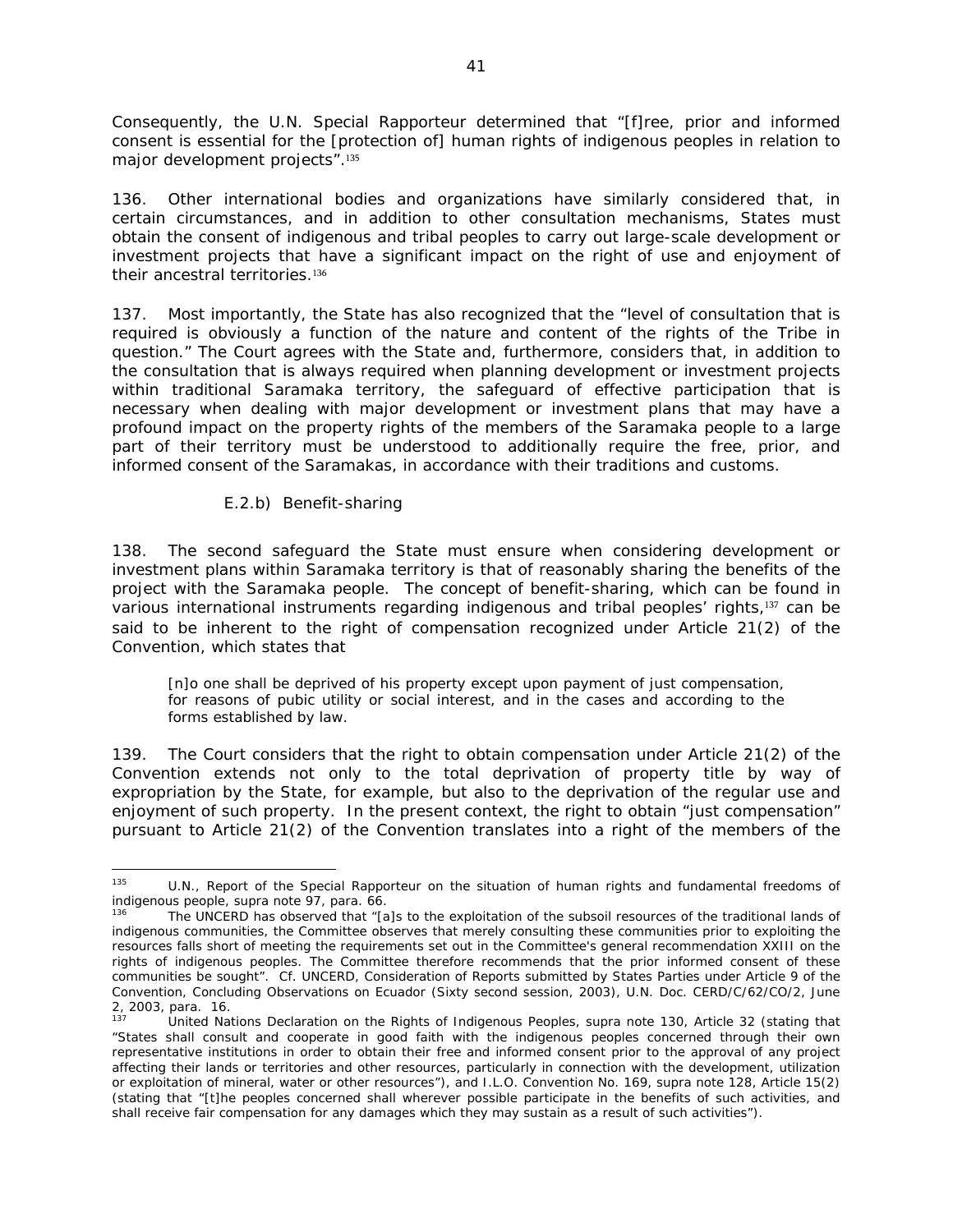Saramaka people to reasonably share in the benefits made as a result of a restriction or deprivation of their right to the use and enjoyment of their traditional lands and of those natural resources necessary for their survival.

140. In this sense, the Committee on the Elimination of Racial Discrimination has recommended not only that the prior informed consent of communities must be sought when major exploitation activities are planned in indigenous territories, but also "that the equitable sharing of benefits to be derived from such exploitation be ensured."<sup>138</sup> Similarly, the Special Rapporteur on the situation of human rights and fundamental freedoms of indigenous peoples has suggested that, in order to guarantee "the human rights of indigenous peoples in relation to major development projects, [States should ensure] mutually acceptable benefit sharing [...]."<sup>139</sup> In this context, pursuant to Article 21(2) of the Convention, benefit sharing may be understood as a form of reasonable equitable compensation resulting from the exploitation of traditionally owned lands and of those natural resources necessary for the survival of the Saramaka people.

#### **F. THE FULFILLMENT OF THE GUARANTEES ESTABLISHED UNDER INTERNATIONAL LAW IN RELATION TO THE CONCESSIONS ALREADY GRANTED BY THE STATE**

141. Having declared that the Saramakas' right to use and enjoy their traditionally owned lands necessarily implies a similar right with regards to the natural resources that are necessary for their survival, and having set safeguards and limitations regarding the State's right to issue concessions that restrict the use and enjoyment of such natural resources, the Court will now proceed to analyze whether the concessions already issued by the State within Saramaka territory complied with the safeguards mentioned above.

142. In the present case, the evidence before the Court demonstrates that between 1997 and 2004, the State issued at least four logging concessions and a number of mining concessions to both Saramaka and non-Saramaka members and foreign companies within territory traditionally owned by members of the Saramaka community.<sup>140</sup> Witness Rene Somopawiro, the acting director of the State's Foundation for Forest Management and Production Control, recognized in his testimony before the Court that the State had issued concessions within Saramaka territory.<sup>141</sup> District Commissioner Strijk also declared that, during his tenure, at least one logging concession was issued by the State within Saramaka territory and that this concession was held by a non-Saramaka person or corporation.<sup>142</sup>

143. As mentioned above, Article 21 of the Convention does not *per se* preclude the issuance of concessions for the exploration and exploitation of natural resources in indigenous or tribal territories. Nonetheless, if the State wants to restrict, legitimately, the Saramakas' right to communal property, it must consult with the communities affected by the development or investment project planned within territories which they have traditionally occupied, reasonably share the benefits with them, and complete prior assessments of the environmental and social impact of the project (*supra* paras. 126-129).

<sup>138</sup> 138 UNCERD, *Consideration of Reports submitted by States Parties under Article 9 of the Convention, Concluding Observations on Ecuador, supra* note 136, para. 16.<br><sup>139</sup> U.N., *Report of the Special Rapporteur on the situation of human rights and fundamental freedoms of* 

*indigenous people, supra* note 97, para. 66.<br><sup>140</sup> Map prepared by the Ministry of Natural Resources (case file of appendices to the application and appendix

<sup>1,</sup> appendix 16, folios 180-181).<br><sup>141</sup> Testimony of Rene Somopawiro, *supra* note 110 (transcription of public hearing, pp. 45-46).

<sup>141</sup> Testimony of Rene Somopawiro, *supra* note 110 (transcription of public hearing, pp. 45-46). 142 Testimony of District Commissioner Rudy Strijk, *supra* note 132 (transcription of public hearing, p. 26).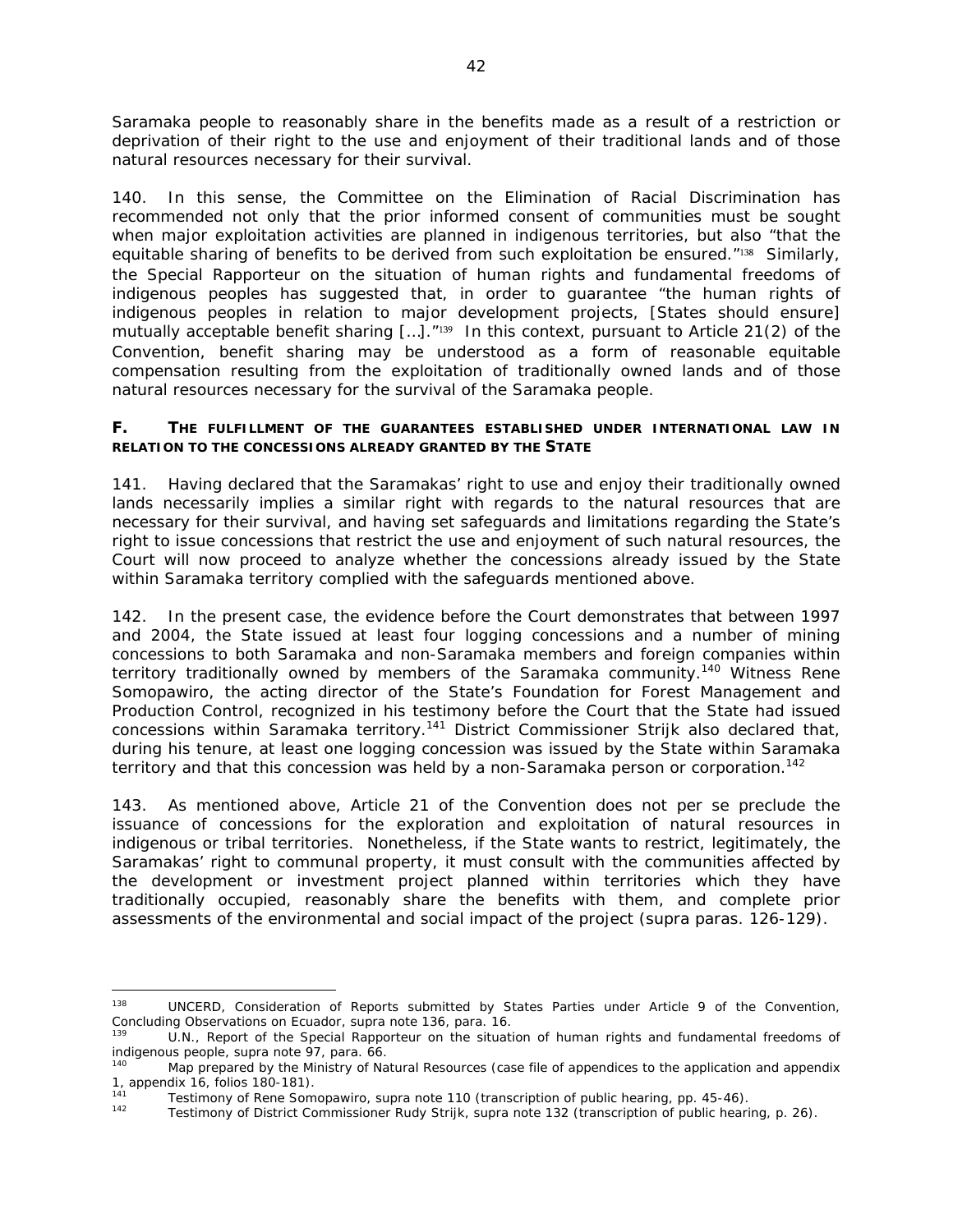#### *F.1) Logging concessions*

144. Thus, with regard to timber logging, a question arises as to whether this natural resource is one that has been traditionally used by the members of the Saramaka people in a manner inextricably related to their survival. In this regard, Dr. Richard Price, an anthropologist who gave his expert opinion during the public hearing in the present case, submitted a map in which the Saramaka people made hundreds of marks illustrating the location and variety of trees they use for different purposes.<sup>143</sup> For example, the Saramakas use a special type of tree from which they build boats and canoes to move and transport people and goods from one village to another.<sup>144</sup> The members of the Saramaka community also use many different species of palm trees to make different things, including roofing for their houses, and from which they obtain fruits that they process into cooking oil.<sup>145</sup> When referring to the forest, one of the witnesses stated during the public hearing that it "is where we cut trees in order to make our houses, to get our subsistence, to make our boats [...]; everything that we live with".<sup>146</sup> Another witness addressed the importance of wood-cutting for the Saramaka people and how they care about their environment:

When we cut trees, we think about our children, and our grandchildren, and future generations. […] When we go into the forest for any purpose, we think about what we're doing, we think about saving the environment. We are very careful not to destroy anything that is in the forest. We take the wood that we need for our purposes, and we are very careful not to destroy the environment.<sup>147</sup>

145. Additionally, the evidence before the Tribunal suggests that the members of the Saramaka people also rely on timber logging as part of their economic structure. In this regard, the State emphasized that some individual Saramaka members have requested logging concessions from the State on their own individual behalf. When asked during the public hearing why he, for example, had requested an individual logging concession from the State, Captain Cesar Adjako, of the Matjau clan (*lö*), responded that he did so "because the government made a new law saying that if you wanted to sell the wood you cut, you had to have your name on a concession. Otherwise you were not allowed to sell the wood. [...] Once I have a concession, all my children are able to cut the wood".<sup>148</sup> That is, the request for a personal concession was intended to allow the members of the Saramaka people to legally continue selling wood, as they have traditionally done for subsistence purposes.

146. This evidence shows that the members of the Saramaka people have traditionally harvested, used, traded and sold timber and non-timber forest products, and continue to do so until the present day.<sup>149</sup> Thus, in accordance with the above analysis regarding the extraction of natural resources that are necessary for the survival of the Saramaka people, and consequently, its members, the State should not have granted logging concessions within Saramaka territory unless and until the three safeguards of effective participation, benefit-sharing, and prior environmental and social impact assessments were complied with.

 $\frac{6}{147}$ .

<sup>143</sup> 

Expert opinion of Professor Richard Price, *supra* note 62 (transcription of public hearing, pp. 55-56).<br>
Expert opinion of Professor Richard Price, *supra* note 62 (transcription of public hearing, pp. 55-56).<br>
Expert opi

Testimony of Captain Cesar Adjako, *supra* note 68 (transcription of public hearing, pp. 15-16).<br>
Testimony of Captain Cesar Adjako, *supra* note 68 (transcription of public hearing, p. 14).<br>
Cf. Expert opinion of Professo

Testimony of Captain Cesar Adjako, *supra* note 68 (transcription of public hearing, p. 13).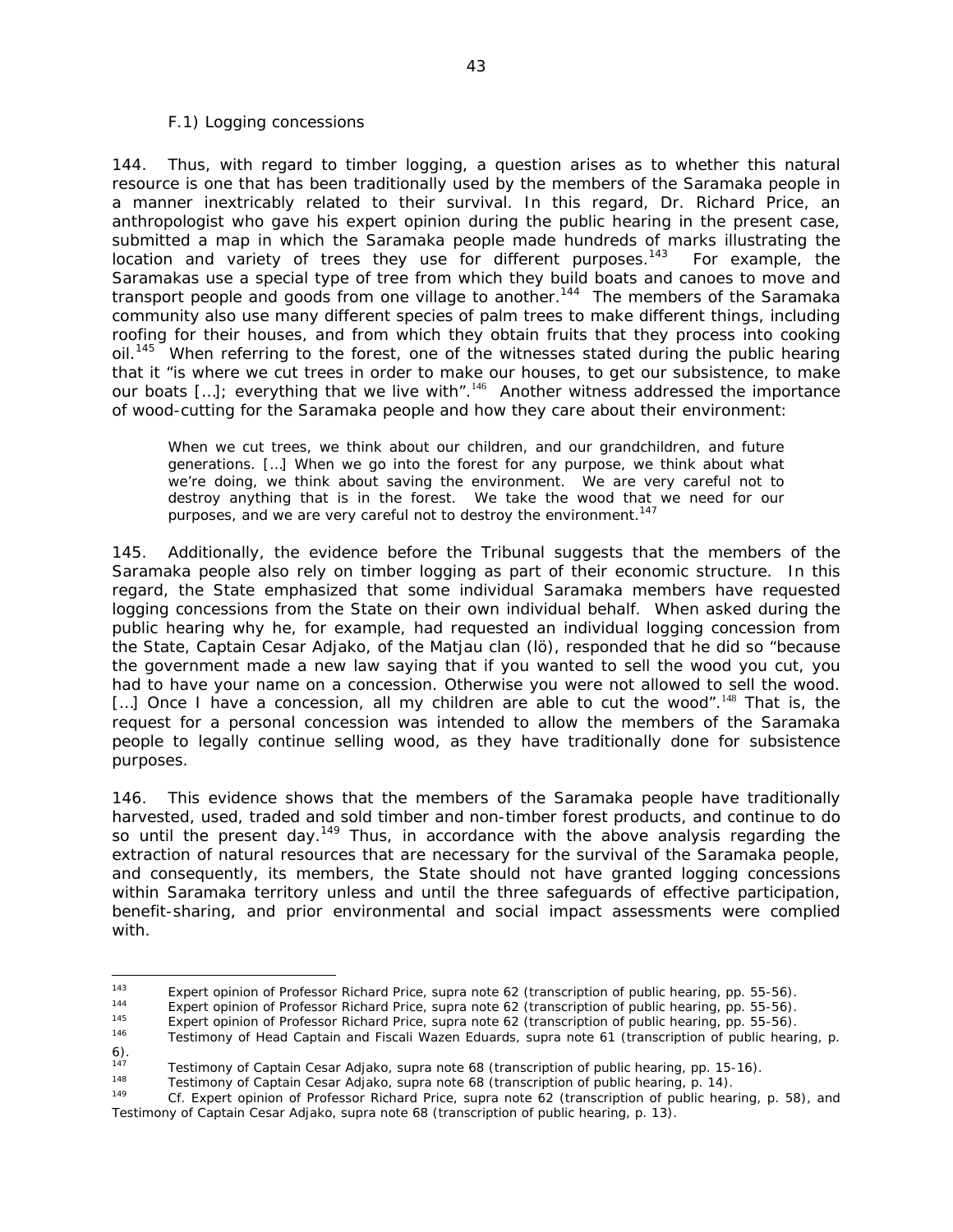#### *F.1.a) Effective participation*

147. In this case, regarding the logging concessions granted within Saramaka territory, the State did not guarantee the effective participation of the Saramakas in advance, through their traditional decision-making processes, nor did it share the benefits with the members of said people. According to District Commissioner Strijk, who testified before this Tribunal, it was "not necessary" to consult with or obtain the consent of the Saramakas in relation to the logging concessions in question because there were no reported traditional Saramaka sites in the area.<sup>150</sup> In the words of District Commissioner Strijk, "if there are sacred sites, cemeteries, and agricultural plots, then we have consultation, if there are no sacred sites, [cemeteries,] and agricultural plots, then consultation doesn't take place".<sup>151</sup> This procedure evidently fails to guarantee the effective participation of the Saramaka people, through their own customs and traditions, in the process of evaluating the issuance of logging concessions within their territory. As mentioned above, the question for the State is not whether to consult with the Saramaka people, but whether the State must also obtain their consent (*supra* paras. 133-137).

## *F.1.b) Prior environmental and social impact assessments*

148. The State further argued that the "concessions which were provided to third parties did not affect [Saramaka] traditional interests". The evidence before the Tribunal suggests not only that the level of consultation referred to by the State was not enough to guarantee the Saramakas' effective participation in the decision-making process, but also that the State did not complete environmental and social impact assessments prior to issuing said  $\frac{152}{100}$  concessions,  $152$  and that at least some of the concessions granted did affect natural resources necessary for the economic and cultural survival of the Saramaka people. The Court once again observes that when a logging concession is granted, a variety of nontimber forest products, which are used by the members of the Saramaka people for subsistence and commercial purposes, are also affected.

149. In this regard, a map produced by expert witness Dr. Peter Poole and submitted to the Court depicts Saramaka occupation and use of lands and resources in the concessions granted within Saramaka territory to non-Saramaka members.<sup>153</sup> This evidence shows that members of the Saramaka people were extensively using the areas granted to the logging companies as hunting and fishing grounds, as well as a source of a variety of forest products.154

150. Head Captain Wazen Eduards,<sup>155</sup> Captain Cesar Adjako,<sup>156</sup> Ms. Silvi Adjako,<sup>157</sup> and Mr. Hugo Jabini,<sup>158</sup> for example, all testified that the activities of the logging companies within traditional Saramaka territory were highly destructive and caused massive damage to a substantial area of the Saramaka people's forest and the ecological and cultural functions

<sup>150</sup> Testimony of District Commissioner Rudy Strijk, *supra* note 132 (transcription of public hearing, pp. 26 and 30).

Testimony of District Commissioner Rudy Strijk, *supra* note 132 (transcription of public hearing, p. 30).<br>
Cf. Testimony of Rene Somopawiro, *supra* note 110 (transcription of public hearing, p. 47).<br>
Cf. Map II, submitte

March 5, 2006 (case file of appendices to the application and Appendix 1, appendix 15, folio 172).

<sup>154</sup>*Cf.* Affidavit of Dr. Peter Poole, *supra* note 69 (folio 1965). 155 *Cf.* Testimony of Head Captain and Fiscali Wazen Eduards, *supra* note 61 (transcription of public hearing, pp. 4-5).

<sup>&</sup>lt;sup>156</sup> *Cf.* Testimony of Captain Cesar Adjako, *supra* note 68 (transcription of public hearing, p. 16).<br> *Cf.* Affidavit of Silvi Adjako, *supra* note 98 (folio 1924).<br> *Cf.* Affidavit of S. Hugo Jabini of April 3, 2007 (

<sup>1937-38).</sup>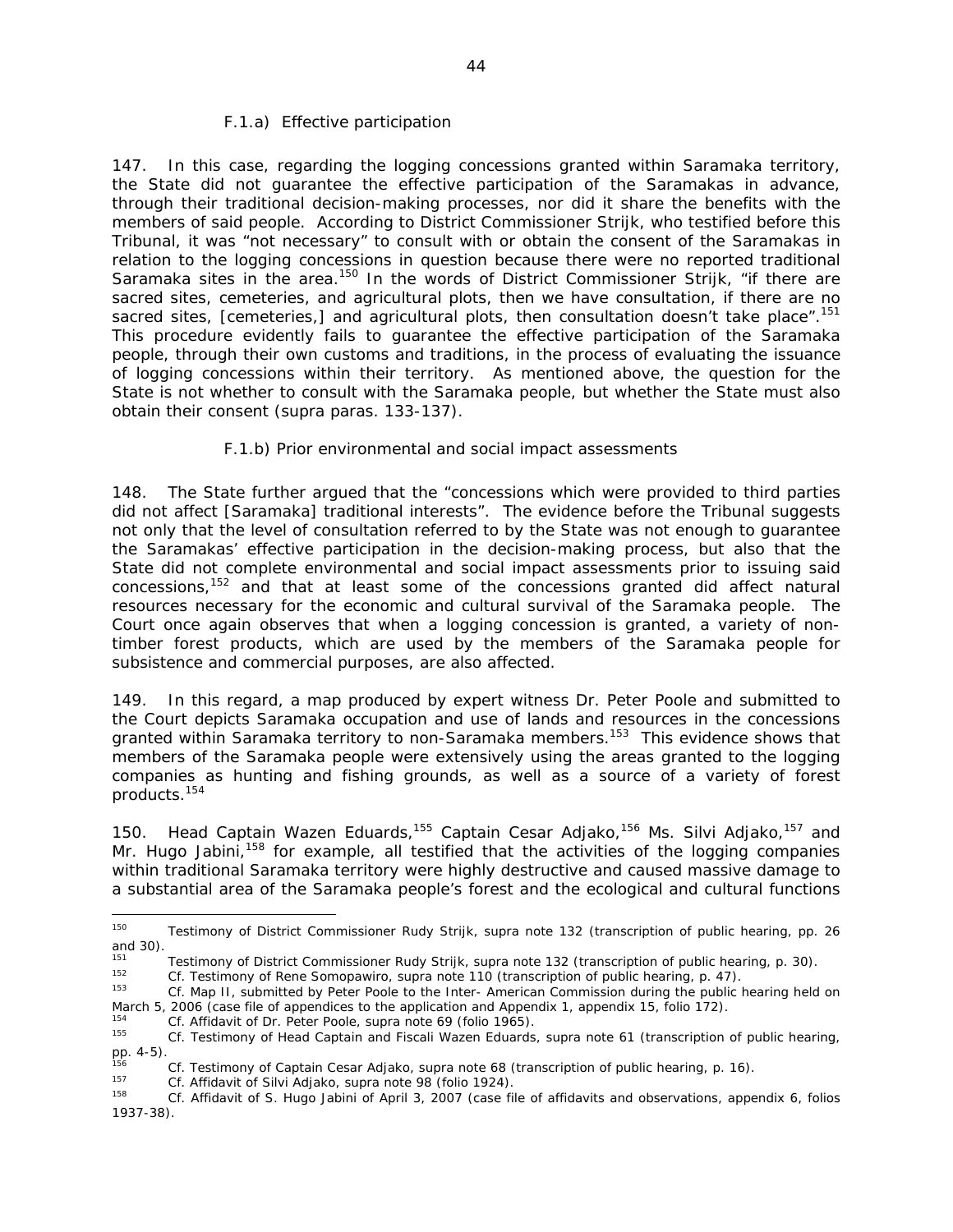and services it provided. Ms. Silvi Adjako, for instance, declared that the logging companies "caused much destruction in our forest and made parts of our land useless because they blocked the creeks and made the water sit on the earth. Before then we were able to use the forest freely and quietly, and it was a great comfort to us and supported us. $159$  This statement is also supported by the declaration of Mr. Hugo Jabini, who added that these companies "left a totally ruined forest where they worked. Big parts of the forest cannot be used anymore for farming, and animals will stay away from these areas as well. The creeks are all blocked and the area is flooded and turning into a swamp. It is useless and the spirits are greatly offended".<sup>160</sup>

151. The observations of the Saramaka witnesses are corroborated by the research of expert witnesses Dr. Robert Goodland and Dr. Peter Poole, both of whom visited the concessions and surrounding areas between 2002 and 2007.<sup>161</sup> In general, Dr. Goodland stated that "the social, environmental and other impacts of the logging concessions are severe and traumatic",<sup>162</sup> and that the "[I]ogging was carried out below minimum acceptable standards for logging operations. $n^{163}$  Dr. Goodland characterized it as "among the worst planned, most damaging and wasteful logging possible."<sup>164</sup> Dr. Poole added that it was "immediately apparent to [him] that the logging operations in these concessions were not done to any acceptable or even minimum specifications, and sustainable management was not a factor in decision-making."<sup>165</sup>

152. Dr. Goodland and Dr. Poole both testified that the logging companies built substandard bridges in their concessions and that these bridges unnecessarily blocked numerous creeks.<sup>166</sup> Because these creeks are the primary source of potable water used by members of the Saramaka people, "water necessary for drinking, cooking, washing, irrigation, watering gardens, and catching fish is not available. [Furthermore,] subsistence farms become less productive or so unproductive that they have to be abandoned. $1167$ According to Dr. Goodland, these large areas of standing water render the forest incapable of producing traditional Saramaka agricultural crops.<sup>168</sup> Dr. Poole reached the same conclusions.<sup>169</sup>

## *F.1.c) Benefit-sharing*

153. Not only have the members of the Saramaka people been left with a legacy of environmental destruction, despoiled subsistence resources, and spiritual and social problems, but they received no benefit from the logging in their territory. Government statistics submitted into evidence before the Court prove that a considerable quantity of valuable timber was extracted from the territory of the Saramaka people without any compensation.<sup>170</sup>

 $\overline{a}$ 

<sup>&</sup>lt;sup>159</sup> Affidavit of Silvi Adjako, *supra* note 98, (folio 1924).<br><sup>160</sup> Affidavit of S. Hugo Jabini, *supra* note 158 (folio 1938).<br><sup>161</sup> Cf. Affidavit of Dr. Robert Goodland of April 27, 2007 (case file of affidavits and ob rolios 1887-1894), and Affidavit of Dr. Peter Poole, *supra* note 69 (folios 1964-65).<br>
<sup>162</sup> Affidavit of Dr. Robert Goodland, *supra* note 161 (folio 1888).<br>
Affidavit of Dr. Robert Goodland, *supra* note 161 (folio 1892

supra note 69 (folios 1964-1965).<br>
<sup>167</sup> Affidavit of Dr. Robert Goodland, *supra* note 161 (folios 1891).<br>
<sup>168</sup> Cf. Affidavit of Dr. Robert Goodland, *supra* note 161 (folios 1890-1891).<br>
Cf. Affidavit of Dr. Peter Poole Foundation, Forest Statistics from 1999 to 2005), and Overview of logging concessions in the Pokigron Region.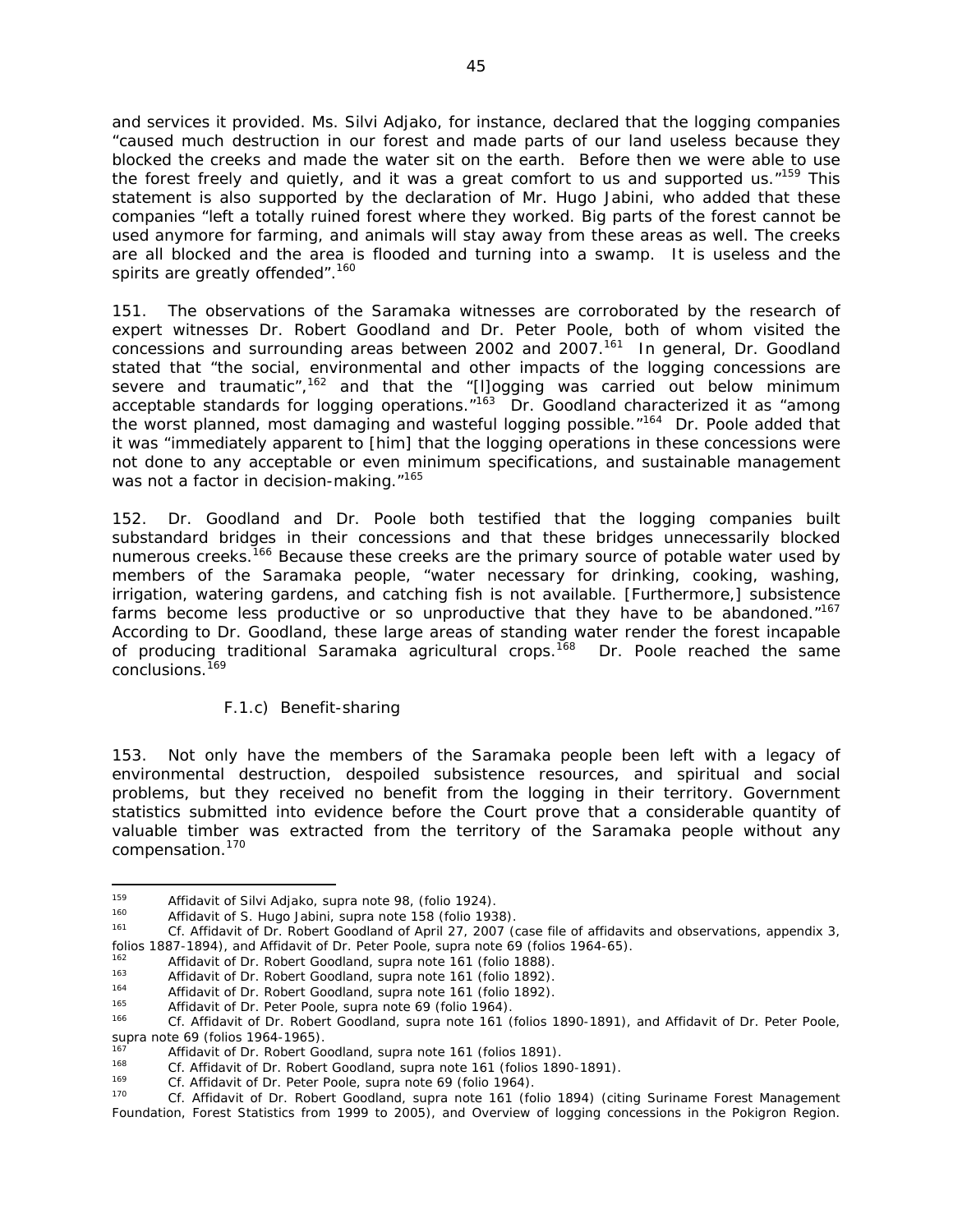154. In conclusion, the Court considers that the logging concessions issued by the State in the Upper Suriname River lands have damaged the environment and the deterioration has had a negative impact on lands and natural resources traditionally used by members of the Saramaka people that are, in whole or in part, within the limits of the territory to which they have a communal property right. The State failed to carry out or supervise environmental and social impact assessments and failed to put in place adequate safeguards and mechanisms in order to ensure that these logging concessions would not cause major damage to Saramaka territory and communities. Furthermore, the State did not allow for the effective participation of the Saramakas in the decision-making process regarding these logging concessions, in conformity with their traditions and customs, nor did the members of the Saramaka people receive any benefit from the logging in their territory. All of the above constitutes a violation of the property rights of the members of the Saramaka people recognized under Article 21 of the Convention, in connection with Article 1.1 of said instrument.

#### *F.2) Gold-mining concessions*

155. The Court must also analyze whether gold-mining concessions within traditional Saramaka territory have affected natural resources that have been traditionally used and are necessary for the survival of the members of the Saramaka people. According to the evidence submitted before the Court, the members of the Saramaka people have not traditionally used gold as part of their cultural identity or economic system. Despite possible individual exceptions, members of the Saramaka people do not identify themselves with gold nor have demonstrated a particular relationship with this natural resource, other than claiming a general right to "own everything, from the very top of the trees to the very deepest place that you could go under the ground."171 Nevertheless, as stated above (*supra* paras. 126-129), because any gold mining activity within Saramaka territory will necessarily affect other natural resources necessary for the survival of the Saramakas, such as waterways, the State has a duty to consult with them, in conformity with their traditions and customs, regarding any proposed mining concession within Saramaka territory, as well as allow the members of the community to reasonably participate in the benefits derived from any such possible concession, and perform or supervise an assessment on the environmental and social impact prior to the commencement of the project. The same analysis applies regarding other concessions within Saramaka territory involving natural resources which have not been traditionally used by members of the Saramaka community, but that their extraction will necessarily affect other resources that are vital to their way of life.

156. The Court recognizes that, to date, no large-scale mining operations have taken place within traditional Saramaka territory. Nevertheless, the State failed to comply with the three safeguards when it issued small-scale gold mining concessions within traditional Saramaka territory.<sup>172</sup> That is, such concessions were issued without performing prior environmental and social impact assessments, and without consulting with the Saramaka

 $\frac{8}{172}$ .

\* \* \*

 $\overline{a}$ Map produced by the Suriname Forestry Management Foundation, Ministry of Natural Resources, August 2003 (case file of appendices to the representatives' brief, appendix 1.1, folio 1460).

Testimony of Head Captain and Fiscali Wazen Eduards, *supra* note 61 (transcription of public hearing, p.

<sup>172</sup> *Cf.* Map prepared by the Ministry of Natural Resources*, supra* note 140.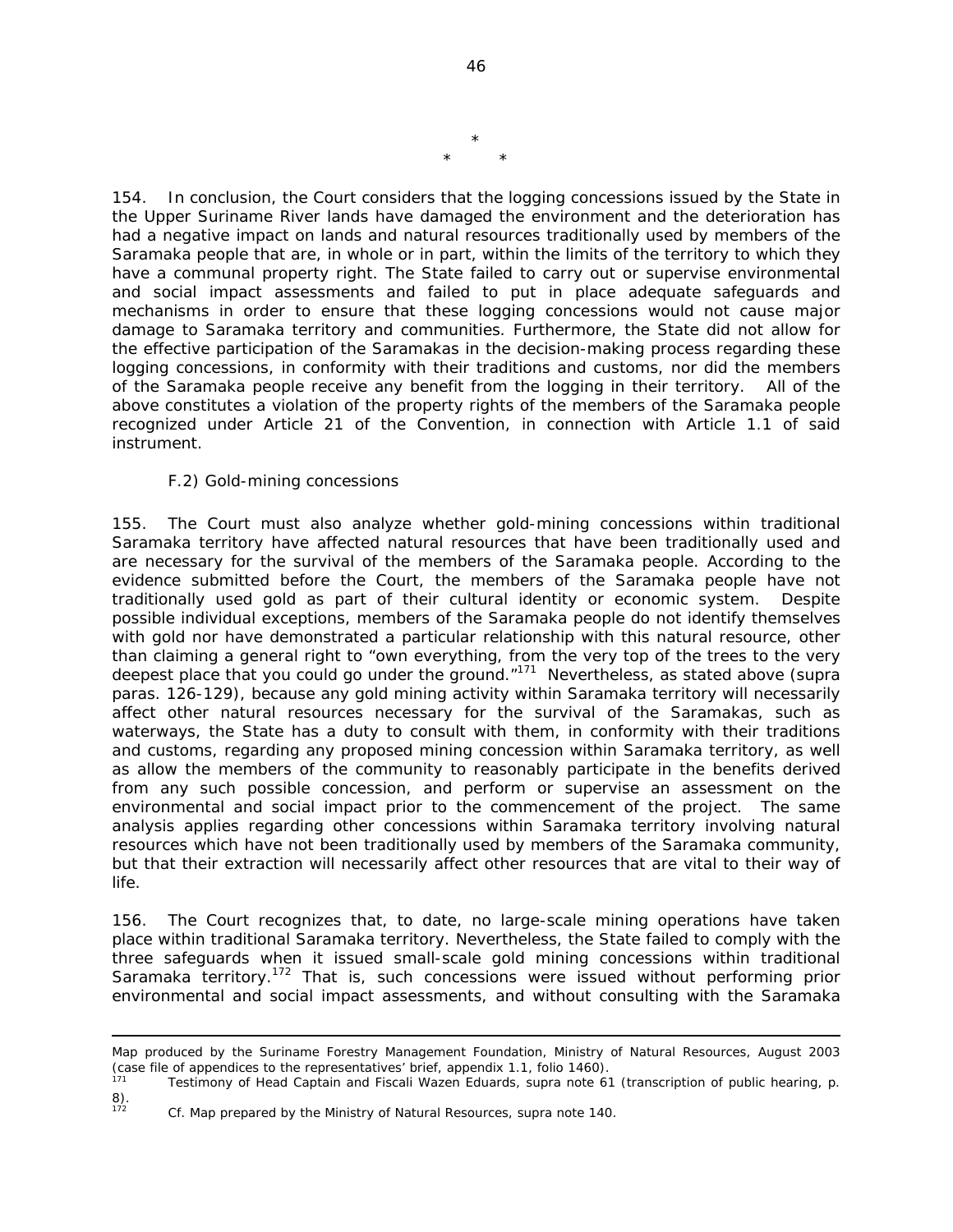people in accordance with their traditions, or guaranteeing their members a reasonable share in the benefits of the project. As such, the State violated the members of the Saramaka peoples' right to property under Article 21 of the Convention, in conjunction with Article 1(1) of such instrument.

157. With regard to the concessions within Saramaka territory that have already been granted to private parties, including Saramaka members, the Court has already declared (*supra* paras. 127-128) that "when indigenous communal property and individual private property are in real or apparent contradiction, the American Convention itself and the jurisprudence of the Court provide guidelines to establish admissible restrictions to the enjoyment and exercise of those rights".<sup>173</sup> Thus, the State has a duty to evaluate, in light of the present Judgment and the Court's jurisprudence,  $174$  whether a restriction of these private property rights is necessary to preserve the survival of the Saramaka people.

> \* \* \*

158. From all of the above considerations, the Court concludes the following: first, that the members of the Saramaka people have a right to use and enjoy the natural resources that lie on and within their traditionally owned territory that are necessary for their survival; second, that the State may restrict said right by granting concessions for the exploration and extraction of natural resources found on and within Saramaka territory only if the State ensures the effective participation and benefit of the Saramaka people, performs or supervises prior environmental and social impact assessments, and implements adequate safeguards and mechanisms in order to ensure that these activities do not significantly affect the traditional Saramaka lands and natural resources; and finally, that the concessions already issued by the State did not comply with these safeguards. Thus, the Court considers that the State has violated Article 21 of the Convention, in conjunction with Article 1 of such instrument, to the detriment of the members of the Saramaka people.

#### **G. THE LACK OF RECOGNITION OF THE SARAMAKA PEOPLE AS A JURIDICAL PERSONALITY MAKES THEM INELIGIBLE UNDER DOMESTIC LAW TO RECEIVE COMMUNAL TITLE TO PROPERTY AS A TRIBAL COMMUNITY AND TO HAVE EQUAL ACCESS TO JUDICIAL PROTECTION OF THEIR PROPERTY RIGHTS**

159. The representatives alleged that the State has violated its obligations under Article 3 of the Convention by denying the Saramaka people of their right to recognition of their legal personality.According to the representatives, the lack of recognition of the Saramaka people as a juridical personality makes them ineligible under domestic law to receive communal title to land as a tribal community. Only individual members of the Saramaka community, acting as individuals, may receive a leasehold on State land.The representatives request, therefore, that the State recognize the juridical personality of the Saramaka people as a distinct people, in accordance also with their right to selfdetermination.

160. As a preliminary matter, the State argued that the Commission did not allege a violation of Article 3 of the Convention in its application before the Court, and that such alleged violation was not included in its Article 50 Report. The State maintains that the

<sup>173</sup> 173 *Case of the Indigenous Community Yakye Axa, supra* note 75, para. 144. *Cf.* also, UNHRC, *Ivan Kitok v. Sweden*, Communication No. 197/1985, U.N. Doc. CCPR/C/33/D/197/1985, August 10, 1988, para. 9.8. 174 *Cf. Case of the Indigenous Community Yakye Axa, supra* note 75, paras. 144-145, and *Case of the* 

*Indigenous Community Sawhoyamaxa, supra* note 75, para. 137.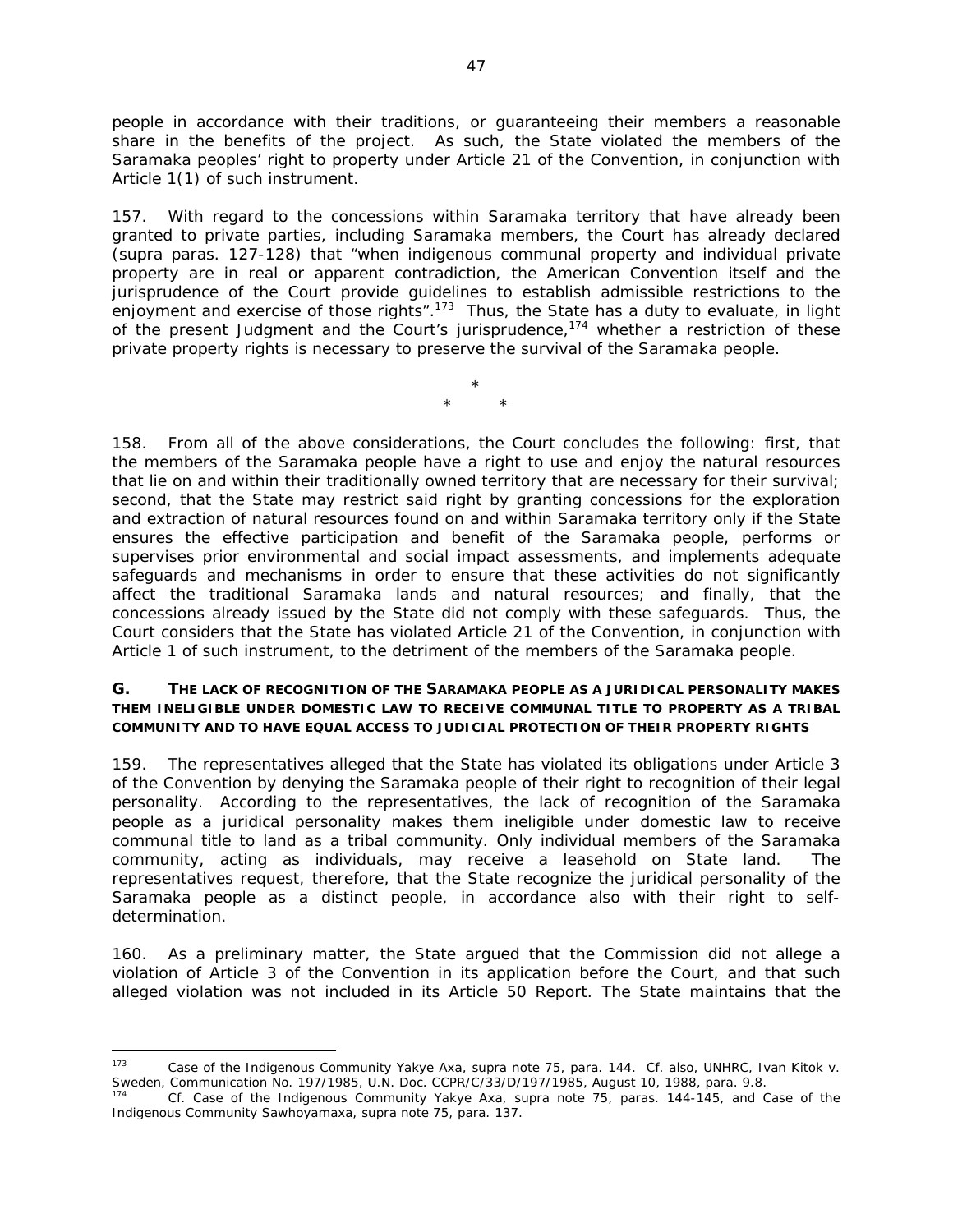representatives do not have standing to separately and independently allege before the Court that Suriname violated Article 3 of the Convention.

161. The Court has already addressed this issue (*supra* Preliminary Objections, paras. 25- 29), and has previously held that the alleged victims or their representatives may invoke other rights distinct from those included in the Commission's application, provided that they refer to the facts already included in the application.<sup>175</sup> The Court observes that, although the Commission did not allege a violation of Article 3 of the Convention, the representatives' legal arguments regarding the alleged lack of recognition of the Saramaka people's juridical personality are based on facts already contained in the application. Thus, the Court will proceed to analyze the parties' arguments regarding this issue.

162. Substantially, the State first questioned the cohesion of the Saramaka people as "an independent bearer of rights and obligations governed by its own laws, regulations and customs, as the concept of judicial [sic] personality provided for in [A]rticle 3 of the Convention presumes." Secondly, the State argued that the American Convention guarantees that every "person" has the right to be recognized as such before the law and not as a "distinct people", as argued by the representatives. Finally, the State argued that it is possible for the Saramaka people to "approach the civil courts requesting a declaratory decision recognizing the tribe as a legal entity."

163. The Court will address the State's first two arguments in the present section, and the last argument, concerning the possible available domestic remedies, in the section concerning the right to judicial protection (*infra* paras. 176-185).

164. The State's first argument is that the voluntary inclusion of some of the members of the Saramaka people in "modern society" has affected their cultural distinctiveness, such that it would be difficult to define them as a distinct legal personality. That is, the State questions whether the Saramaka can be legally defined in a way that takes into account the different degrees to which various self-identified members of the Saramaka people adhere to traditional laws, customs, and economy, particularly those living in Paramaribo or outside of the territory claimed by the Saramaka. In this regard, the Court has already declared that the Saramaka people can be defined as a distinct tribal group (*supra* paras. 80-84), whose members enjoy and exercise certain rights, such as the right to property, in a distinctly collective manner (*supra* paras. 87-96). The fact that some individual members of the Saramaka people may live outside of the traditional Saramaka territory and in a way that may differ from other Saramakas who live within the traditional territory and in accordance with Saramaka customs does not affect the distinctiveness of this tribal group nor its communal use and enjoyment of their property. Moreover, the question of whether certain self-identified members of the Saramaka people may assert certain communal rights on behalf of the juridical personality of such people is a question that must be resolved by the Saramaka people in accordance with their own traditional customs and norms, not by the State or this Court in this particular case. Accordingly, the lack of individual identification with the traditions and laws of the Saramaka by some alleged members of the community may not be used as a pretext to deny the Saramaka people their right to juridical personality.

165. Having emphasized that the Saramaka people are a distinct tribal group, whose members enjoy and exercise certain rights collectively, the Court will address the State's

<sup>175</sup> 175 *Cf. Case of the "Five Pensioners", supra* note 8, para. 155; *Case of Escué Zapata, supra* note 22, and *Case of Bueno Alves, supra* note 8, para. 121.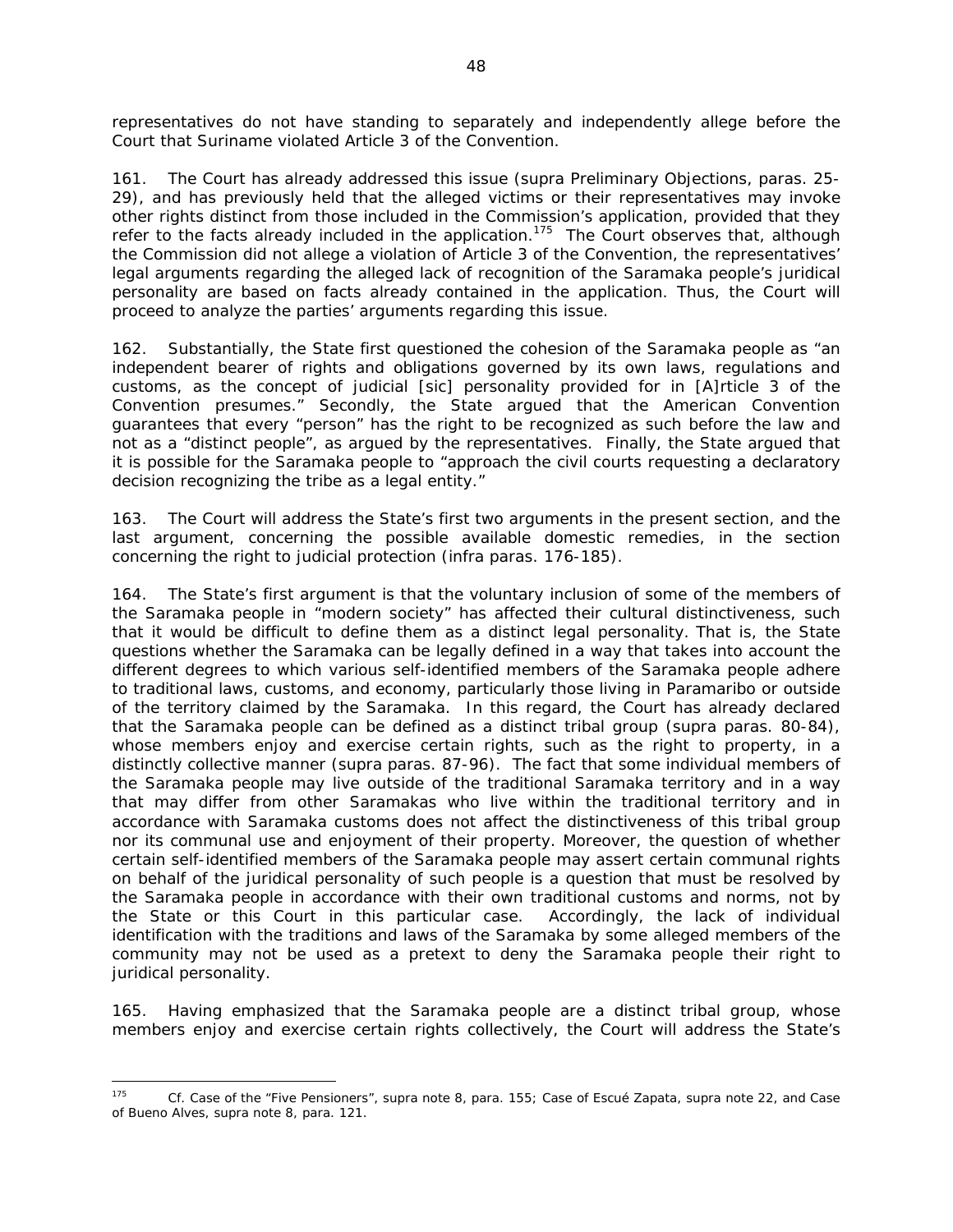second argument regarding the possibility of recognizing the legal personality of a distinct group rather than that of its individual members.

166. The Court has previously analyzed the right of individual persons to have their juridical personality recognized pursuant to Article 3 of the American Convention.<sup>176</sup> Accordingly, the Court has defined it as the right to be legally recognized as a subject of rights and obligations.<sup>177</sup> That is, the "right to recognition of personality before the law represents a parameter to determine whether a person is entitled to any given rights and whether such person can enforce such rights".<sup>178</sup> The Court has also declared that a violation of the right to juridical personality entails an absolute failure to recognize or acknowledge the capability of a person to exercise and enjoy said rights and obligations,  $179$ which in turn places the person in a vulnerable position in relation to the State or third parties.<sup>180</sup> In particular, the Court has observed that "the State is bound to quarantee to those persons in situations of vulnerability, exclusion and discrimination, the legal and administrative conditions that may secure for them the exercise of such right, pursuant to the principle of equality under the law".<sup>181</sup> The issue at hand in the present case is whether these criteria can be applied to the members of the Saramaka people as a group and not merely as individuals.

167. The Court has previously addressed the right to juridical personality in the context of indigenous communities, and has held that States have a duty to provide the means and general juridical conditions necessary to guarantee that each person enjoys the right to the recognition of his or her juridical personality.<sup>182</sup> The question presented in this case is of a different nature. Here the question is whether the lack of recognition of the Saramaka people as a juridical personality makes them ineligible under domestic law to receive communal title to land as a tribal community and to have equal access to judicial protection of their property rights. The individual right to have each member's juridical personality recognized by the State is not in question. In Suriname, all persons, whether they are individual Saramaka members or not, are recognized the right to own property and to seek judicial protection against any alleged violation of that individual right.<sup>183</sup> Yet, the State does not recognize the Saramaka people as a juridical entity capable of using and enjoying communal property as a tribal group. Furthermore, the State does not recognize the Saramaka people as a juridical entity capable of seeking equal access to judicial protection against any alleged violation of their communal property rights.

<sup>176</sup> This right is also recognized in other international instruments. Cf., inter alia, Universal Declaration of Human Rights, Article 6; International Covenant on Civil and Political Rights, Article 16; American Declaration of<br>the Rights and Duties of Man, Article XVII, and African Charter on Human and Peoples' Rights, Article 5.

Cf. Case of Bámaca Velásquez v. Guatemala. Merits. Judgment of November 25, 2000. Series C No. 70, para. 179; *Case of the Indigenous Community Sawhoyamaxa, supra* note 75, para. 188, and *Case of the Girls Yean and Bosico v. Dominican Republic. Preliminary Objections, Merits, Reparations and Costs.* Judgment of September 8, 2005. Series C No. 130, para. 177. *Cf.* also UNHRC, *Consideration of Reports submitted by States Parties under Article 40 of the Covenant, Concluding Observations on Gabon*, U.N. Doc. CCPR/C/31/ADD.4, November 18, 1996, para. 54.

<sup>&</sup>lt;sup>178</sup> Case of the Indigenous Community Sawhoyamaxa, supra note 75, para. 188.<br><sup>179</sup> Cf. Case of Bámaca Velásquez, supra note 177, para. 179; Case of La Cantuta v. Peru. Merits, Reparations *and Costs*. Judgment of November 29, 2006. Series C No. 162, para. 120, and *Case of the Indigenous Community Sawhoyamaxa, supra* note 75, para. 188.<br><sup>180</sup> *Cf. Case of the Girls Yean and Bosico, supra* note 177, para. 179, and *Case of the Indigenous Community* 

Sawhoyamaxa, supra note 75, para. 188.<br>
<sup>181</sup> Case of the Indigenous Community Sawhoyamaxa, supra note 75, para. 189.<br>
26. Case of the Indigenous Community Sawhoyamaxa, supra note 75, para. 189.<br>
26. Constitution of Surina

file of appendices to the application and Appendix 1, appendix 4, folios 51).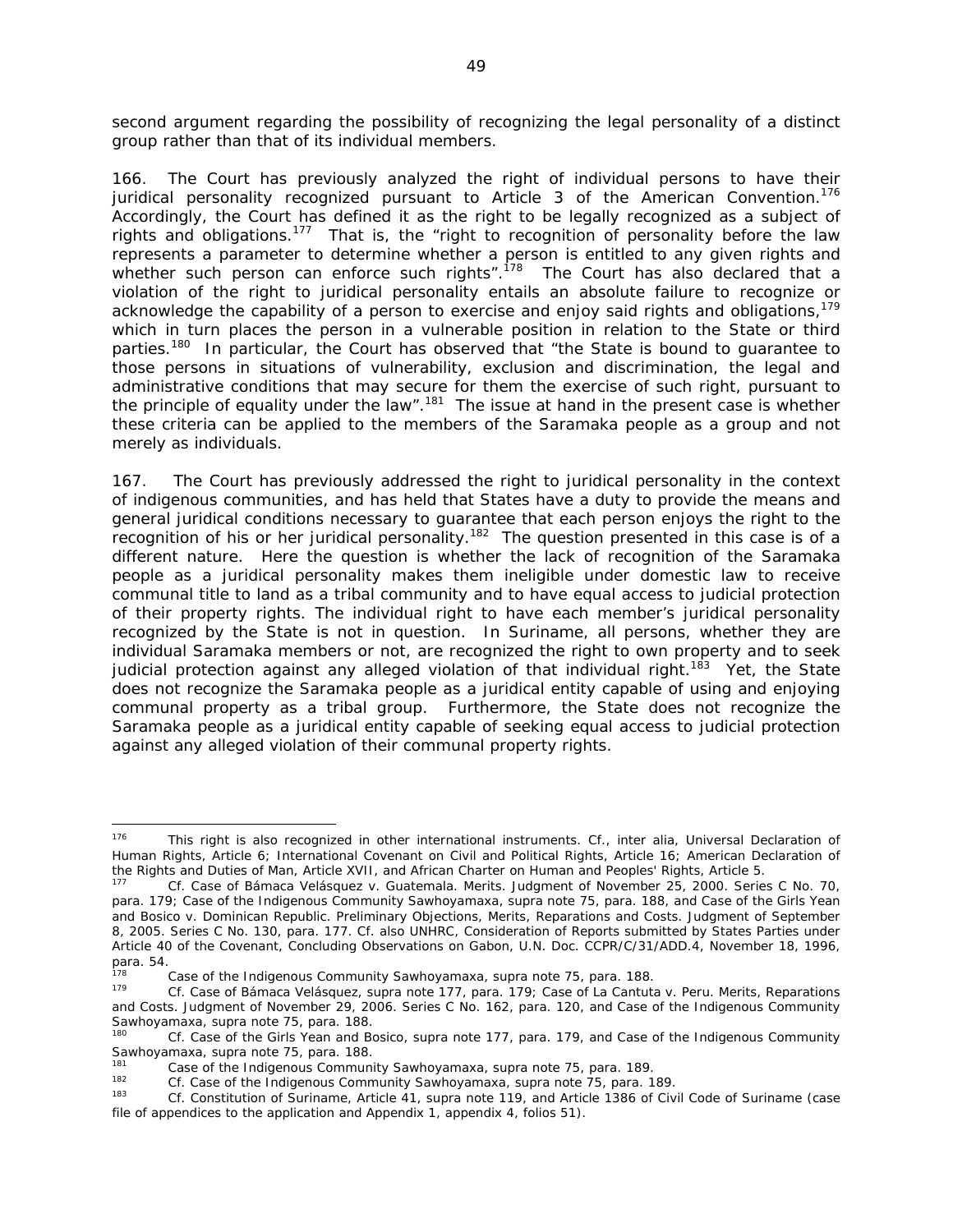168. The Court observes that the recognition of the juridical personality of individual members of a community is evidently necessary for their enjoyment of other rights, such as the right to life and personal integrity.<sup>184</sup> Yet, such individual recognition fails to take into account the manner in which members of indigenous and tribal peoples in general, and the Saramaka in particular, enjoy and exercise a particular right; that is, the right to use and enjoy property collectively in accordance with their ancestral traditions.

169. The Court observes that any individual member of the Saramaka people may seek judicial protection against violations of his or her individual property rights, and that a judgment in his or her favor may also have a favorable effect on the community as a whole. In a juridical sense, such individual members do not represent the community as a whole. The decisions pertaining to the use of such individual property are up to the individual and not to the Saramaka people in accordance with their traditions. Consequently, a recognition of the right to juridical personality of the Saramaka people as a whole would help prevent such situations, as the true representatives of the juridical personality would be chosen in accordance with their own traditions, and the decisions affecting the Saramaka territory will be the responsibility of those representatives, not of the individual members.

170. A similar situation has occurred in the present case, whereby the State has constantly objected to whether the twelve captains of the twelve Saramaka clans (*lös*) truly represent the will of the community as a whole (*supra* paras. 19-24). The State additionally asserted that the true representative of the community should be the *Gaa'man*, and not others. This controversy over who actually represents the Saramaka people is precisely a natural consequence of the lack of recognition of their juridical personality.<sup>185</sup>

171. The recognition of their juridical personality is a way, albeit not the only one, to ensure that the community, as a whole, will be able to fully enjoy and exercise their right to property, in accordance with their communal property system, and the right to equal access to judicial protection against violations of such right.

172. The Court considers that the right to have their juridical personality recognized by the State is one of the special measures owed to indigenous and tribal groups in order to ensure that they are able to use and enjoy their territory in accordance with their own traditions. This is a natural consequence of the recognition of the right of members of indigenous and tribal groups to enjoy certain rights in a communal manner.

173. In this case, the State does not recognize that the Saramaka people can enjoy and exercise property rights as a community.<sup>186</sup> Furthermore, the Court observes that other communities in Suriname have been denied the right to seek judicial protection against alleged violations of their collective property rights precisely because a judge considered they did not have the legal capacity necessary to request such protection.<sup>187</sup> This places the Saramaka people in a vulnerable situation where individual property rights may trump their rights over communal property, and where the Saramaka people may not seek, as a

<sup>184</sup> 

<sup>&</sup>lt;sup>184</sup> Cf. Case of the Indigenous Community Sawhoyamaxa, supra note 75, paras. 188-190.<br><sup>185</sup> During the proceedings of this case before the Court, and previously during the proceedings of the petition before the Commission, different names have been used to identify it. The Commission's Article 50 report uses the name "12 Saramaka Clans"; the President's Orders of March 30 and April 14, 2007, used the name "Saramaka Community", and in several communications between the Court's Secretariat and the parties, the name "Wazen Eduards *et al.*" has also been used. Nevertheless, in recognition of the right of the members of the Saramaka people to use and enjoy property in accordance with their communal system and ancestral traditions as a tribal community, the Court hereby declares that the name "Saramaka People" is more appropriate.<br>
Cf. Case of the Moiwana Community, supra note 77, para. 86.5.<br>
Affidavit of Mariska Muskiet of April 3, 2007 (case file of affidavi

<sup>1946).</sup>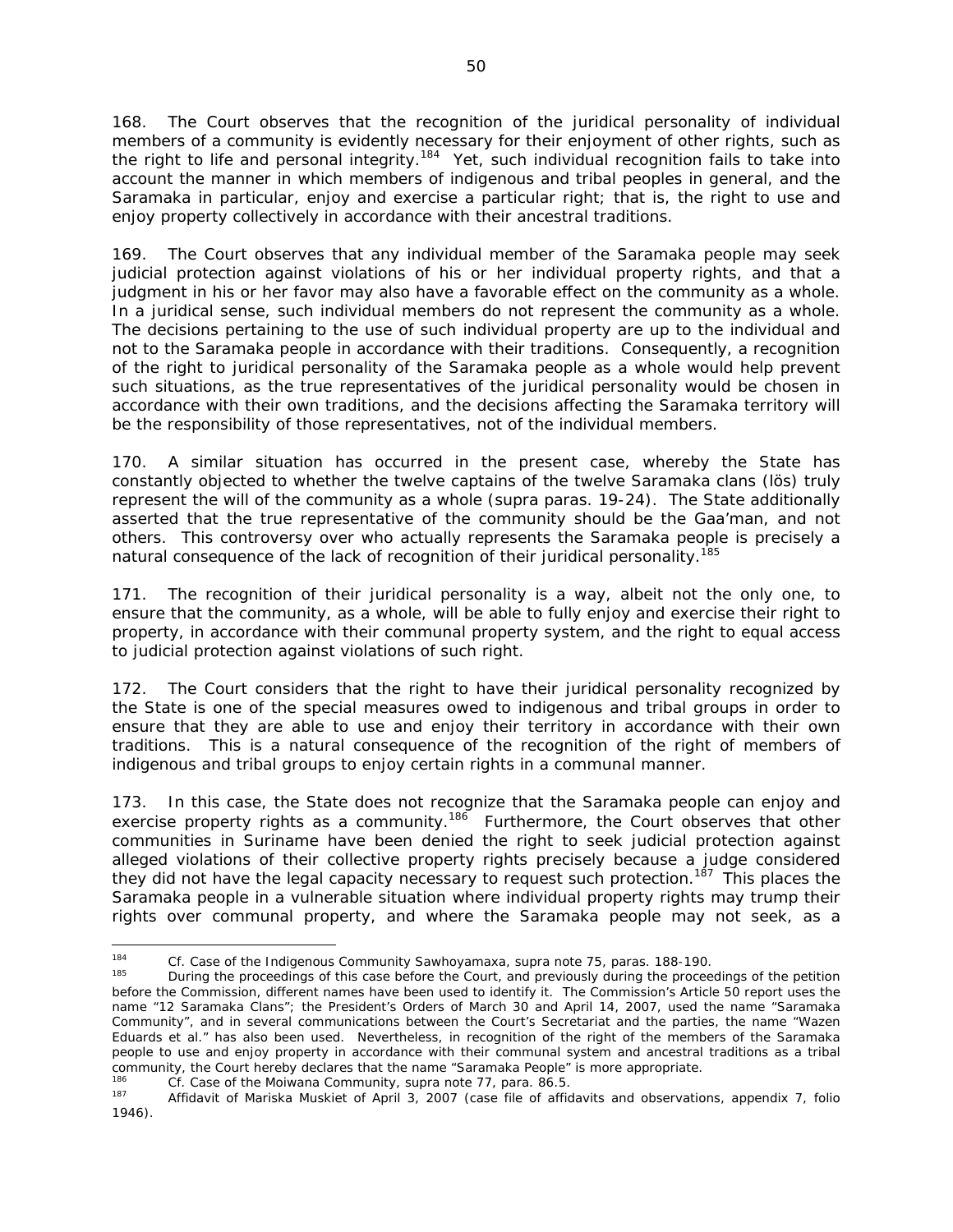juridical personality, judicial protection against violations of their property rights recognized under Article 21 of the Convention.<sup>188</sup>

174. In conclusion, the members of the Saramaka people form a distinct tribal community in a situation of vulnerability, both as regards the State as well as private third parties, insofar as they lack the juridical capacity to collectively enjoy the right to property and to challenge before domestic courts alleged violations of such right. The Court considers that the State must recognize the juridical capacity of the members of the Saramaka people to fully exercise these rights in a collective manner. This may be achieved by implementing legislative or other measures that recognize and take into account the particular way in which the Saramaka people view themselves as a collectivity capable of exercising and enjoying the right to property. Thus, the State must establish, in consultation with the Saramaka people and fully respecting their traditions and customs, the judicial and administrative conditions necessary to ensure the recognition of their juridical personality, with the aim of guaranteeing them the use and enjoyment of their territory in accordance with their communal property system, as well as the rights to access to justice and equality before the law.<sup>189</sup>

175. The State's failure to do so has resulted in a violation, to the detriment of the members of the Saramaka people, of the right to the recognition of their juridical personality pursuant to Article 3 of the Convention in relation to their right to property under Article 21 of such instrument and their right to judicial protection under Article 25 thereof, as well as in relation to the general obligation of States to adopt such legislative or other measures as may be necessary to give effect to those rights and to respect and ensure their free and full exercise without discrimination, pursuant to Articles 2 and 1(1) of the Convention.

#### **H. THE AVAILABILITY OF ADEQUATE AND EFFECTIVE LEGAL REMEDIES IN SURINAME TO PROTECT THE SARAMAKA PEOPLE AGAINST ACTS THAT VIOLATE THEIR RIGHT TO PROPERTY**

176. The Commission and the representatives alleged that the State has violated the Saramaka peoples' right to judicial protection insofar as the State's judicial system is not adequately designed to remedy violations of collective property rights of indigenous and tribal peoples. The State maintains that legal remedies are domestically available to address alleged violations of the property interests of the Saramaka people, and that these have been available to the alleged victims, who have opted not to resort to them. In support of its position, the State referred to several domestic provisions, some of which the Court has already addressed in its analysis of the State's violation of Article 21 of the Convention in conjunction with Article 2 thereof (*supra* paras. 106-116). Specifically, the State argued that effective legal recourse is recognized under several articles of Suriname's Civil Code,<sup>190</sup> which allows any individual to apply to the judiciary in case of an alleged infringement of his or her property rights, including alleged violations by the State itself. The Commission and the representatives argued that said provisions are both irrelevant to

<sup>188</sup> *Cf.*, for example, *Marijkedorp case* (holding that private property titles trump traditional forms of ownership), *cf.* Affidavit of Mariska Muskiet, *supra* note 187, and Inter-American Development Bank, *Indigenous Peoples and Maroons in Suriname, supra* note 97, (folio 568) (stating that "[u]nder Surinamese law, indigenous and tribal peoples and communities lack legal personality and are therefore incapable of holding and enforcing rights[…] Attempts by indigenous peoples to use the court system have therefore failed").

<sup>&</sup>lt;sup>189</sup> Cf. Case of the Indigenous Community Sawhoyamaxa, supra note 75, para. 189.<br><sup>190</sup> *Cf.* Articles 1386, 1387, 1388, 1392 and 1393 of Civil Code of Suriname (case file of appendices to the application and Appendix 1, appendix 4, folios 51) and State's answer to the application (merits, volume II, folios 335-336).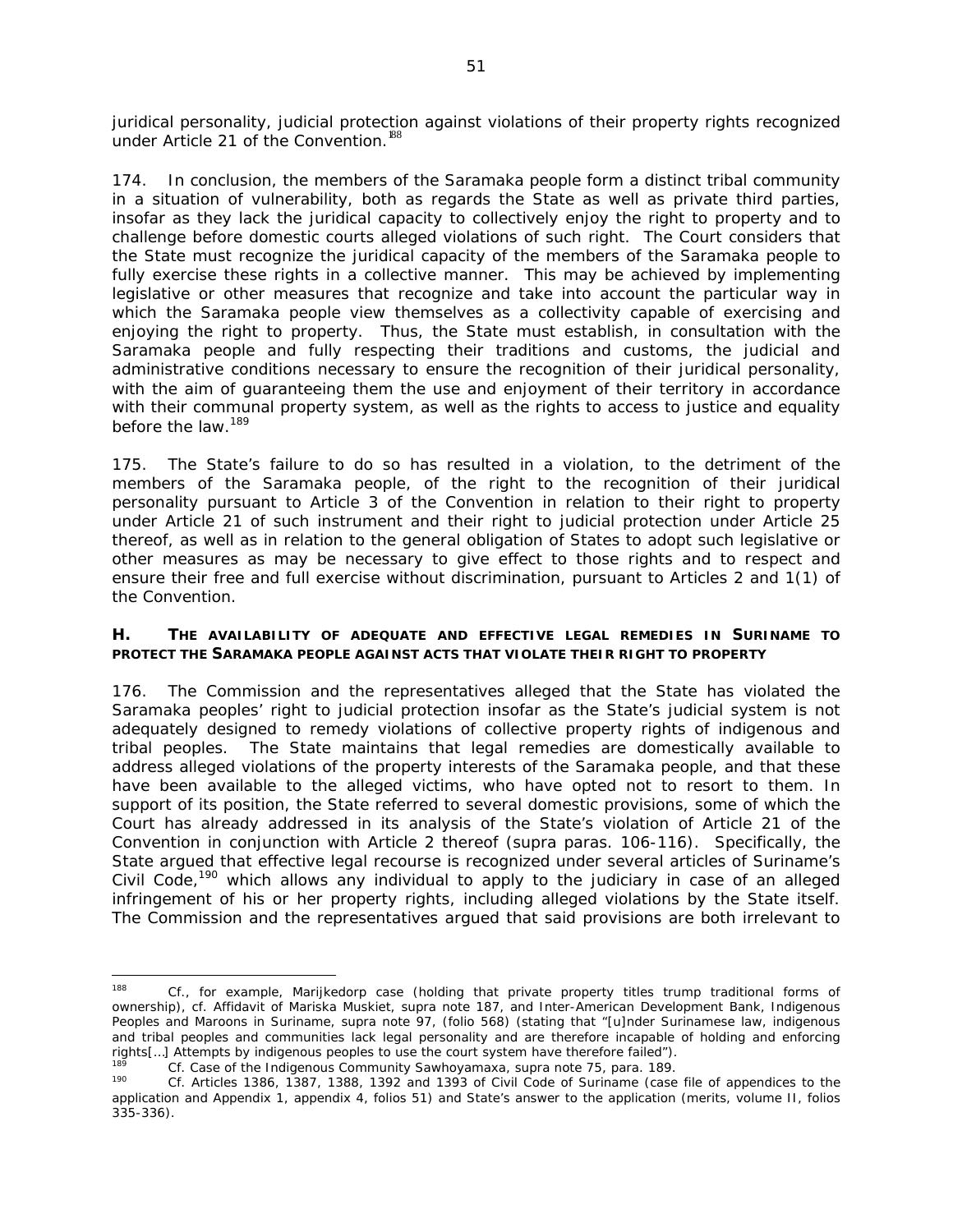the issue of indigenous and tribal peoples' land rights and that such remedies are only available to individuals, not peoples.

177. Article 25(1) of the Convention establishes, in broad terms, the obligation of States to afford effective judicial recourse against acts that violate fundamental rights. In interpreting the text of Article 25 of the Convention, the Court has previously held that the State's obligation to provide judicial recourse is not simply met by the mere existence of courts or formal procedures, or even by the possibility of resorting to the courts. Rather, the State has the duty to adopt positive measures to guarantee that the remedies it provides through the justice system are "truly effective in establishing whether there has been a violation of human rights and in providing redress." $191$  Accordingly, the Court has declared that "[t]he inexistence of an effective recourse against the violation of the rights recognized by the Convention constitutes a transgression of the Convention by the State Party in which such a situation occurs."<sup>192</sup>

178. With regard to members of indigenous peoples, the Court has stated that "it is essential for the States to grant effective protection that takes into account their specificities, their economic and social characteristics, as well as their situation of special vulnerability, their customary law, values, and customs."<sup>193</sup> Specifically, the Court has held that, in order to guarantee members of indigenous peoples their right to communal property, States must establish "an effective means with due process guarantees […] for them to claim traditional lands."<sup>194</sup>

## *H.1) Suriname's Civil Code*

179. The Court considers that the judicial recourse available under Article 1386 of the State's Civil Code is inadequate and ineffective to remedy alleged violations of the Saramakas' right to communal property for the following two reasons. First, such recourse is presumably available only for individuals claiming a violation of their individual rights to private property. The Saramaka people, as a collective entity whose legal personality is not recognized by the State, may not resort to such recourse as a community asserting its members' rights to communal property (*supra* paras. 159-175). Second, the Saramakas' legal right to communal property is not recognized by the State (*supra* paras. 97-116) and, therefore, judicial recourse that requires the demonstration of a violation of a legal right recognized by the State would not be an adequate recourse for their claims.

180. Evidence submitted before this Tribunal regarding cases filed by members of other indigenous or tribal peoples in Suriname pursuant to its Civil Code support the Saramakas' contention that the recourse is ineffective to address their claims. In one such case, a domestic court denied a community's request to revoke a mining concession, holding that the community lacked the legal capacity as a collective entity to request such measures, and referred the community back to the Minister who had issued the mining concession.<sup>195</sup> In another case, a State-issued, privately held land title within a residential area of an

<sup>191</sup> 191 *Cf. Judicial Guarantees in States of Emergency* (Arts. 27(2), 25 and 8 American Convention on Human Rights). Advisory Opinion OC-9/87 of October 6, 1987. Series A No. 9, para. 24.

<sup>192</sup> *Cf. Case of Castillo Petruzzi et al. v. Perú. Merits, Reparations and Costs*. Judgment of May 30, 1999. Series C No. 52, para. 185; *Case of Claude Reyes et al. v. Chile. Merits, Reparations and Costs*. Judgment of September 19, 2006. Series C No. 151, para. 130, and *Case of Yatama, supra* note 13, para. 168. *Cf.* also *Judicial Guarantees in States of Emergency (Articles 27(2), 25 and 8 American Convention on Human Rights), supra* note 191, para. 24.

<sup>&</sup>lt;sup>193</sup> *Cf. Case of the Indigenous Community Yakye Axa, supra* note 75, para. 63.<br><sup>194</sup> *Cf. Case of the Indigenous Community Yakye Axa, supra* note 75, para. 96.<br><sup>195</sup> Affidavit of Mariska Muskiet, *supra* note 187, (folio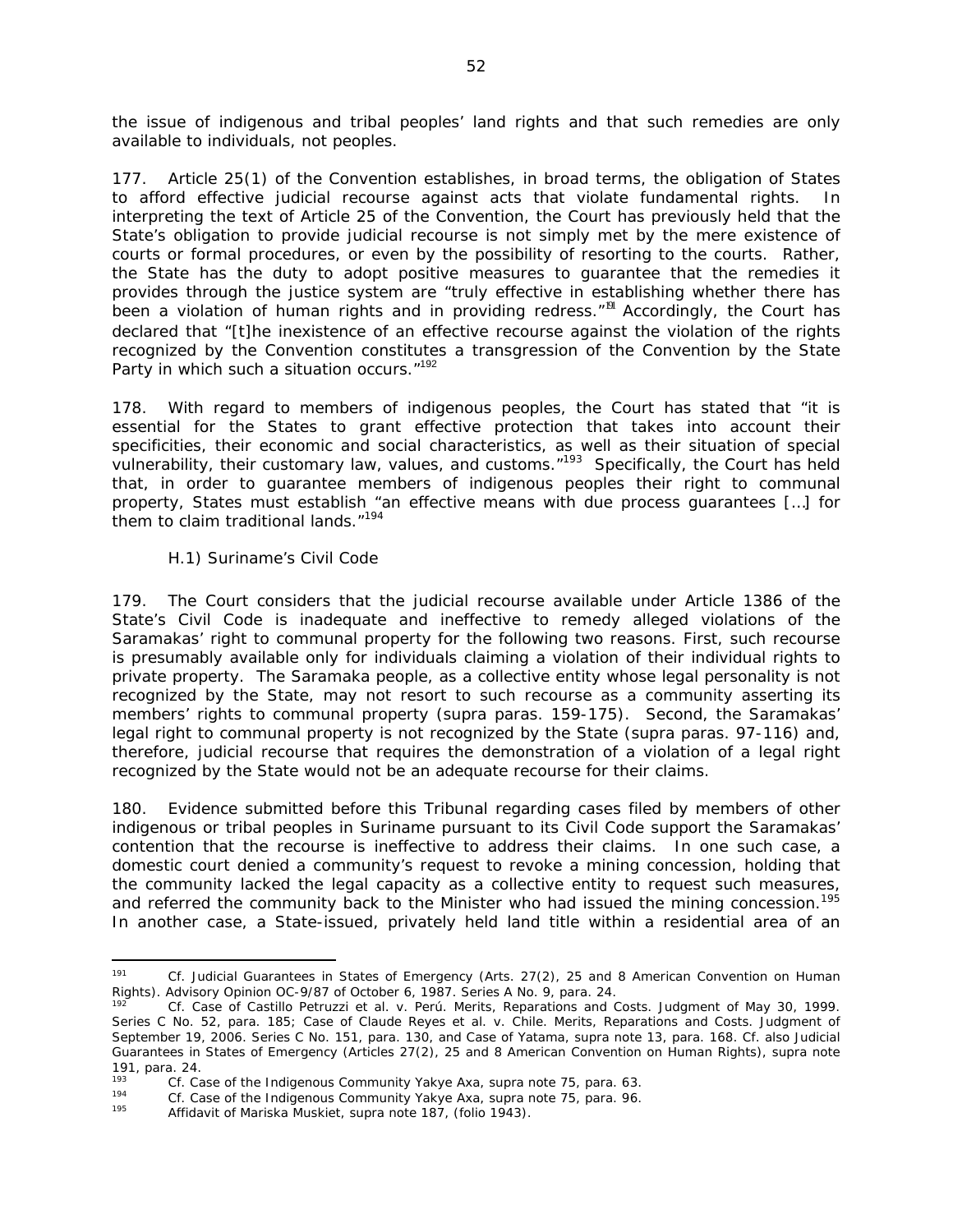indigenous village was upheld over the objections of the Captain of that village. The judge held that since the holder of the land had a valid title under Surinamese law, and the indigenous community did not have title or any other written permit issued by the State, the village had to respect the ownership right of the private title holder.<sup>196</sup>

181. The above points are also consistent with the expert testimony of Professor Mariska Muskiet, who also observed that "Article 1386 [of the Civil Code] involves a civil tort action and does not provide effective means to address the underlying problem that the Saramaka face: the lack of recognition of their communal property rights."<sup>197</sup> Professor Muskiet's affidavit explains the nature of a series of "insurmountable problems for the Saramaka people to file and win a case under article 1386",<sup>198</sup> and which support her conclusion that "invoking Article 1386 of Suriname's Civil Code would be futile in the circumstances of the Saramaka people's claims and the rights that they are seeking to protect. They would have no hope of success."199

182. Thus, the Court concludes that the provisions under Suriname's Civil Code do not provide adequate and effective recourse against acts that violate the Saramakas' rights to communal property.

# *H.2) The Mining Decree of 1986*

183. The State also argued that its Mining Decree provides effective remedies that the victims failed to invoke. The Court hereby reiterates (*supra* para. 111) that this decree only allows for an appeal to the judiciary should the miner and a rightful "claimant" or "third party" be unable to reach an agreement on the amount of compensation required.<sup>200</sup> Nevertheless, to qualify as a rightful "claimant" or "third party", the persons in question must hold some form of registered right or title issued by the State.<sup>201</sup> Thus, the purported remedy established under the Mining Decree is inadequate and ineffective in the case at hand because the members of the Saramaka people do not hold title to their traditional territory or any part thereof. They cannot therefore qualify as "a rightful claimant" or "third party" under the Mining Decree. This position is consistent with the expert opinion of Dr. Hoever-Venoaks, who declared that the "Mining Decree […] does not offer legal protection to 'inhabitants of the interior living in tribal communities'." 202

# *H.3) The Forest Management Act of 1992*

184. Furthermore, the State alleged that Article 41(1)(b) of the Forest Management Act allows members of the tribal peoples to lodge appeals with the President of Suriname in cases where their alleged customary rights to their villages and settlements, as well as their agricultural plots, are not respected. The members of the Saramaka people have lodged at least two complaints with the President of Suriname, and have to date received no official

<sup>196</sup> 

<sup>&</sup>lt;sup>196</sup> Affidavit of Mariska Muskiet, *supra* note 187.<br><sup>197</sup> Affidavit of Mariska Muskiet, *supra* note 187, (folio 1950).<br><sup>198</sup> Affidavit of Mariska Muskiet, *supra* note 187, (folio 1950).<br><sup>199</sup> Affidavit of Mariska Muski *on the situation of human rights and fundamental freedoms of indigenous people, Rodolfo Stavenhagen,* U.N. Doc. A/59/258, August 12, 2004, para. 29 (whereby the Special Rapporteur emphasized that "indigenous peoples do not have equal access to the justice system and encounter discrimination of all kinds in the operation of the justice system.")

<sup>&</sup>lt;sup>200</sup> Decree E 58 of May 8, 1986 *supra* note 106, Article 46 (a) (folio 144).<br><sup>201</sup> Decree E 58 of May 8, 1986 *supra* note 106, Article 46 (a) (folio 144).<br><sup>202</sup> Affidavit of Dr. M.R. Hoever-Venoaks of April 29, 2007 (ca 10, folio 1982).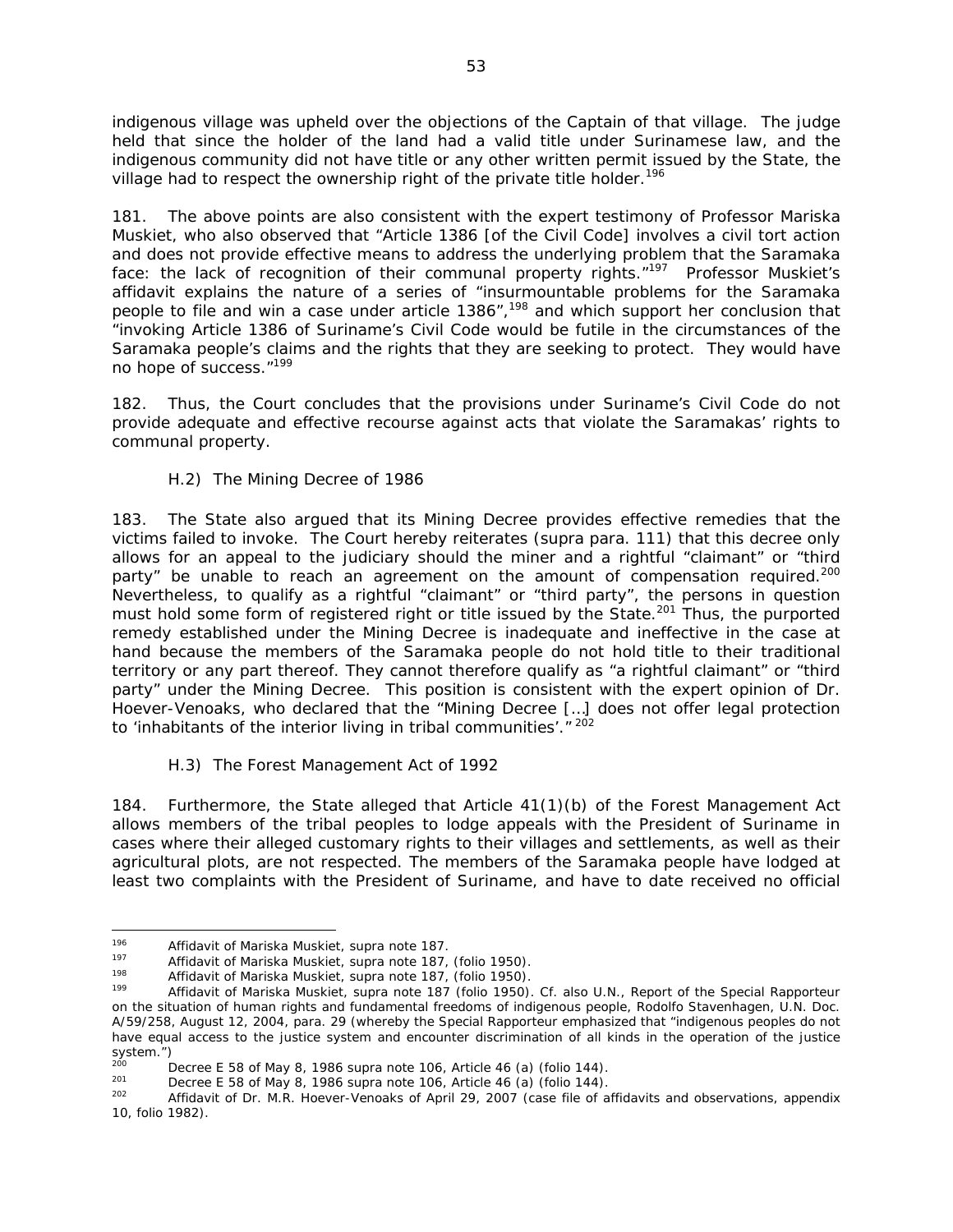reply from the Office of the President.<sup>203</sup> This calls into question the efficiency of said procedure. In any case, an appeal to the President does not satisfy the requirement under Article 25 of the Convention to provide adequate and effective judicial remedies for alleged violations of communal property rights of members of indigenous and tribal peoples.

> \* \* \*

185. The Court thus concludes that the State has violated the right to judicial protection recognized in Article 25 of the Convention, in conjunction with Articles 21 and 1(1) thereof, to the detriment of the members of the Saramaka people, as the aforementioned domestic provisions do not provide adequate and effective legal recourses to protect them against acts that violate their right to property.

#### **VIII**

## **REPARATIONS (APPLICATION OF ARTICLE 63(1) OF THE AMERICAN CONVENTION)** <sup>204</sup>

## **A) OBLIGATION TO REDRESS**

186. It is a principle of International Law that any violation of an international obligation that has caused damage gives rise to a duty to adequately redress said violation.<sup>205</sup> The obligation to redress is regulated by International Law in every aspect.<sup>206</sup> The Court has based its decisions in this matter on Article 63(1) of the American Convention.

187. In accordance with criteria established and reiterated in the Court's jurisprudence regarding the nature and scope of the obligation to redress,  $207$  as well as the aforementioned considerations on the merits and violations of the Convention determined in the previous chapter, the Court will proceed to analyze the parties' arguments concerning reparations, so as to order the relevant measures to redress the damages.

 $203$ 203 Petitions presented by petitioners before the President of the Republic of Suriname on January 15, 2003 and April 16, 2000 pursuant to Article 22 of the Constitution of Suriname, *supra* note 119, (folios 182-185, and folios 204-205), and Petitions filed in accordance with Article 41 of the 1992 Forest Management Act on October 24, 2005 and July 1, 2000 (case file of appendices to the application and Appendix 1, appendix 17, folios 182-185, and appendix 18, folios 205-208).

Article 63(1) establishes that: "[i]f the Court finds that there has been a violation of a right or freedom protected by this Convention, the Court shall rule that the injured party be ensured the enjoyment of his right or freedom that was violated. It shall also rule, if appropriate, that the consequences of the measure or situation that constituted the breach of such right or freedom be remedied and that fair compensation be paid to the injured party".

<sup>205</sup> *Cf. Case of Velásquez Rodríguez v. Honduras. Reparations and Costs.* Judgment of July 21, 1989. Series C No. 7, para. 25; *Case of Cantoral Huamaní and García Santa Cruz, supra* note 50, para. 156, and *Case of Zambrano Vélez et al., supra* note 50, para. 131. 206 *Cf. Case of Aloeboetoe et al. v. Suriname. Reparations and Costs.* Judgment of September 10, 1993.

Series C No. 15, para. 44; *Case of Cantoral Huamaní and García Santa Cruz, supra* note 50, para. 165, and *Case of Zambrano Vélez et al., supra* note 50, para. 131.

<sup>207</sup> *Cf. Case of Velásquez Rodríguez, supra* note 205, paras. 25-26; *Case of Garrido and Baigorria v. Argentina. Reparations and Costs.* Judgment of August 27, 1998. Series C No. 39, para. 43, and *Case of The "White Van" (Paniagua Morales et al.), supra* note 49, paras. 76-79. *Cf.* also *Case of La Cantuta, supra* note 179, paras. 200-203, and *Case of the Miguel Castro Castro Prison, supra* note 8, paras. 414-416.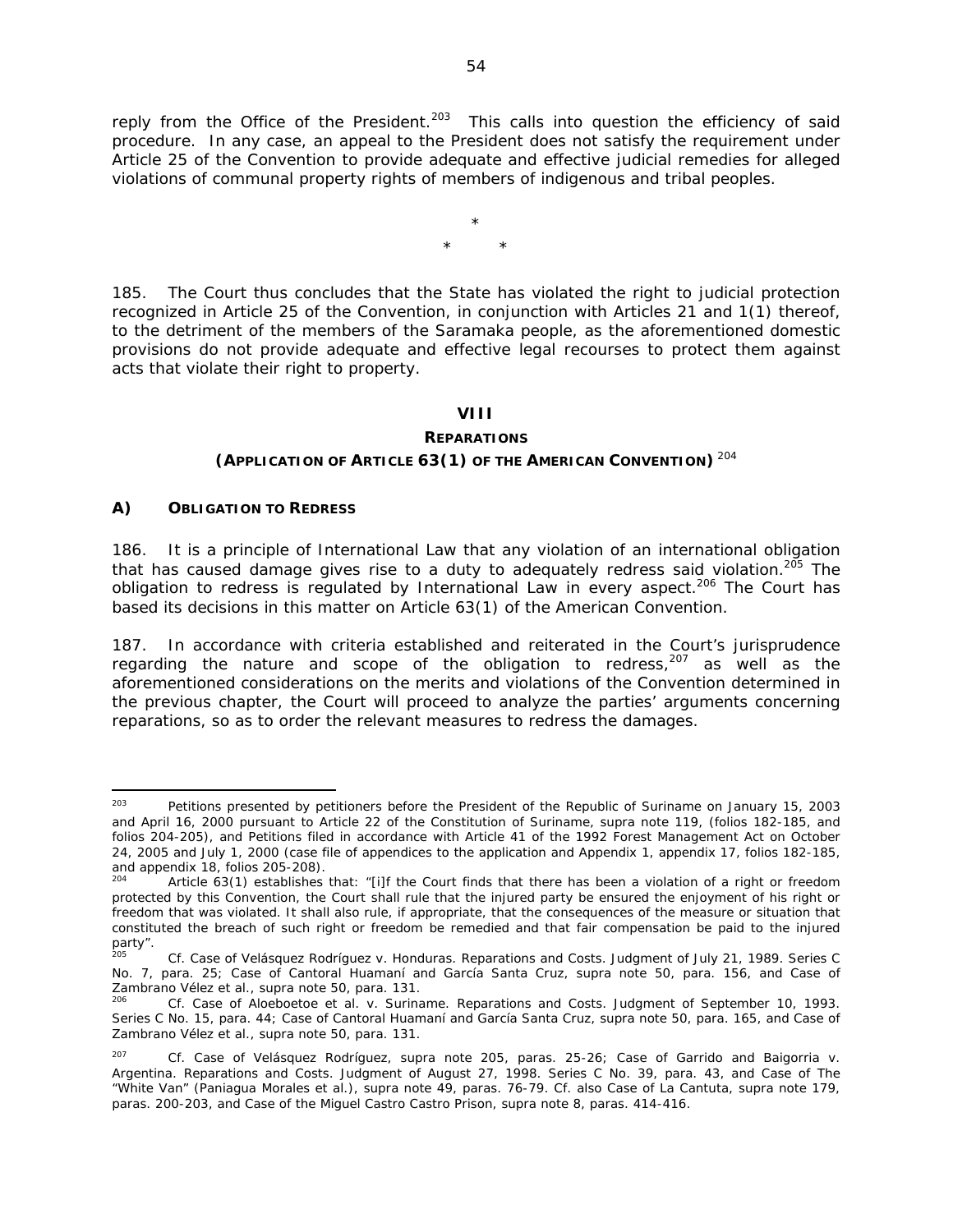#### **B) INJURED PARTY**

188. The Tribunal has previously held that in a contentious case before the Court, the Commission must individually name the beneficiaries of possible reparations.<sup>208</sup> However, given the size and geographic diversity of the Saramaka people,<sup>209</sup> and particularly the collective nature of reparations to be ordered in the present case, the Court does not find it necessary in the instant case to individually name the members of the Saramaka people in order to recognize them as the injured party. Nevertheless, the Court observes that the members of the Saramaka people are identifiable in accordance with Saramaka customary law, given that each Saramaka individual belongs to only one of the twelve matrilineal *lös* in which the community is organized.

Thus, in accordance with the Court's jurisprudence regarding indigenous and tribal peoples,210 the Court considers the members of the Saramaka people as the "injured party" in the present case who, due to their status as victims of the violations established in the present Judgment (*supra* paras. 116, 154, 156, 158, 175, and 185), are the beneficiaries of the collective forms of reparations ordered by the Court.

#### **C) MEASURES OF REDRESS**

190. The Court will proceed to summarize the parties' arguments with regards to reparations, and will then determine which measures must be ordered to redress the damage to the Saramakas caused by the violations established in the present Judgment.

191. In order to redress the damage caused to the Saramakas, the Commission requested that the Court order the State to, *inter alia*, remove the legal provisions that impede protection of the right to property of the Saramaka people and adopt, in its domestic legislation, and through effective and fully informed consultations with the Saramaka people, legislative, administrative, and other measures needed to protect, through special mechanisms, the territory in which they exercise their right to communal property, in accordance with its customary land use practices, without prejudice to other tribal and indigenous communities; refrain from acts that might give rise to agents of the State itself or third parties, acting with the State's acquiescence or tolerance, affecting the right to property or integrity of the territory of the Saramaka people; repair the environmental damage caused by the logging concessions awarded by the State in the territory traditionally occupied and used by the Saramaka people, and take the necessary steps to approve, in accordance with Suriname's constitutional procedures and the provisions of the American Convention, such legislative and other measures as may be needed to provide judicial protection and give effect to the collective and individual rights of the Saramaka people in relation to the territory it has traditional occupied and used. Furthermore, the Commission requested monetary compensation for property damage sustained as a result of the State's violations, adding that any "compensation cannot be seen from an individual perspective, since the victims are members of a community and the Community itself has been affected."

<sup>208</sup> 208 *Cf. Case of the Ituango Massacres v. Colombia. Preliminary Objection, Merits, Reparations and Costs*. Judgment of July 1, 2006. Series C No. 148, para. 98, and *Case of Goiburu et al., supra* note 11, para. 29. *Cf.* also *Case of The Mayagna (Sumo) Awas Tingni Community, supra* note 49, paras. 162-167.<br><sup>209</sup> The Saramaka population is comprised of approximately 30,000 people. Given the dearth of accurate

census information on the Saramaka community, estimates broadly range from 25,000 to 34,482 members. The Saramaka people are also dispersed throughout the Upper Suriname River, Brokopondo District, and other areas of Suriname, including Paramaribo (*supra* para. 80). 210 *Cf. Case of The Mayagna (Sumo) Awas Tingni Community, supra* note 49, para. 164; *Case of the* 

*Indigenous Community Yakye Axa, supra* note 75, para. 189, and *Case of the Indigenous Community Sawhoyamaxa, supra* note 75, para. 204.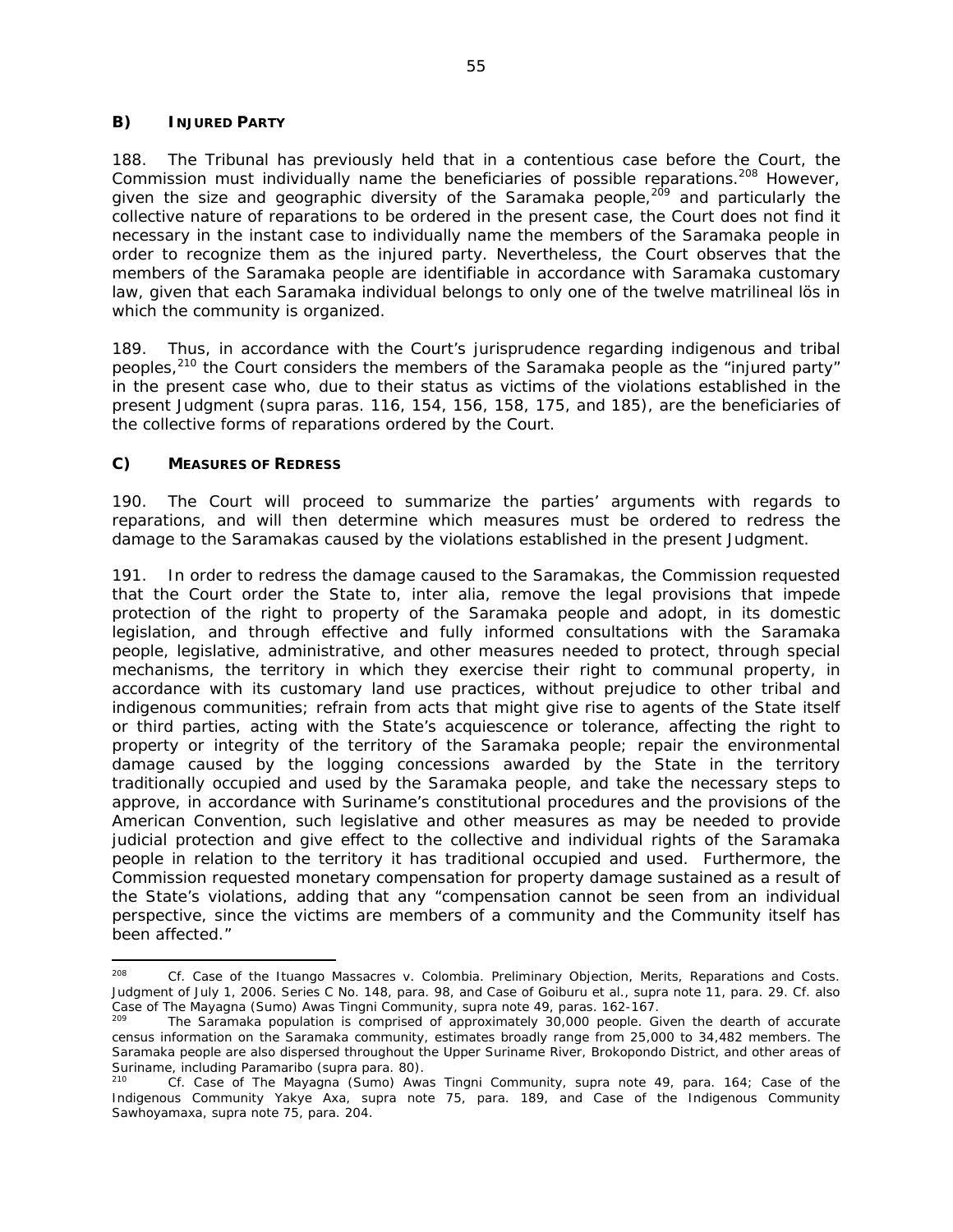192. The representatives similarly requested that the Court order the State to, *inter alia*, adopt any measures necessary to delimit, demarcate and title the Saramaka people's traditional lands and resources in accordance with its customary laws and values; adopt or amend legislative, administrative or other measures as may be required to recognize and secure the right of the Saramaka people to give or withhold its free, prior and informed consent to activities that may affect its lands, territory and resources; offer an official public apology to the Saramaka people, and establish a development fund with sufficient capital to invest in health, education, resource management and other projects in Saramaka territory, all determined and implemented with the informed participation and consent of the Saramaka people. The representatives also requested pecuniary compensation for the environmental degradation and destruction of their territory by logging concessionaires, and for the market value of the timber harvested by the logging companies, adding that any material or immaterial damage award should be added to this fund and used for the same purposes.

193. The State denied any international responsibility for the facts alleged in the application and alleged that the Saramaka people have not proven they have suffered any material or immaterial damages or that said damages may be attributed to the State. Consequently, the State asked this Court to dismiss the petitioner's request for reparations and costs.

## *C.1) Measures of Satisfaction and Guarantees of Non-Repetition*

194. In order to guarantee the non-repetition of the violation of the rights of the members of the Saramaka people to the recognition of their juridical personality, property, and judicial protection, the State must carry out the following measures:

a) delimit, demarcate, and grant collective title over the territory of the members of the Saramaka people, in accordance with their customary laws, and through previous, effective and fully informed consultations with the Saramaka people, without prejudice to other tribal and indigenous communities. Until said delimitation, demarcation, and titling of the Saramaka territory has been carried out, Suriname must abstain from acts which might lead the agents of the State itself, or third parties acting with its acquiescence or its tolerance, to affect the existence, value, use or enjoyment of the territory to which the members of the Saramaka people are entitled, unless the State obtains the free, informed and prior consent of the Saramaka people. With regards to the concessions already granted within traditional Saramaka territory, the State must review them, in light of the present Judgment and the Court's jurisprudence, in order to evaluate whether a modification of the rights of the concessionaires is necessary in order to preserve the survival of the Saramaka people. The State must begin the process of delimitation, demarcation and titling of traditional Saramaka territory within three months from the notification of the present Judgment, and must complete this process within three years from such date;

b) grant the members of the Saramaka people legal recognition of their collective juridical capacity, pertaining to the community to which they belong, with the purpose of ensuring the full exercise and enjoyment of their right to communal property, as well as collective access to justice, in accordance with their communal system, customary laws, and traditions. The State must comply with this reparation measure within a reasonable time;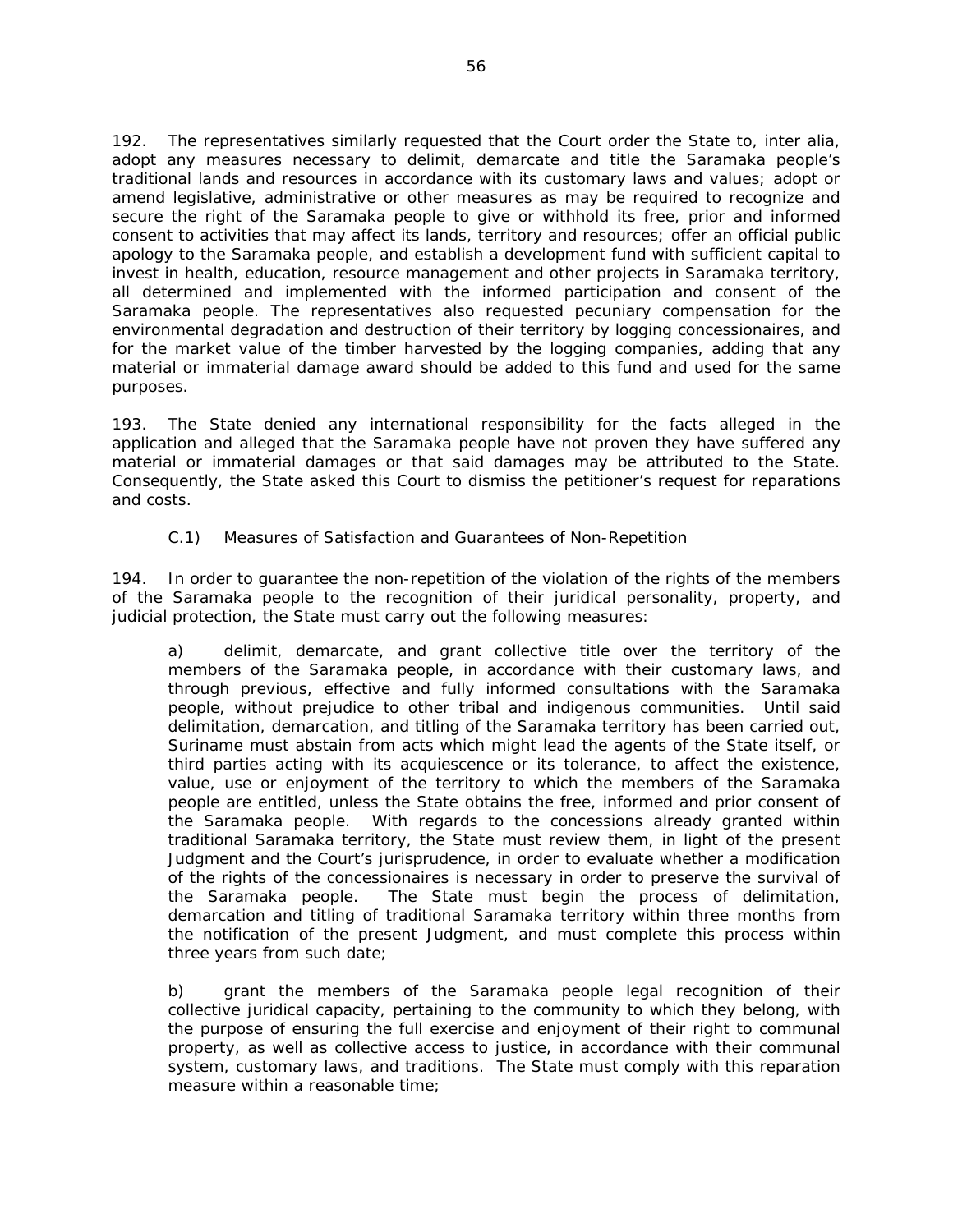c) remove or amend the legal provisions that impede protection of the right to property of the members of the Saramaka people and adopt, in its domestic legislation, and through prior, effective and fully informed consultations with the Saramaka people, legislative, administrative, and other measures as may be required to recognize, protect, guarantee and give legal effect to the right of the members of the Saramaka people to hold collective title of the territory they have traditionally used and occupied, which includes the lands and natural resources necessary for their social, cultural and economic survival, as well as manage, distribute, and effectively control such territory, in accordance with their customary laws and traditional collective land tenure system, and without prejudice to other tribal and indigenous communities. The State must comply with this reparation measure within a reasonable time;

d) adopt legislative, administrative and other measures necessary to recognize and ensure the right of the Saramaka people to be effectively consulted, in accordance with their traditions and customs, or when necessary, the right to give or withhold their free, informed and prior consent, with regards to development or investment projects that may affect their territory, and to reasonably share the benefits of such projects with the members of the Saramaka people, should these be ultimately carried out. The Saramaka people must be consulted during the process established to comply with this form of reparation. The State must comply with this reparation measure within a reasonable time;

e) ensure that environmental and social impact assessments are conducted by independent and technically competent entities, prior to awarding a concession for any development or investment project within traditional Saramaka territory, and implement adequate safeguards and mechanisms in order to minimize the damaging effects such projects may have upon the social, economic and cultural survival of the Saramaka people, and

f) adopt legislative, administrative and other measures necessary to provide the members of the Saramaka people with adequate and effective recourses against acts that violate their right to the use and enjoyment of property in accordance with their communal land tenure system. The State must comply with this reparation measure within a reasonable time.

195. Additionally, the Court considers that the present Judgment *per se* is a form of reparation<sup>211</sup> that should be understood as a form of satisfaction that recognizes that the rights of the members of the Saramaka people addressed in the present Judgment have been violated by the State.

196. Furthermore, as a measure of satisfaction, the State must do the following:

 $\overline{a}$ 

a) translate into Dutch and publish Chapter VII of the present Judgment, without the corresponding footnotes, as well as operative paragraphs one through fifteen, in the State's Official Gazette and in another national daily newspaper, and

b) finance two radio broadcasts, in the Saramaka language, of the content of paragraphs 2, 4, 5, 17, 77, 80-86, 88, 90, 91, 115, 116, 121, 122, 127-129, 146,

*<sup>211</sup> Cf. Case of Suárez Rosero v. Ecuador. Reparations and Costs.* Judgment of January 20, 1999. Series C No. 44, para. 72; *Case of Cantoral Huamaní and García Santa Cruz, supra* note 50, para. 180, and *Case of Zambrano Vélez et al., supra* note 50, para. 142.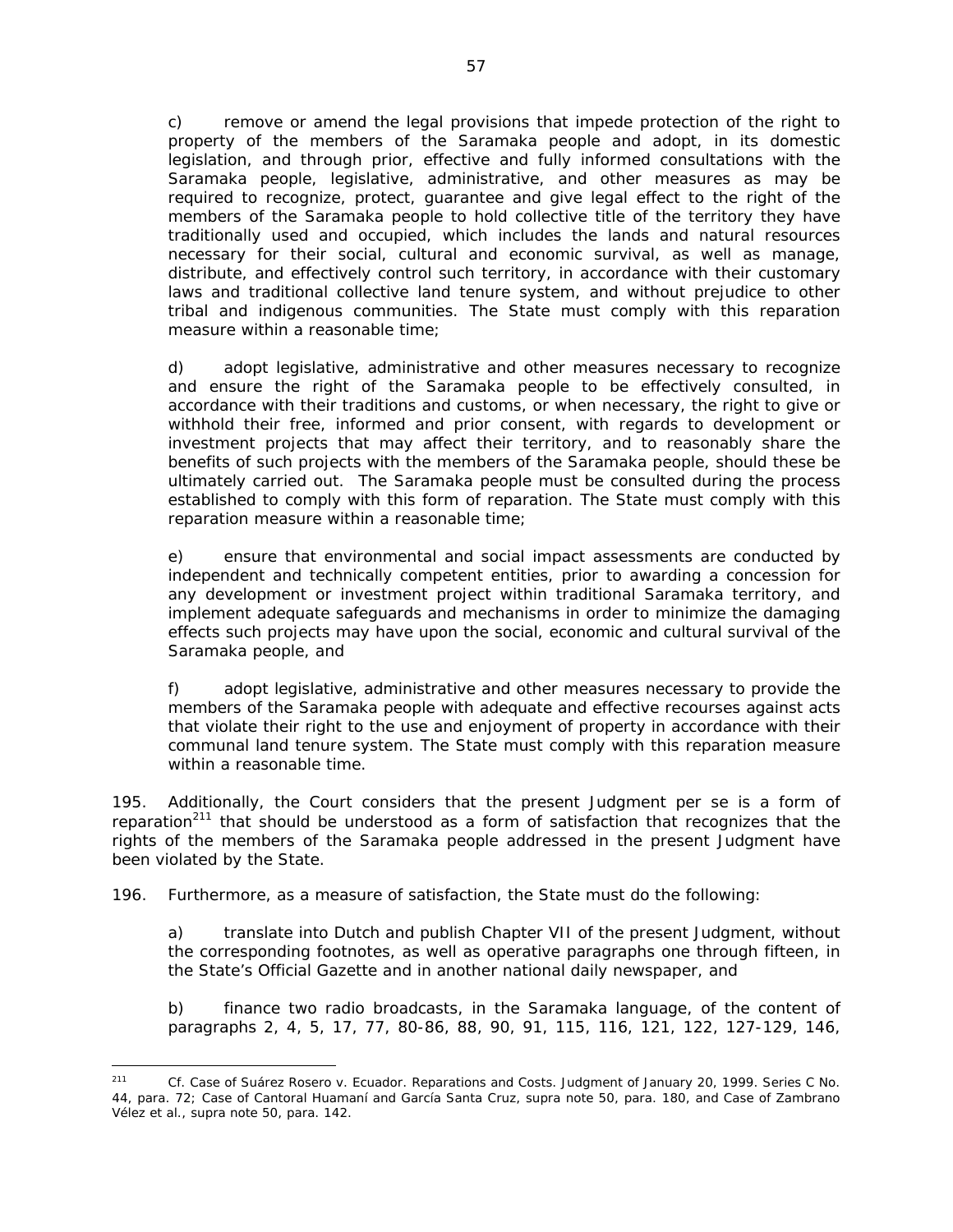150, 154, 156, 172, and 178 of the present Judgment, without the corresponding footnotes, as well as Operative Paragraphs 1 through 15 hereof, in a radio station accessible to the Saramaka people. The time and date of said broadcasts must be informed to the victims or their representatives with sufficient anticipation.

197. The State must publish the relevant parts of the Judgment, in accordance with paragraph 196(a) of the present Judgment, at least once in each publication within a year of notification of the present Judgment. The State must also broadcast the relevant parts of the Judgment, in accordance with paragraph 196(b), within a year of notification of the present Judgment.

# *C.2) Measures of Compensation*

198. The Court has developed in its jurisprudence the concept of material and immaterial damages and the situations in which said damages must be compensated.<sup>212</sup> Thus, in light of said criteria, the Court will proceed to determine whether measures of pecuniary compensation are warranted in this case, and if so, the appropriate amounts to be awarded.

## *C.2.a) Material Damages*

199. According to the evidence submitted before the Tribunal, a considerable quantity of valuable timber was extracted from Saramaka territory without any consultation or compensation (*supra* para. 153). Additionally, the evidence shows that the logging concessions awarded by the State caused significant property damage to the territory traditionally occupied and used by the Saramakas (*supra* paras. 150-151). For these reasons, and based on equitable grounds, the Court considers that the members of the Saramaka people must be compensated for the material damage directly caused by these activities in the amount of US\$ 75.000,00 (seventy-five thousand United States dollars). This amount shall be added to the development fund described *infra* (paras. 201-202).

## *C.2.b) Immaterial Damages*

200. In the previous chapter the Court described the environmental damage and destruction of lands and resources traditionally used by the Saramaka people, as well as the impact it had on their property, not just as it pertains to its subsistence resources, but also with regards to the spiritual connection the Saramaka people have with their territory (*supra* paras. 80-85, and 150-151). Furthermore, there is evidence that demonstrates the suffering and distress that the members of the Saramaka people have endured as a result of the long and ongoing struggle for the legal recognition of their right to the territory they have traditionally used and occupied for centuries (*supra* paras. 64(a), 64(b), 64(c), 64(f), 64(h),  $65(a)$ ,  $65(b)$ , and  $65(f)$ ), as well as their frustration with a domestic legal system that does not protect them against violations of said right (*supra* paras. 178-185), all of which constitutes a denigration of their basic cultural and spiritual values. The Court considers that the immaterial damage caused to the Saramaka people by these alterations to the very fabric of their society entitles them to a just compensation.

201. For these reasons, and on equitable grounds, the Court hereby orders the State to allocate US\$ 600,000.00 (six hundred thousand United States Dollars) for a community development fund created and established for the benefit of the members of the Saramaka

<sup>212</sup> 212 *Cf. Case of Velásquez Rodríguez, supra* note 205, para. 50; *Case of Cantoral Benavides v. Perú. Reparations and Costs*. Judgment of December 3, 2001. Series C No. 88, paras. 53 and 57, and *Case of Bámaca Velásquez, supra* note 49, para. 43. *Cf.* also *Case of La Cantuta, supra* note 179, paras 213 and 216, and *Case of the Miguel Castro Castro Prison, supra* note 8, paras. 423 and 430.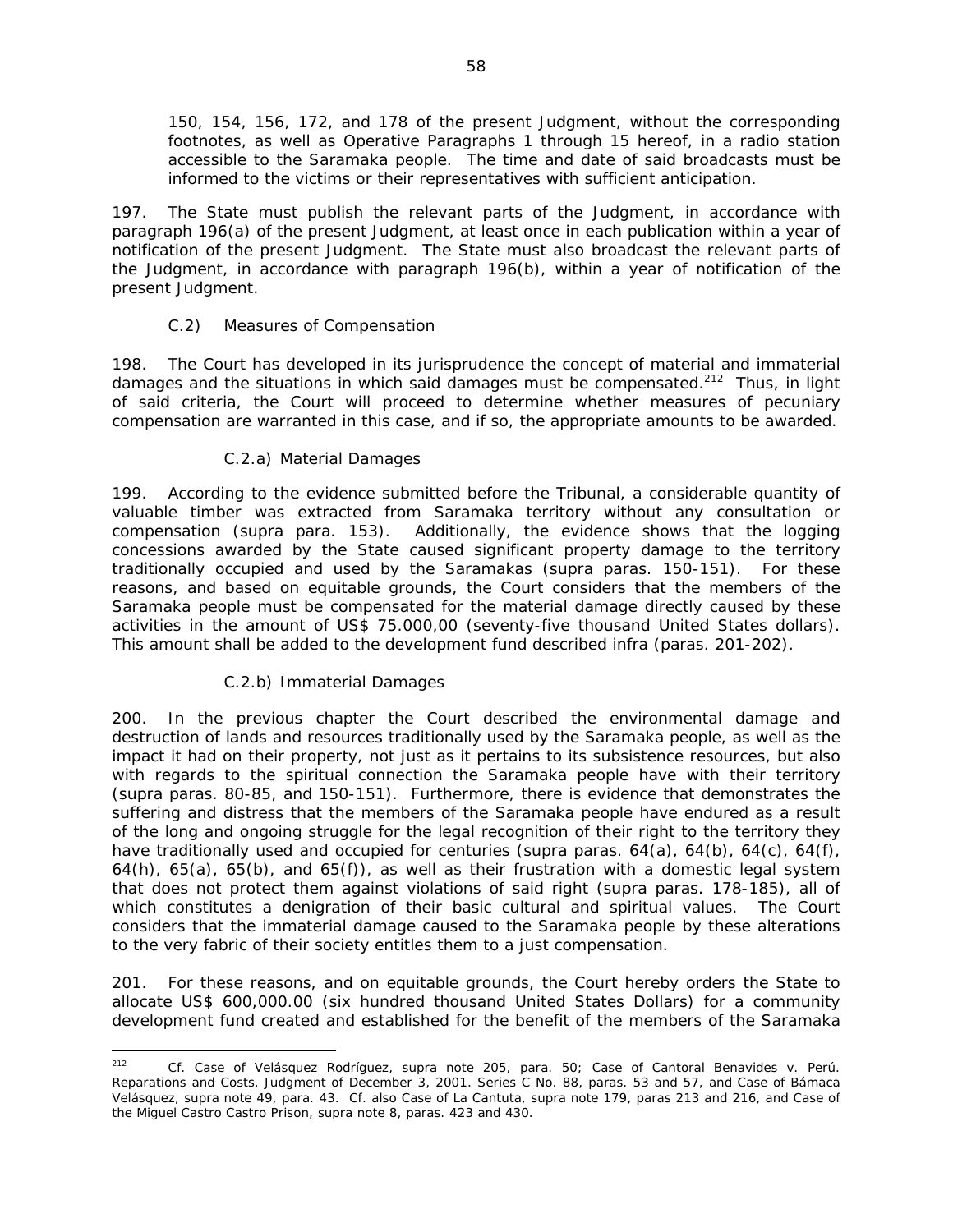people in their traditional territory. Such fund will serve to finance educational, housing, agricultural, and health projects, as well as provide electricity and drinking water, if necessary, for the benefit of the Saramaka people. The State must allocate said amount for this development fund in accordance with paragraph 208 of the present Judgment.

202. An implementation committee composed of three members will be responsible for designating how the projects will be implemented. The implementation committee shall be composed of a representative appointed by the victims, a representative appointed by the State, and another representative jointly appointed by the victims and the State. The Committee shall consult with the Saramaka people before decisions are taken and implemented. Furthermore, the members of the fund's implementation committee must be selected within six months from the notification of the present Judgment. Should the State and the representatives fail to reach an agreement as to the members of the implementation committee within six months after notice of the present Judgment, the Court may convene a meeting to resolve the matter.

## **D) COSTS AND EXPENSES**

203. As previously noted by the Court, costs and expenses constitute part of the concept of reparation under Article  $63(1)$  of the American Convention.<sup>213</sup>

204. As such, the Court takes into account that the representatives incurred expenses during the course of the domestic and international proceedings in this case. Consequently, the representatives seek an award of all costs incurred in preparing and pursuing this case domestically as well as before the Commission and the Court. They are not, however, seeking reimbursement of attorney's fees in this case, which they have waived. The Association of Saramaka Authorities seeks reimbursement of costs and expenses incurred during the period of 2000 through 2007 in the amount to US\$ 108,770.27. In addition, the representatives requested that the Forest Peoples Programme be awarded an equitable sum of US\$ 30,000.00 for their respective costs and expenses.

205. The State argued that there is no justification for an award of costs and expenses in the present case. It further contested the receipts provided by the Association of Saramaka Authorities and asserted that the inconsistencies found in said documentation preclude the Court from reaching an equitable decision in this respect.

206. With regard to the request for an equitable award of US\$ 30.000,00 (thirty thousand United States dollars) on behalf of the Forest Peoples Programme for the costs they have incurred in the present case, this Court considers that an equitable and reasonable award of US\$ 15.000,00 (fifteen thousand United States dollars) is consistent with amounts ordered by this Tribunal in other cases with similar circumstances, and therefore orders the State to pay said amount directly to the Forest Peoples Programme.

207. The Association of Saramaka Authorities, on the other hand, seeks reimbursement of costs and expenses in the amount to US\$ 108,770.27 and submitted receipts that purportedly support said request. This Court has analyzed said receipts and has found several problems with them. For example, the amounts stated in many of the receipts do not correspond with that claimed by the Association. Additionally, many of the receipts were illegible, or missing. The relationship between some of the receipts and the present case is also questionable. Nevertheless, the Court is of the opinion that the Association has

 $\overline{a}$ <sup>213</sup> *Cf. Case of Garrido and Baigorria, supra* note 207, para. 79, and *Case of The "White Van" (Paniagua Morales et al.), supra* note 49, para. 212. *Cf.* also *Case of La Cantuta, supra* note 179, para. 243, and *Case of the Miguel Castro Castro Prison, supra* note 8, para. 455.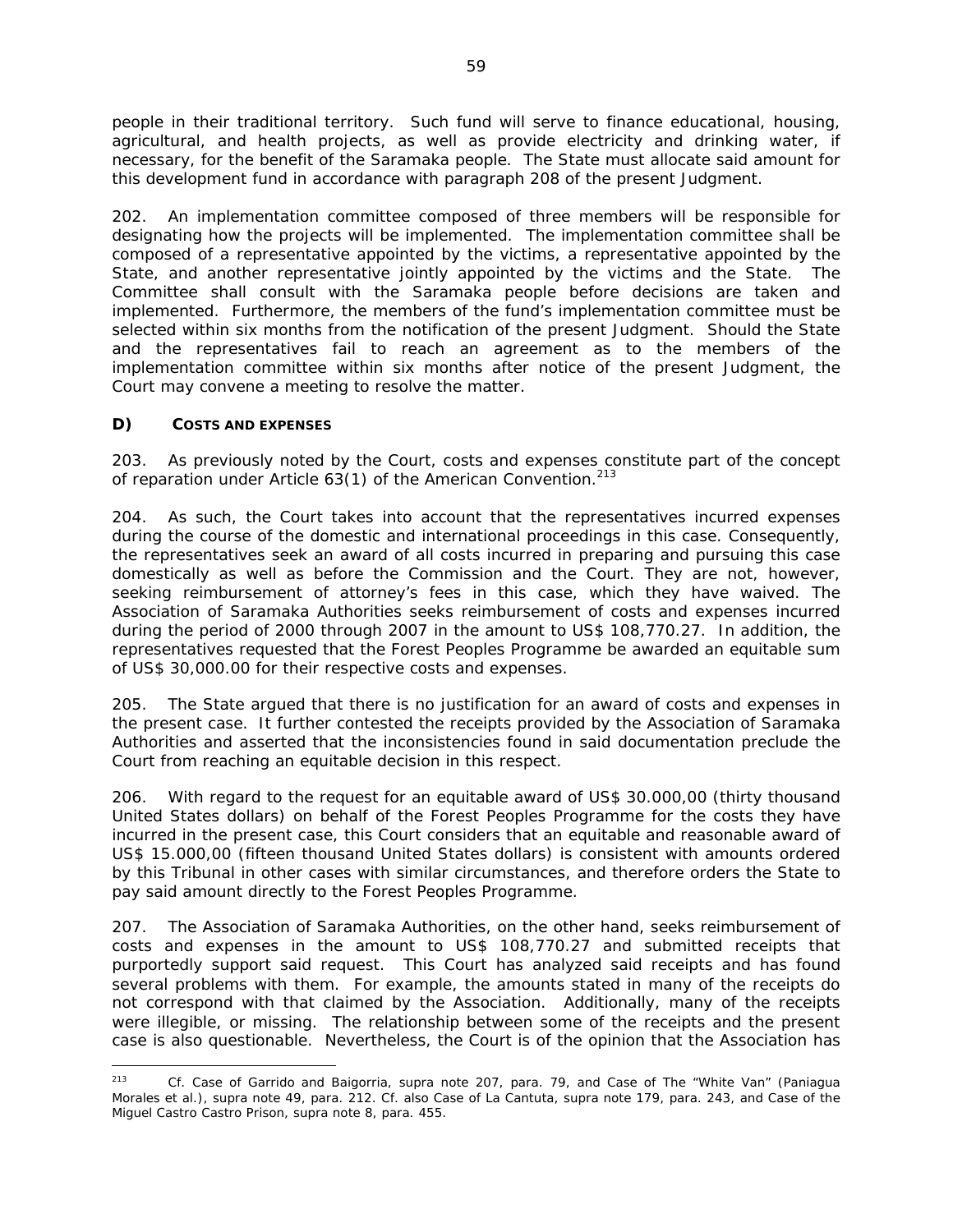shown sufficient evidence to support a claim of substantial costs and expenses related to the domestic and international proceedings. In accordance with the Court's own analysis of said receipts, and based on reasonable and equitable grounds, the Tribunal hereby orders the State to reimburse directly to the Association of Saramaka Authorities the amount of US\$ 70.000,00 (seventy thousand United States dollars).

## **E) TERMS OF COMPLIANCE OF MONETARY REPARATIONS**

208. The State must allocate at least US\$ 225.000,00 (two hundred and twenty five thousand United States dollars) for the purposes of the development fund mentioned in paragraphs 199 and 201 within one year from the notification of the present Judgment, and the total amount must be allocated within three years from the notification of this Judgment.

209. The payments ordered in paragraphs 206 and 207 as reimbursement for costs and expenses incurred by the representatives shall be made directly to each organization within six months from the date of notification of this Judgment.

210. The State may fulfill its pecuniary obligations by tendering United States Dollars or an equivalent amount in the currency of the State, which will be calculated according to the current exchange rate at the New York stock exchange, United States of America, on the day before payment is made.

211. The amounts set forth in the present Judgment as compensations for material and immaterial damage and reimbursement of costs and expenses may not be affected, reduced or conditioned by tax laws currently in force or to take effect in the future.

212. Should the State fall behind in its establishment of the development fund, Surinamese banking default interest rates shall be paid on the amount owed.

213. In accordance with its constant practice, the Court retains its authority, inherent to its attributions and derived from the provisions of 65 of the American Convention, to monitor full execution of this Judgment. The instant case shall be closed once the State has fully complied with the provisions ordered herein. Within one year from the notification of the instant Judgment, Suriname shall submit a report to the Court on the measures adopted in compliance therewith.

#### **IX OPERATIVE PARAGRAPHS**

214. Therefore,

**THE COURT**

**DECLARES,** 

Unanimously that:

1. The State violated, to the detriment of the members of the Saramaka people, the right to property, as recognized in Article 21 of the American Convention on Human Rights, in relation to the obligations to respect, ensure, and to give domestic legal effect to said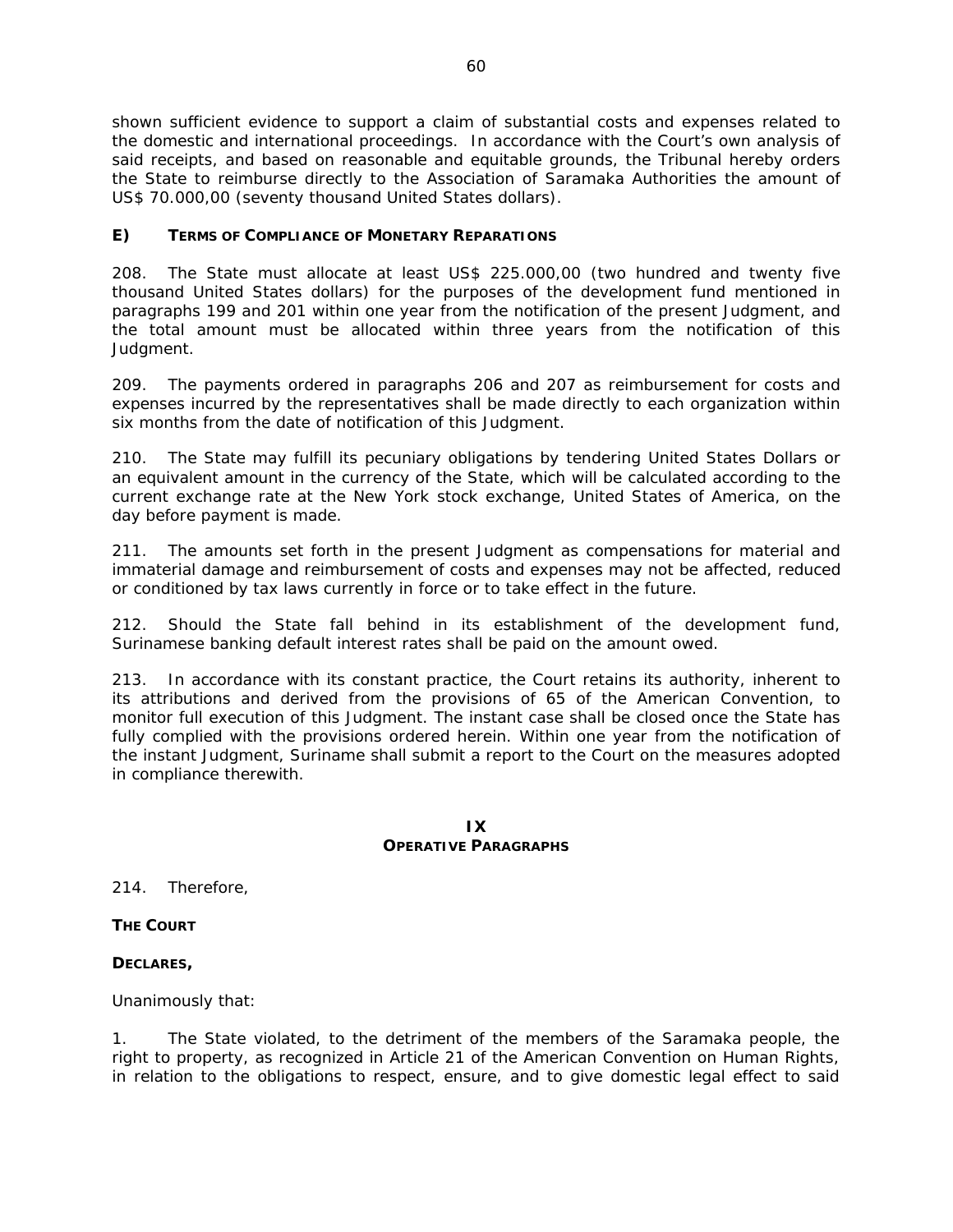right, in accordance with Articles 1(1) and 2 thereof, in the terms of paragraphs 78 to 158 of this Judgment.

2. The State violated, to the detriment of the members of the Saramaka people, the right to juridical personality established in Article 3 of the American Convention on Human Rights, in relation to the right to property recognized in Article 21 of such instrument and the right to judicial protection under Article 25 thereof, as well as in connection to the obligations to respect, ensure, and to give domestic legal effect to those rights, in accordance with Articles 1(1) and 2 thereof, in the terms of paragraphs 159 to 175 of this Judgment.

3. The State violated, to the detriment of the members of the Saramaka people, the right to judicial protection, as recognized in Article 25 of the American Convention on Human Rights, in conjunction with the obligations to respect and guarantee the rights established under Articles 21 and 1(1) thereof, in the terms of paragraphs 176 to 185 of this Judgment.

## **AND DECIDES:**

Unanimously that:

4. This Judgment constitutes, *per se*, a form of reparation in the terms of paragraph 195 of this Judgment.

5. The State shall delimit, demarcate, and grant collective title over the territory of the members of the Saramaka people, in accordance with their customary laws, and through previous, effective and fully informed consultations with the Saramaka people, without prejudice to other tribal and indigenous communities. Until said delimitation, demarcation, and titling of the Saramaka territory has been carried out, Suriname must abstain from acts which might lead the agents of the State itself, or third parties acting with its acquiescence or its tolerance, to affect the existence, value, use or enjoyment of the territory to which the members of the Saramaka people are entitled, unless the State obtains the free, informed and prior consent of the Saramaka people. With regards to the concessions already granted within traditional Saramaka territory, the State must review them, in light of the present Judgment and the Court's jurisprudence, in order to evaluate whether a modification of the rights of the concessionaires is necessary in order to preserve the survival of the Saramaka people, in the terms of paragraphs 101, 115, 129-137, 143, 147, 155, 157, 158, and 194(a) of this Judgment.

6. The State shall grant the members of the Saramaka people legal recognition of the collective juridical capacity, pertaining to the community to which they belong, with the purpose of ensuring the full exercise and enjoyment of their right to communal property, as well as collective access to justice, in accordance with their communal system, customary laws, and traditions, in the terms of paragraphs 174 and 194(b) of this Judgment.

7. The State shall remove or amend the legal provisions that impede protection of the right to property of the members of the Saramaka people and adopt, in its domestic legislation, and through prior, effective and fully informed consultations with the Saramaka people, legislative, administrative, and other measures as may be required to recognize, protect, guarantee and give legal effect to the right of the members of the Saramaka people to hold collective title of the territory they have traditionally used and occupied, which includes the lands and natural resources necessary for their social, cultural and economic survival, as well as manage, distribute, and effectively control such territory, in accordance with their customary laws and traditional collective land tenure system, and without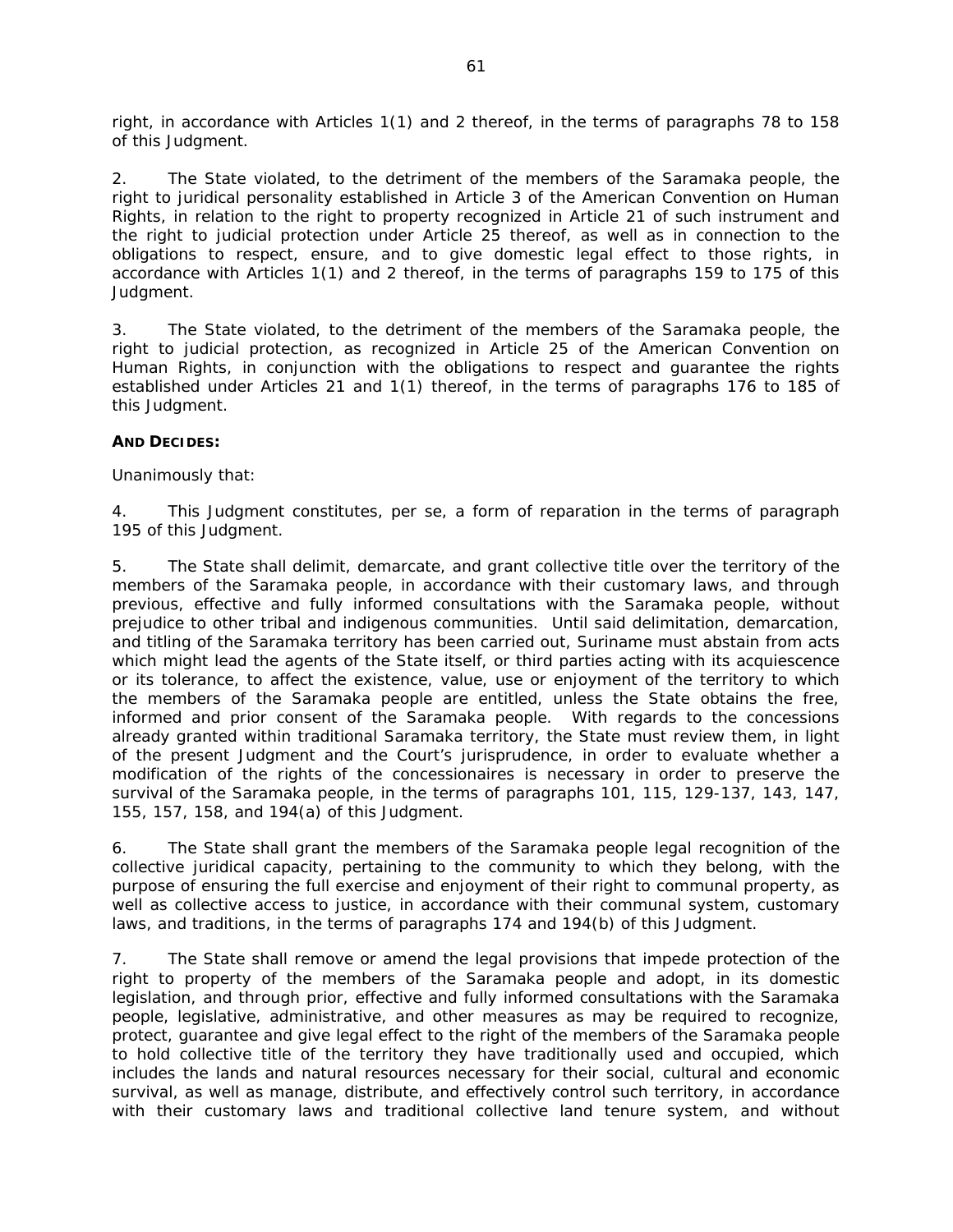prejudice to other tribal and indigenous communities, in the terms of paragraphs 97-116 and 194(c) of this Judgment.

8. The State shall adopt legislative, administrative and other measures necessary to recognize and ensure the right of the Saramaka people to be effectively consulted, in accordance with their traditions and customs, or when necessary, the right to give or withhold their free, informed and prior consent, with regards to development or investment projects that may affect their territory, and to reasonably share the benefits of such projects with the members of the Saramaka people, should these be ultimately carried out. The Saramaka people must be consulted during the process established to comply with this form of reparation, in the terms of paragraphs 129-140, 143, 155, 158, and 194(d) of this Judgment.

9. The State shall ensure that environmental and social impact assessments are conducted by independent and technically competent entities, prior to awarding a concession for any development or investment project within traditional Saramaka territory, and implement adequate safeguards and mechanisms in order to minimize the damaging effects such projects may have upon the social, economic and cultural survival of the Saramaka people, in the terms of paragraphs 129, 133, 143, 146, 148, 155, 158, and 194(e) of this Judgment.

10. The State shall adopt legislative, administrative and other measures necessary to provide the members of the Saramaka people with adequate and effective recourses against acts that violate their right to the use and enjoyment of property in accordance with their communal property system, in the terms of paragraphs 177-185, and 194(f) of this Judgment.

11. The State shall translate into Dutch and publish Chapter VII of the present Judgment, without the corresponding footnotes, as well as operative paragraphs one through fifteen, in the State's Official Gazette and in another national daily newspaper, in the terms of paragraphs 196(a) and 197 of this Judgment.

12. The State shall finance two radio broadcasts, in the Saramaka language, of the content of paragraphs 2, 4, 5, 17, 77, 80-86, 88, 90, 91, 115, 116, 121, 122, 127-129, 146, 150, 154, 156, 172, and 178 of the present Judgment, without the corresponding footnotes, as well as Operative Paragraphs 1 through 15 hereof, in a radio station accessible to the Saramaka people, in the terms of paragraphs 196(b) and 197 of this Judgment.

13. The State shall allocate the amounts set in this Judgment as compensation for material and non-material damages in a community development fund created and established for the benefit of the members of the Saramaka people in their traditional territory, in the terms of paragraphs 199, 201, 202, 208, and 210-212 thereof.

14. The State shall reimburse of costs and expenses, in the terms of paragraphs 206, 207, and 209-211 of this Judgment.

15. The Court shall monitor full compliance with this Judgment, in exercise of its attributes and in compliance with its obligations under the American Convention, and shall close this case once the State has complied fully with its terms. The State shall, within one year as from the date of notification of the present Judgment, provide the Court with a report on the measures adopted to comply with it.